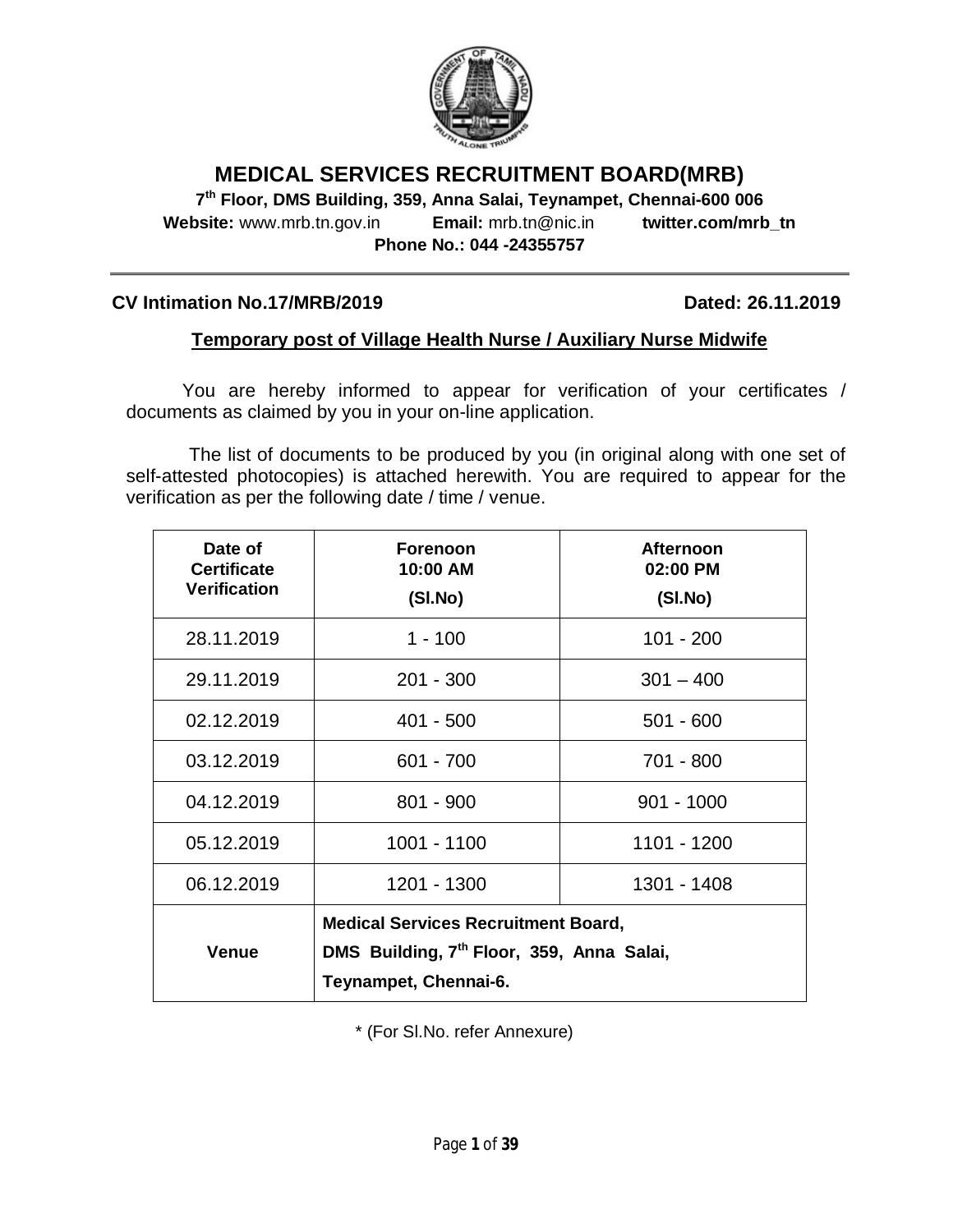# **Note:**

- a. If the candidate fails to appear for verification of certificates / documents on the specified date / time, it will be presumed that the candidate is no longer interested in the post and his / her candidature is liable for rejection, without any further notice.
- b. Mere calling for verification of certificates / documents does not confer any right over selection / appointment.
- c. The candidates are called for verification of certificates / documents based on the particulars furnished in their on-line applications such as age, educational qualification, community, marks, etc. The provisional selection of candidates will be made only after verification/ acceptance of certain documents, educational qualification possessed by him/her, clarification regarding community status and its acceptance, marks / rank list of the candidate etc. as the case may be. If any of their claims are found to be false or incorrect, their candidature is liable for rejection at any point of time.
- d. Candidate called for Certificates Verification is hereby advised to appear with all the relevant documents in original without fail. Failure to produce even any one of the essential documents will result in rejection of his / her candidature.

**MEMBER SECRETARY**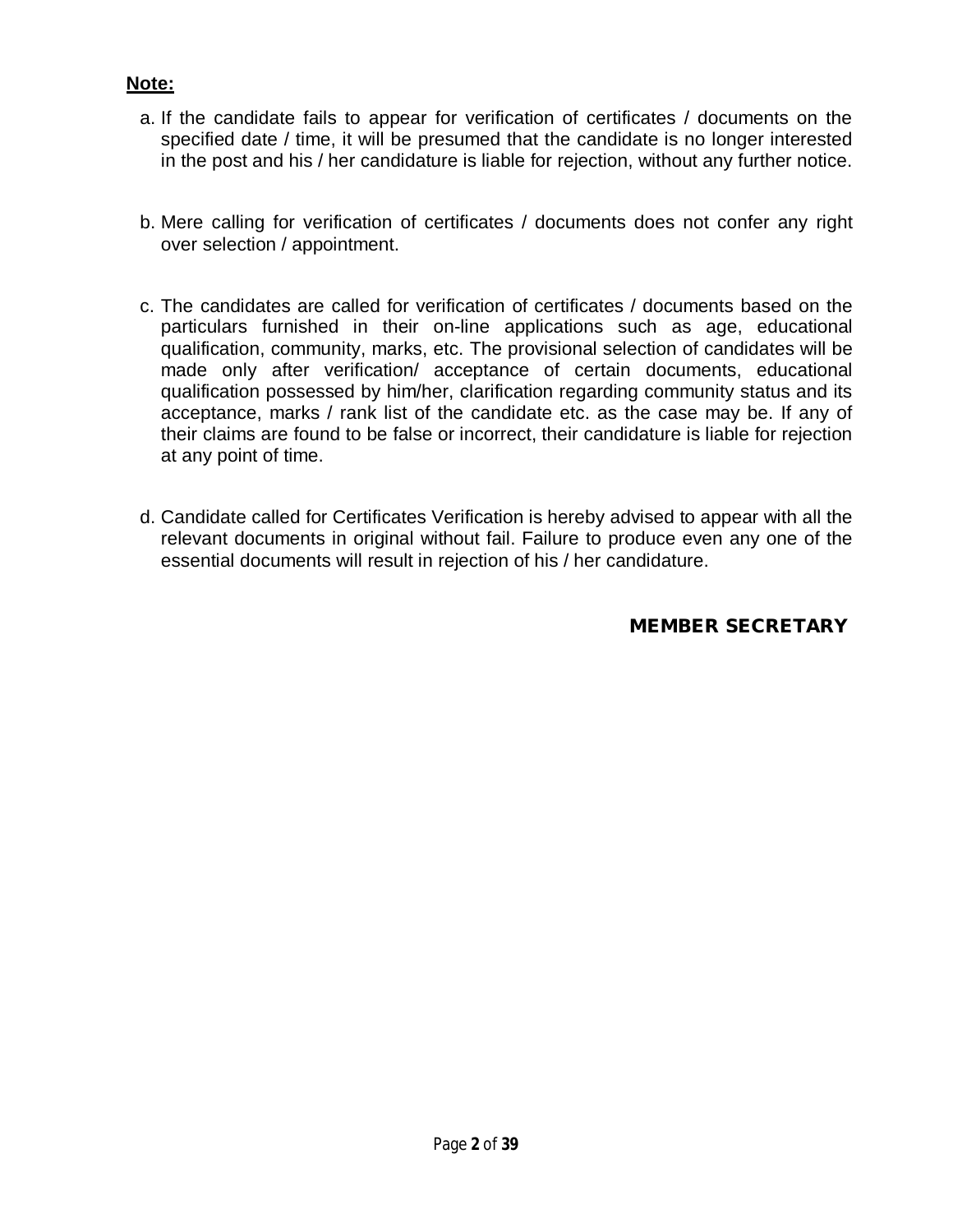# **MEDICAL SERVICES RECRUITMENT BOARD**

**Documents for verification for the post of Village Health Nurse / Auxiliary Nurse Midwife**

**The following documents (original along with one set of self attested photocopies) are to be produced at the time of certificate verification. [Please arrange and bring the certificates in the same order for easy and quick verification]**

|    | a. Evidence of Date of Birth (Birth Certificate / SSLC / HSC)                                                                                                                                          |
|----|--------------------------------------------------------------------------------------------------------------------------------------------------------------------------------------------------------|
|    | b. Evidence and Mark sheet of Educational qualification (SSLC; HSC; ANM /                                                                                                                              |
|    | Multipurpose Health Workers (Female) Course Certificate) [should be from a<br>Government or Government approved Institution]                                                                           |
|    | c. Certificate of Registration for Auxiliary Nurse Midwife issued by the Tamil Nadu<br><b>Nurses and Midwives Council</b>                                                                              |
|    | d. Evidence of Tamil qualification (viz., SSLC / HSC / Certificate for having passed the<br>second class Language Test (Full Test) in Tamil conducted by the Tamil Nadu<br>Public Service Commission). |
|    | e. Community certificate from the competent authority (Permanent Community<br>Certificate)                                                                                                             |
| f. | Certificate of character and conduct issued by Group A or Group B Officer on or<br>after 27.11.2019. (Specimen copy enclosed)                                                                          |
|    | g. Certificate of character and conduct issued by the Head of the Institution in which he<br>/ she last studied.                                                                                       |
|    | h. Disability certificate issued by the competent authority (if applicable) as in Annexure<br>7A & 7B of the Notification.                                                                             |
| i. | No Objection Certificate from the Appointing Authority concerned (if applicable) as in<br>Annexure 5 of the Notification.                                                                              |
| j. | Destitute widow certificate as per Annexure 9 of the Notification (if applicable)                                                                                                                      |
|    | k. An undertaking and declaration to be submitted as in para 12A and 12B of the<br>notification                                                                                                        |
| ı. | Two (2) passport size colour photograph (that was used to scan and uploaded in the<br>online application) (with name and application number on the backside).                                          |
|    | m. Any one of the photo ID Card issued by a Government Authority (other than PAN<br>card), depicting the Address for communication or permanent Address furnished in<br>the online application.        |
|    | n. The candidate will also be asked to sign on the printed copy of on-line application<br>(printed copy will be provided to the candidate at the venue)                                                |
|    |                                                                                                                                                                                                        |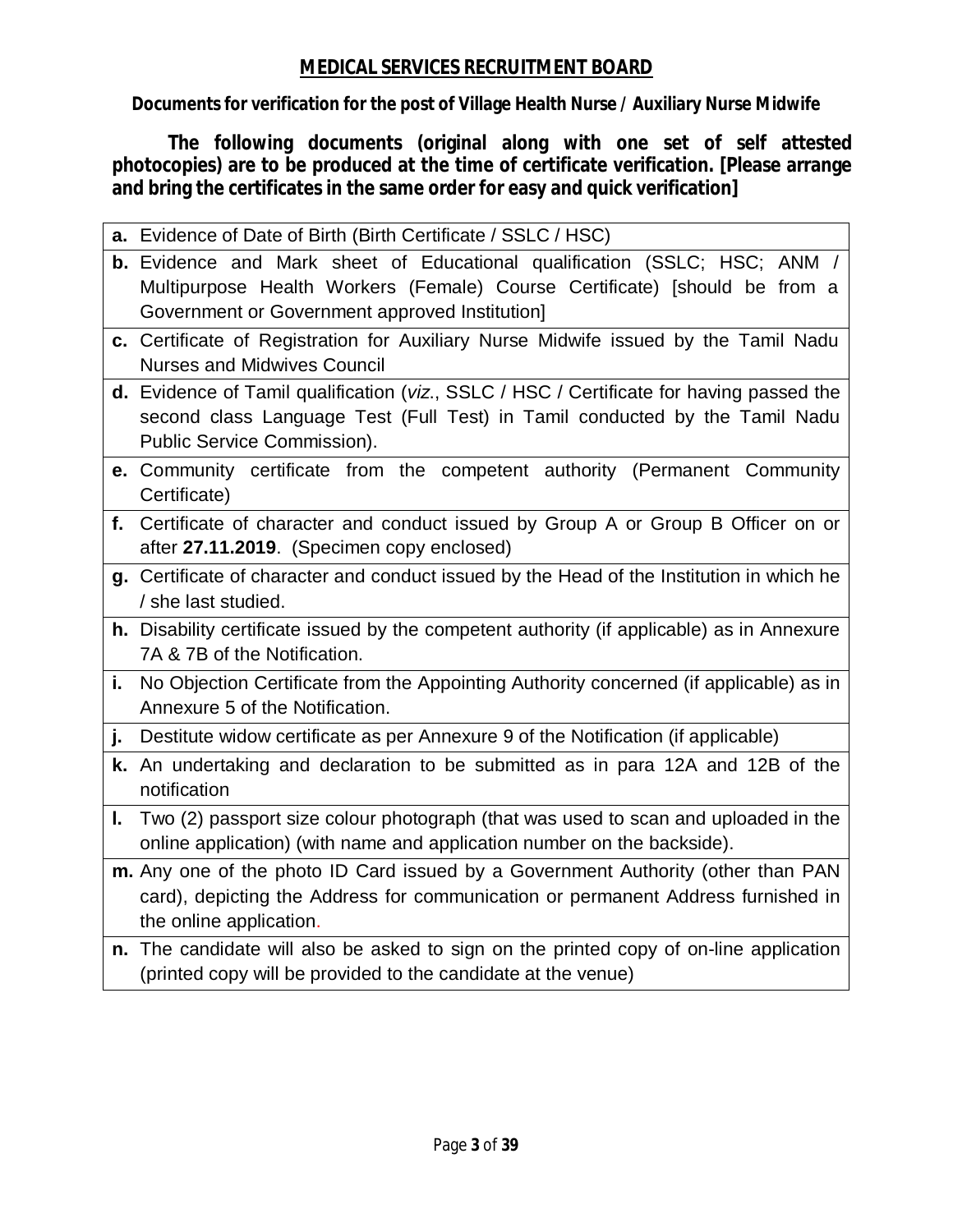# **Specimen Copy of conduct and Character Certificate (to be issued by a Group A or Group B Officer)**

Name of the Certificate issuing officer: Date : Date :

Designation :

Address of Institution :

Phone No.:

E-mail :

# **CERTIFICATE OF CHARACTER AND CONDUCT**

| is known to me for the past  Years (minimum 2 years). His/ Her |  |  |
|----------------------------------------------------------------|--|--|
|                                                                |  |  |

Character and conduct are ……...…………… The individual is not related to me.



Signature :

Full Name :

 Designation : with seal

**(Photograph to be attested by the Certificate issuing officer with seal)**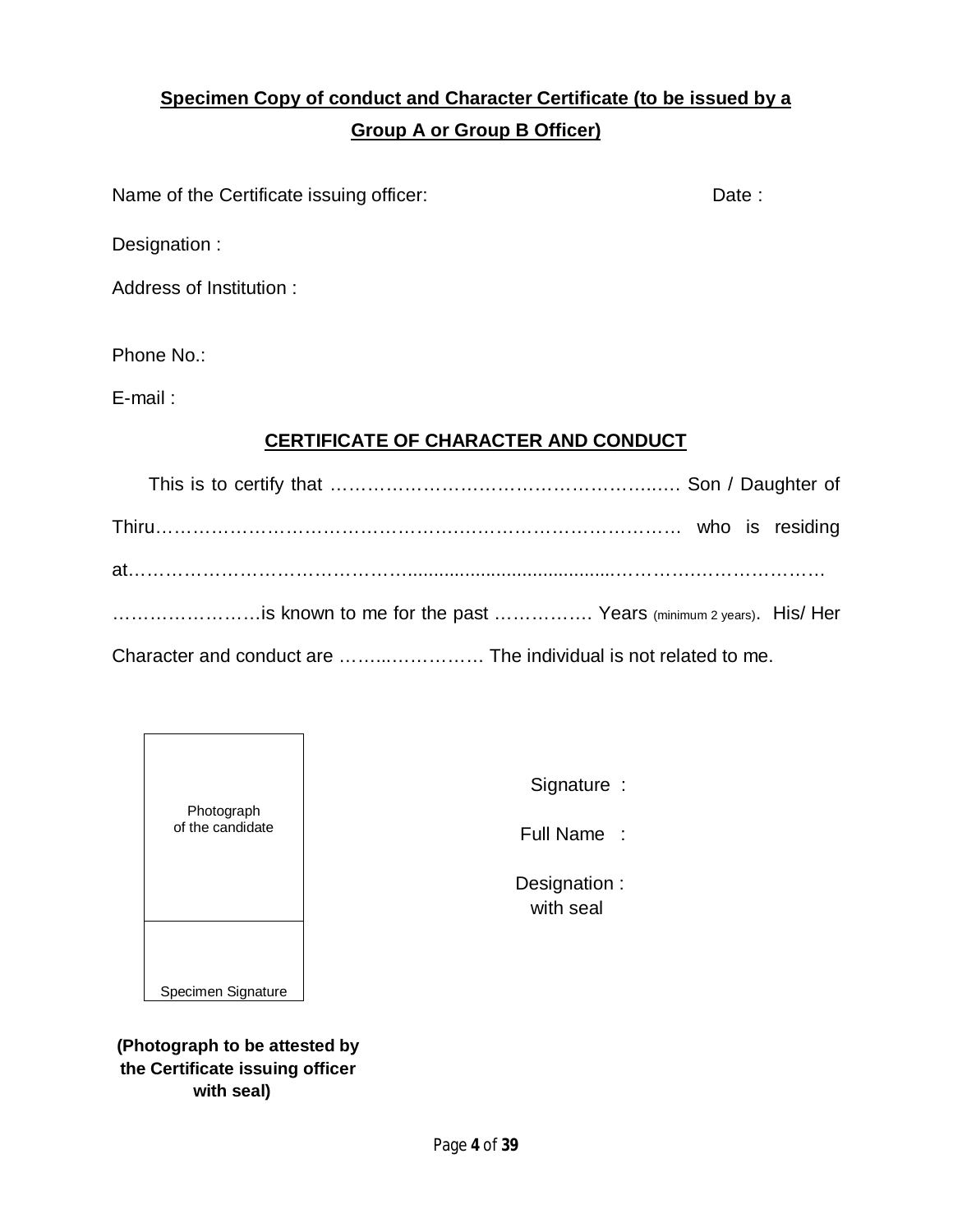#### **ANNEXURE**

**LIST OF CANDIDATES CALLED FOR CERTIFICATE VERIFICATION FOR THE POST OF VILLAGE HEALTH NURSE / AUXILIARY NURSE MIDWIFE BASED ON THE ANM / MPHW(FEMALE) COURSE CERTIFICATE & CERTIFICATE OF REGISTRATION FOR ANM IN TAMIL NADU NURSES AND MIDWIVES COUNCIL UPLOADED IN THE ONLINE APPLICATION**

| S.NO.          | <b>APPLICATION NO.</b> | <b>NAME</b>              | D.O.B.     |
|----------------|------------------------|--------------------------|------------|
| 1              | 700007                 | ROSE GRACY BAI J         | 20-03-1984 |
| $\overline{2}$ | 700008                 | <b>MAGLIN SUJIBA A</b>   | 30-07-1985 |
| 3              | 700009                 | <b>MADHUMITHA P</b>      | 10-03-1998 |
| 4              | 700010                 | PADMAGEETHA P            | 26-06-1972 |
| 5              | 700011                 | <b>BRINTHA VINCY V</b>   | 28-03-1998 |
| 6              | 700013                 | NATCHATHIRAM C           | 13-03-1983 |
| $\overline{7}$ | 700015                 | <b>RUBY THANGA JOY J</b> | 06-05-1972 |
| 8              | 700017                 | PRIYA MARY P             | 11-12-1996 |
| 9              | 700018                 | SUGUNARANI I             | 23-11-1981 |
| 10             | 700019                 | SARASVATHI A             | 29-09-1997 |
| 11             | 700020                 | <b>DURGAS</b>            | 17-09-1996 |
| 12             | 700021                 | MALARVIZHI P             | 25-03-1969 |
| 13             | 700023                 | RAMA M                   | 22-05-1998 |
| 14             | 700024                 | <b>SHALINI S</b>         | 08-05-1998 |
| 15             | 700027                 | <b>ANBUSELVI P</b>       | 25-05-1999 |
| 16             | 700030                 | ANGEL PRISKILDA E        | 11-07-1997 |
| 17             | 700031                 | <b>DEEPAN</b>            | 01-07-1983 |
| 18             | 700032                 | <b>JENITHA C</b>         | 07-06-1985 |
| 19             | 700033                 | MEENADEVI M              | 25-03-1995 |
| 20             | 700036                 | <b>KAVITHA R</b>         | 15-07-1993 |
| 21             | 700037                 | LIZA M                   | 04-02-1987 |
| 22             | 700040                 | <b>VISALATCHI K</b>      | 13-10-1985 |
| 23             | 700041                 | <b>SEVVANTHIM</b>        | 15-03-1999 |
| 24             | 700043                 | SUBBULAKSHMI E           | 11-05-1978 |
| 25             | 700045                 | SABAREESWARI M           | 31-05-1995 |
| 26             | 700048                 | SOUNDARYA M              | 03-05-1997 |
| 27             | 700051                 | MRS SANGEETHA S          | 10-11-1997 |
| 28             | 700052                 | <b>GAYATHRI R</b>        | 25-11-1985 |
| 29             | 700055                 | PRITHA K                 | 13-08-1994 |
| 30             | 700061                 | <b>JAYASHRIS</b>         | 30-07-1998 |
| 31             | 700062                 | <b>SHANTHI R</b>         | 09-04-1966 |
| 32             | 700063                 | <b>VIJAYABHARATHI D</b>  | 22-05-1983 |
| 33             | 700065                 | <b>TAMILSELVI R</b>      | 21-08-1997 |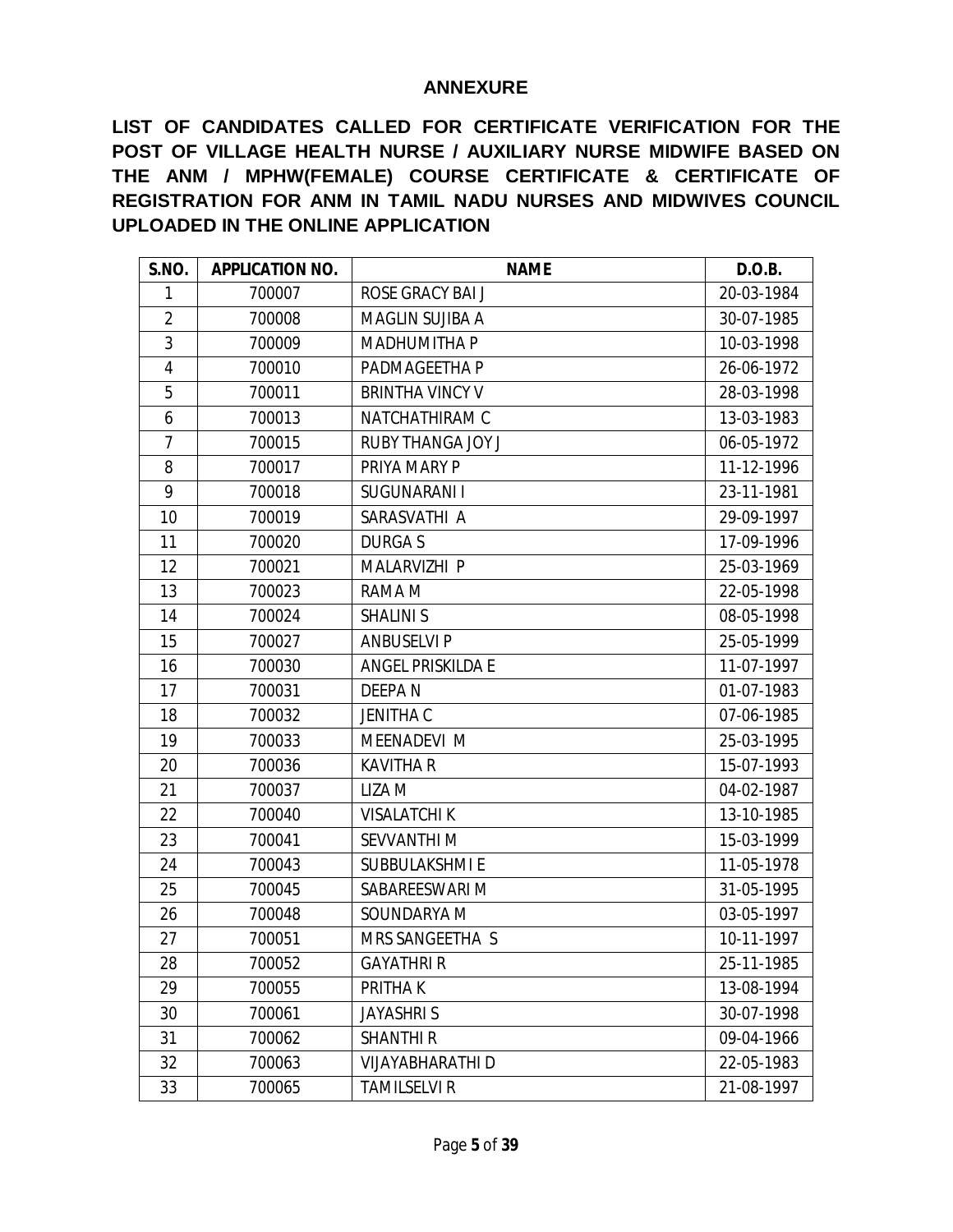| S.NO. | <b>APPLICATION NO.</b> | <b>NAME</b>              | D.O.B.     |
|-------|------------------------|--------------------------|------------|
| 34    | 700067                 | <b>JAYAMALATHI J</b>     | 05-05-1991 |
| 35    | 700068                 | <b>KAMALI S</b>          | 04-04-1999 |
| 36    | 700069                 | KAVIDALAYA M             | 07-03-1995 |
| 37    | 700071                 | <b>JEEBA A</b>           | 16-02-1991 |
| 38    | 700073                 | ANGEL JANANI J           | 24-04-1998 |
| 39    | 700074                 | PRIYADHARSHINI S         | 19-06-1997 |
| 40    | 700075                 | AMSA C                   | 25-03-1987 |
| 41    | 700076                 | ROSELIN SENCHUDAR D      | 22-06-1996 |
| 42    | 700080                 | PRADEEPA A               | 07-05-1996 |
| 43    | 700081                 | <b>NITHIA S</b>          | 02-03-1990 |
| 44    | 700082                 | <b>KEERTHANA P</b>       | 18-05-1998 |
| 45    | 700083                 | <b>DELSI THARABAI S</b>  | 05-03-1972 |
| 46    | 700085                 | <b>SIMCYD</b>            | 17-04-1986 |
| 47    | 700086                 | AMUDHA S                 | 20-06-1970 |
| 48    | 700087                 | <b>ARULMATHIP</b>        | 05-08-1986 |
| 49    | 700089                 | PUNITHA S                | 09-06-1996 |
| 50    | 700090                 | <b>JEYAJEELA E</b>       | 04-09-1977 |
| 51    | 700092                 | KALIMUTHU M              | 23-03-1992 |
| 52    | 700095                 | <b>NALINIG</b>           | 01-02-1981 |
| 53    | 700097                 | <b>KOWSALYA R</b>        | 12-06-1997 |
| 54    | 700104                 | <b>BHUVANESHWARIS</b>    | 01-07-1998 |
| 55    | 700107                 | <b>VANITHA M</b>         | 13-12-1997 |
| 56    | 700108                 | THEEBA V                 | 06-11-1991 |
| 57    | 700109                 | <b>VEMBARASI V</b>       | 27-05-1998 |
| 58    | 700111                 | <b>ISWARYA M</b>         | 21-05-1994 |
| 59    | 700115                 | <b>ARUNADEVIN</b>        | 19-04-1996 |
| 60    | 700116                 | <b>MALLIKA G</b>         | 05-06-1997 |
| 61    | 700118                 | <b>LEETHIAL V</b>        | 22-01-1984 |
| 62    | 700120                 | SEETHA R                 | 25-05-1989 |
| 63    | 700121                 | <b>KOWSALYA P</b>        | 30-05-1999 |
| 64    | 700122                 | RAJALAKSHMI R            | 29-07-1996 |
| 65    | 700123                 | <b>NIVETHAS</b>          | 02-04-1999 |
| 66    | 700124                 | POOJA R                  | 16-03-1998 |
| 67    | 700125                 | <b>SELVI M</b>           | 20-04-1998 |
| 68    | 700127                 | DHANALAKSHMY V           | 11-08-1995 |
| 69    | 700128                 | <b>VANAJA S</b>          | 26-02-1998 |
| 70    | 700132                 | <b>CLORINMARY D</b>      | 23-07-1988 |
| 71    | 700133                 | LIBIYA JOHNA BURK B      | 15-07-1974 |
| 72    | 700134                 | <b>HEMADEVI B</b>        | 09-04-1995 |
| 73    | 700135                 | <b>BEULAH JEBAMANI P</b> | 27-08-1972 |
| 74    | 700136                 | SASIKALA R               | 27-04-1992 |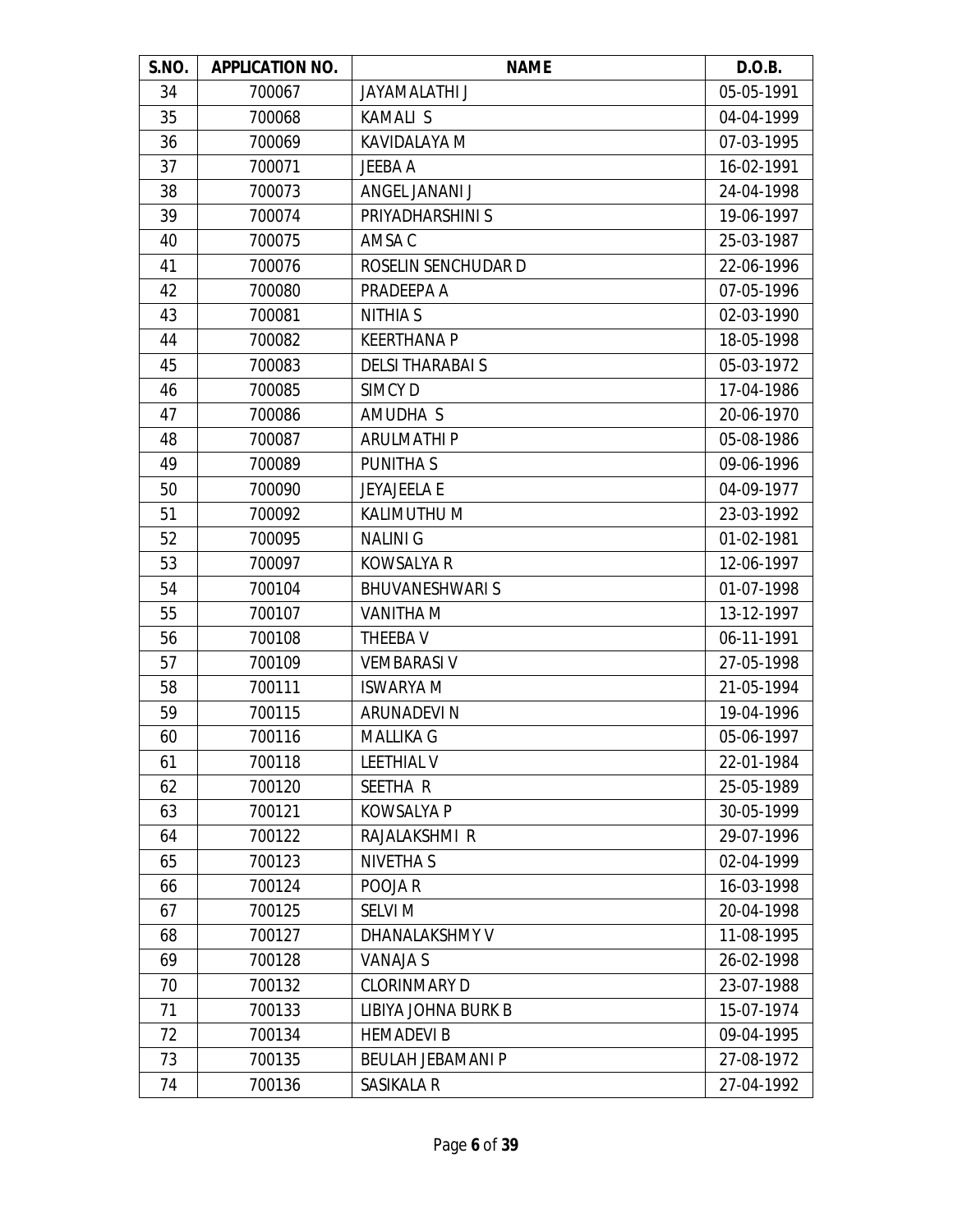| S.NO. | <b>APPLICATION NO.</b> | <b>NAME</b>             | D.O.B.     |
|-------|------------------------|-------------------------|------------|
| 75    | 700137                 | <b>SHARMILA K</b>       | 05-06-1992 |
| 76    | 700139                 | <b>ISHWARYA S</b>       | 30-05-1999 |
| 77    | 700140                 | <b>NANTHINIK</b>        | 29-04-1998 |
| 78    | 700141                 | PUSHPAM M               | 10-01-1974 |
| 79    | 700142                 | LEEMA ROSELIN X         | 12-07-1998 |
| 80    | 700144                 | <b>VENNILA M</b>        | 04-05-1984 |
| 81    | 700146                 | <b>NIRMALA T</b>        | 12-05-1964 |
| 82    | 700147                 | <b>KALAIARASI S</b>     | 15-07-1991 |
| 83    | 700148                 | <b>AMUDHAP</b>          | 12-03-1971 |
| 84    | 700150                 | <b>ESTHER RAJATHI C</b> | 01-06-1985 |
| 85    | 700151                 | <b>SUGANYA V</b>        | 02-06-1994 |
| 86    | 700152                 | <b>MARY VICTORIA J</b>  | 10-01-1976 |
| 87    | 700156                 | PRIYANKA A              | 25-11-1990 |
| 88    | 700157                 | <b>KALAISELVI S</b>     | 30-04-1975 |
| 89    | 700158                 | <b>CHITRAL G</b>        | 15-06-1971 |
| 90    | 700159                 | <b>MOHANAK</b>          | 31-05-1990 |
| 91    | 700163                 | <b>EMALDAT</b>          | 27-03-1997 |
| 92    | 700164                 | <b>BENITTO RANIJ</b>    | 13-07-1998 |
| 93    | 700166                 | KAVIYA BALAJI           | 17-06-1996 |
| 94    | 700167                 | <b>INBARANI A</b>       | 02-04-1975 |
| 95    | 700168                 | <b>VENNILA R</b>        | 10-06-1984 |
| 96    | 700169                 | NIRMALA B               | 22-05-1996 |
| 97    | 700172                 | <b>MAHESWARI A</b>      | 07-04-1998 |
| 98    | 700173                 | DIANA MARIA RANI S      | 30-05-1988 |
| 99    | 700174                 | PRABAVATHI S            | 10-06-1996 |
| 100   | 700175                 | PARTHA SHARMILA S       | 12-07-1994 |
| 101   | 700176                 | DHARANI K               | 17-09-1997 |
| 102   | 700177                 | <b>JENIFER M</b>        | 23-06-1992 |
| 103   | 700178                 | SOWDEESWARI A           | 31-07-1985 |
| 104   | 700180                 | <b>LAKSHMIS</b>         | 08-11-1996 |
| 105   | 700181                 | <b>MANIMEGALAI K</b>    | 26-12-1990 |
| 106   | 700182                 | SARANYA R               | 01-04-1997 |
| 107   | 700183                 | <b>SANTHINI S</b>       | 12-06-1999 |
| 108   | 700184                 | <b>MARIAMMAS</b>        | 05-12-1987 |
| 109   | 700185                 | <b>DHANALAKSHMIS</b>    | 14-10-1992 |
| 110   | 700186                 | ANANDAVALLI A           | 07-12-1989 |
| 111   | 700189                 | PARIMALA S              | 14-11-1998 |
| 112   | 700190                 | PARVATHI A              | 29-06-1978 |
| 113   | 700191                 | <b>KALAI SELVI K</b>    | 02-12-1993 |
| 114   | 700192                 | MANORANJITHAM A         | 26-04-1982 |
| 115   | 700193                 | MUTHULAKSHMI V          | 19-10-1986 |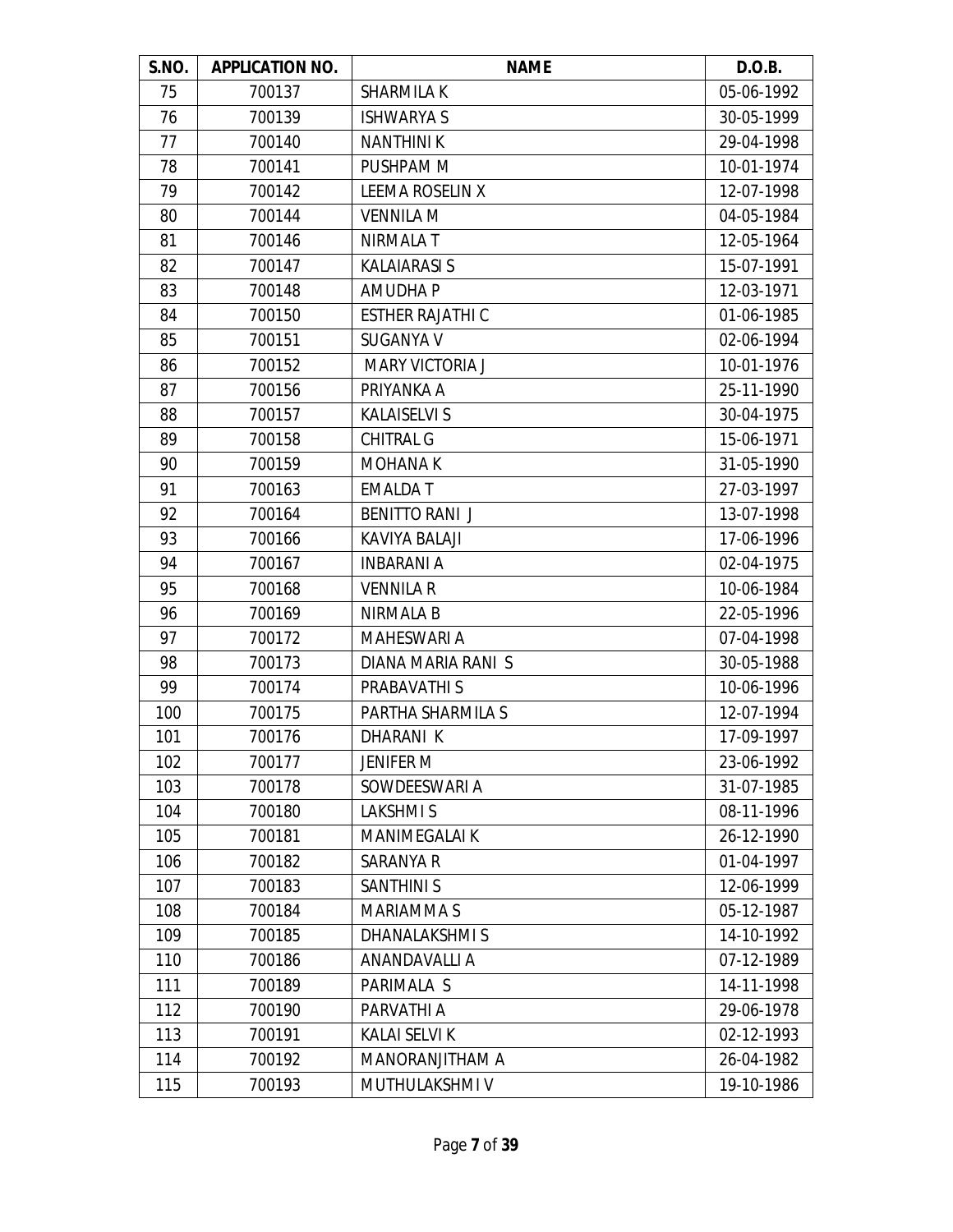| S.NO. | <b>APPLICATION NO.</b> | <b>NAME</b>             | D.O.B.     |
|-------|------------------------|-------------------------|------------|
| 116   | 700194                 | <b>ROSE MARY P</b>      | 08-06-1977 |
| 117   | 700196                 | JUMA JERALDINE          | 10-04-1986 |
| 118   | 700198                 | <b>SUGANYA K</b>        | 03-11-1993 |
| 119   | 700200                 | ARUNA M                 | 24-11-1995 |
| 120   | 700201                 | <b>SELVI M</b>          | 06-01-1978 |
| 121   | 700202                 | <b>KALPANAK</b>         | 15-05-1997 |
| 122   | 700203                 | MARIYA JEROJA A         | 09-09-1999 |
| 123   | 700204                 | <b>JESI RANI J</b>      | 06-08-1980 |
| 124   | 700205                 | SANGEETHA A             | 24-05-1998 |
| 125   | 700206                 | <b>ISABELLA T</b>       | 09-01-1972 |
| 126   | 700210                 | POTHUM PONNU V          | 01-06-1998 |
| 127   | 700211                 | SAKUNTHALA A            | 26-08-1998 |
| 128   | 700214                 | <b>GOWRIP</b>           | 14-04-1971 |
| 129   | 700215                 | <b>BUVANESWARI R</b>    | 04-03-1986 |
| 130   | 700217                 | YOGALAKSHMI D           | 22-08-1999 |
| 131   | 700223                 | <b>HELAN G</b>          | 10-06-1980 |
| 132   | 700224                 | <b>JAYAPRABA S</b>      | 04-06-1998 |
| 133   | 700229                 | THAMIZHSELVY P          | 26-03-1995 |
| 134   | 700230                 | LALIDHAMBIKAI T         | 16-04-1987 |
| 135   | 700239                 | NIMSA VINNARASI I       | 25-02-1997 |
| 136   | 700241                 | SHALINI T               | 05-02-1999 |
| 137   | 700244                 | MAHALAKSHMI V           | 18-08-1990 |
| 138   | 700252                 | SARANYA V               | 10-06-1993 |
| 139   | 700261                 | <b>RUBIB</b>            | 10-01-1992 |
| 140   | 700291                 | PRIYATHARISHANI S       | 21-04-1991 |
| 141   | 700293                 | <b>TAMILSELVI R</b>     | 17-09-1999 |
| 142   | 700295                 | <b>KARPAGAM S</b>       | 19-07-1997 |
| 143   | 700297                 | YESAMMA G               | 07-05-1995 |
| 144   | 700298                 | PONNAMMAL N             | 10-05-1988 |
| 145   | 700299                 | <b>BABINA PREETHI S</b> | 12-07-1997 |
| 146   | 700300                 | <b>ABIRAMI S</b>        | 13-03-1992 |
| 147   | 700301                 | <b>BELCIS</b>           | 20-06-1997 |
| 148   | 700302                 | PONNUTHAI P             | 24-05-1976 |
| 149   | 700303                 | UMA M                   | 02-06-1983 |
| 150   | 700308                 | MARCELIN LINDA I        | 24-05-1999 |
| 151   | 700312                 | <b>SHOBAK</b>           | 15-04-1985 |
| 152   | 700315                 | STELLARANI V            | 05-07-1999 |
| 153   | 700318                 | YOGARANI M              | 16-07-1990 |
| 154   | 700320                 | <b>ALAGUMATHI S</b>     | 06-05-1999 |
| 155   | 700321                 | <b>RAMYAP</b>           | 07-05-1998 |
| 156   | 700323                 | <b>PANDISELVI S</b>     | 01-07-1998 |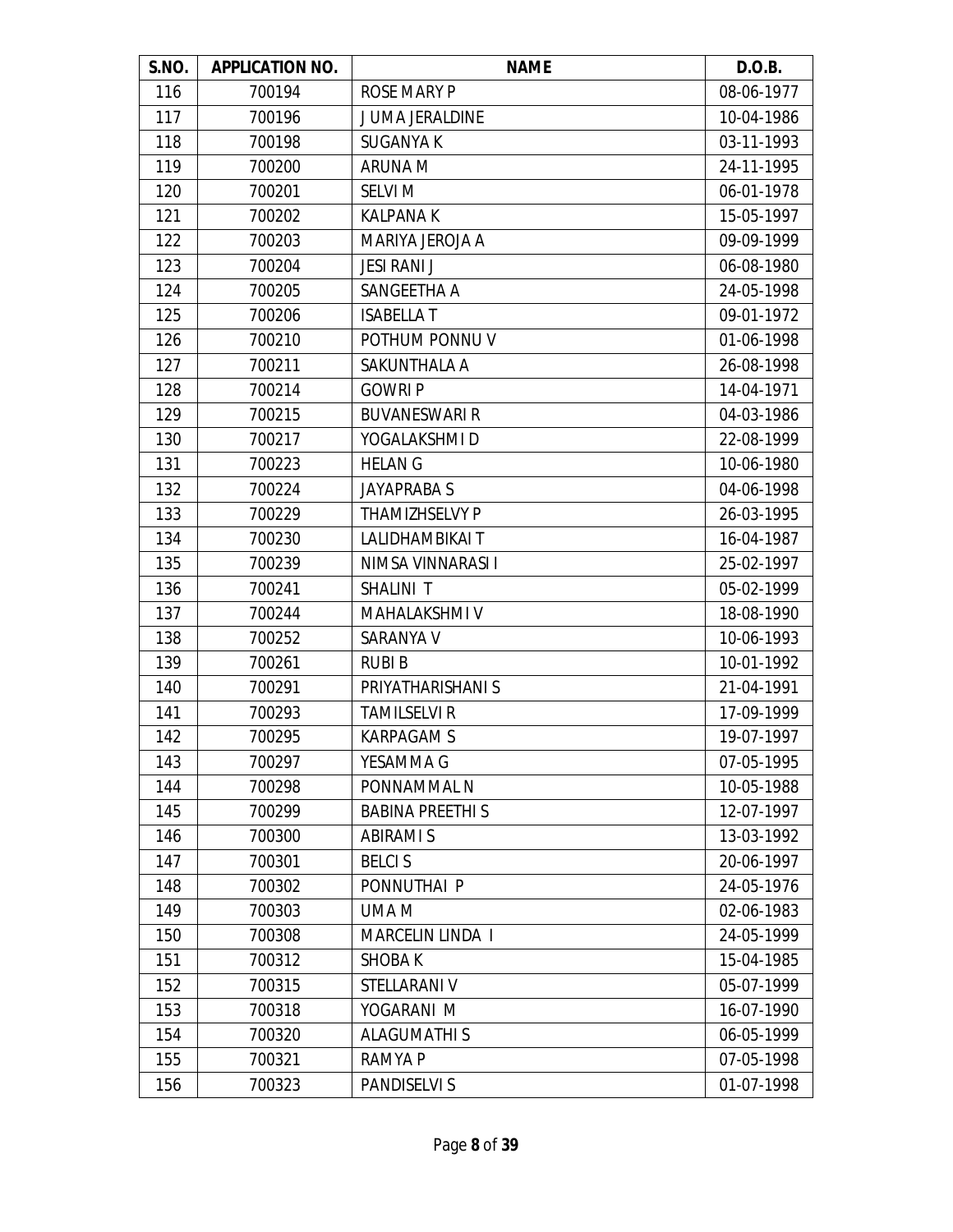| S.NO. | <b>APPLICATION NO.</b> | <b>NAME</b>             | D.O.B.     |
|-------|------------------------|-------------------------|------------|
| 157   | 700326                 | <b>CHINNAMMALP</b>      | 01-06-1999 |
| 158   | 700328                 | SARANYA M               | 19-05-1994 |
| 159   | 700330                 | SIMRAN I                | 22-02-1998 |
| 160   | 700333                 | <b>STELLARANI S</b>     | 21-06-1982 |
| 161   | 700334                 | NAGALAKSHMI P           | 20-05-1990 |
| 162   | 700336                 | AROCKIA ANUSUYA J       | 18-04-1993 |
| 163   | 700338                 | POTHUMPONNU A           | 02-11-1991 |
| 164   | 700341                 | ANUSUYA RANI R          | 01-04-1988 |
| 165   | 700342                 | <b>ESWARI M</b>         | 05-03-1994 |
| 166   | 700343                 | <b>JANAKI LAKSHMI A</b> | 12-05-1988 |
| 167   | 700345                 | <b>MEENAS</b>           | 04-06-1993 |
| 168   | 700347                 | ANGALAMMAL K            | 29-06-1990 |
| 169   | 700349                 | PADMAPRIYA M            | 25-05-1995 |
| 170   | 700350                 | <b>CAROLINE MARY I</b>  | 06-07-1998 |
| 171   | 700351                 | KALA K                  | 04-11-1996 |
| 172   | 700352                 | PALANIAMMAL P           | 14-05-1986 |
| 173   | 700354                 | <b>KASILDA RANI R</b>   | 01-01-1997 |
| 174   | 700356                 | <b>VENSILA MARY C</b>   | 18-05-1998 |
| 175   | 700357                 | MURUGESWARI C           | 26-08-1995 |
| 176   | 700360                 | SHEEBA EZHILARASI J     | 19-06-1984 |
| 177   | 700361                 | <b>MARIYA NITHIYA S</b> | 07-11-1986 |
| 178   | 700362                 | <b>GOWRIC</b>           | 15-06-1994 |
| 179   | 700363                 | SANTHIKA M              | 07-05-1991 |
| 180   | 700365                 | SARANYA S               | 05-04-1996 |
| 181   | 700373                 | <b>NANTHINI M</b>       | 07-06-1997 |
| 182   | 700376                 | <b>AMUTHAK</b>          | 12-01-1991 |
| 183   | 700377                 | KOSALAI I               | 11-02-1990 |
| 184   | 700378                 | ANANTHI A               | 16-04-1998 |
| 185   | 700379                 | RACHEL KALAIMATHI S     | 10-05-1965 |
| 186   | 700380                 | ANTO ABISHA RANI J      | 07-07-1998 |
| 187   | 700381                 | <b>BABY K</b>           | 25-04-1976 |
| 188   | 700382                 | DIVYA P                 | 10-05-1993 |
| 189   | 700383                 | <b>NISHANTHI S</b>      | 15-06-1996 |
| 190   | 700384                 | VAIJAYANTHI MALA P      | 26-10-1983 |
| 191   | 700385                 | <b>INFANTA GLORY J</b>  | 08-03-1998 |
| 192   | 700386                 | <b>MENAKA DEVI R</b>    | 25-05-1998 |
| 193   | 700387                 | POTHUMPONNUR            | 25-07-1998 |
| 194   | 700388                 | <b>OVIYA M</b>          | 15-06-1995 |
| 195   | 700390                 | <b>VINITHA P</b>        | 20-09-1995 |
| 196   | 700391                 | UMA T                   | 25-05-1986 |
| 197   | 700392                 | PRAMLIN KEERTHIKA A     | 17-02-1998 |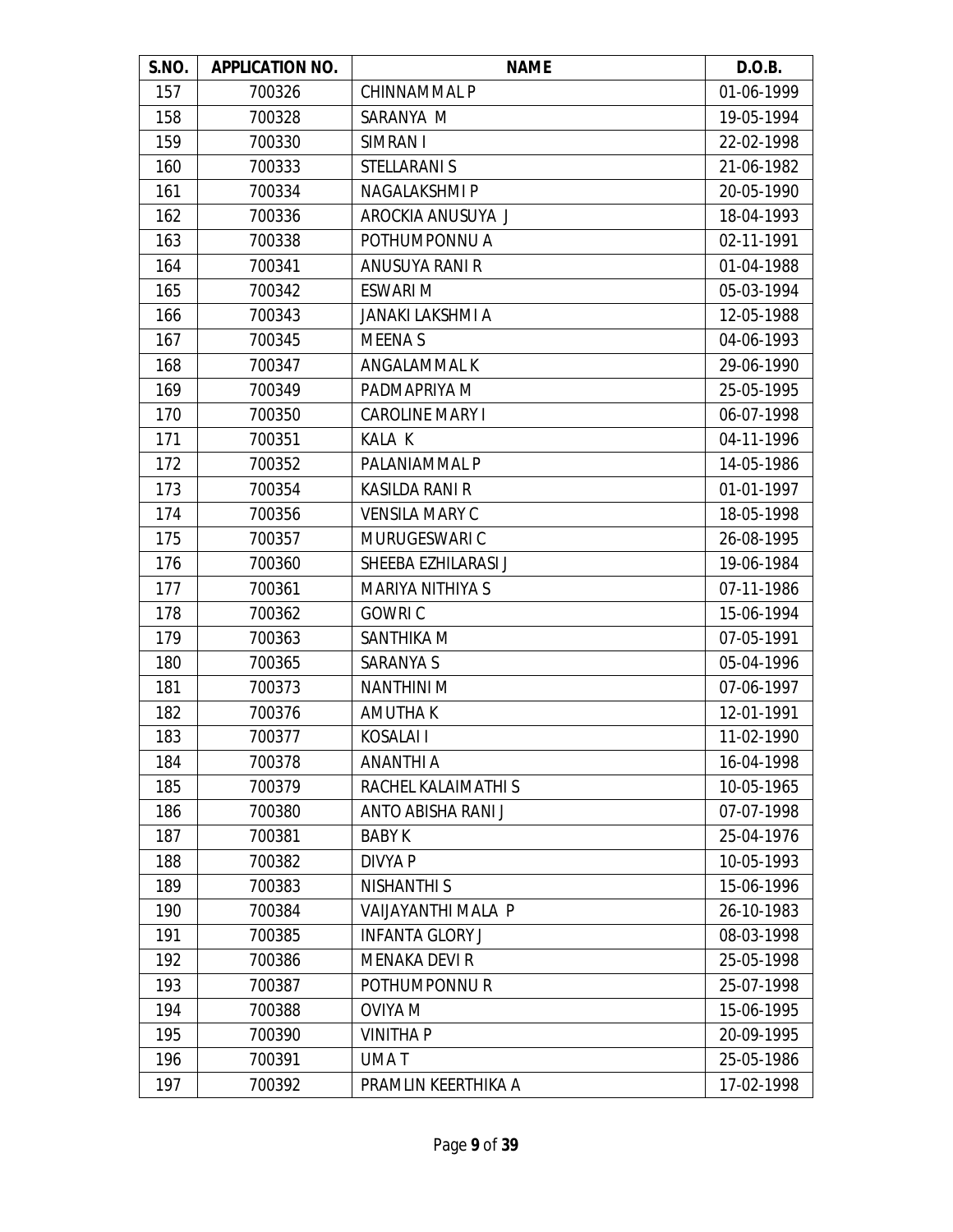| S.NO. | <b>APPLICATION NO.</b> | <b>NAME</b>                | D.O.B.     |
|-------|------------------------|----------------------------|------------|
| 198   | 700393                 | <b>GUNASHEELA B</b>        | 04-07-1996 |
| 199   | 700395                 | <b>SUNDARI R</b>           | 04-05-1992 |
| 200   | 700396                 | KOWSALYA M                 | 11-07-1998 |
| 201   | 700398                 | <b>KANNATHAL G</b>         | 30-01-1984 |
| 202   | 700402                 | <b>GRITTA SELVA MARY K</b> | 03-05-1978 |
| 203   | 700408                 | <b>ANTONIAMMAL I</b>       | 18-02-1974 |
| 204   | 700409                 | <b>SANTHIYA T</b>          | 20-07-1994 |
| 205   | 700411                 | PADMA E                    | 30-07-1997 |
| 206   | 700412                 | PACKIALAKSHMI A            | 02-10-1994 |
| 207   | 700414                 | <b>RUBY STELLA F</b>       | 08-06-1993 |
| 208   | 700415                 | <b>SATHIYA V</b>           | 10-05-1992 |
| 209   | 700417                 | <b>RADHAR</b>              | 19-05-1984 |
| 210   | 700420                 | <b>REVATHIN</b>            | 22-05-1998 |
| 211   | 700421                 | SIVAPACKIAM M              | 12-04-1995 |
| 212   | 700422                 | <b>KODIYARASI K</b>        | 25-04-1997 |
| 213   | 700423                 | ABARNA A                   | 05-09-1998 |
| 214   | 700424                 | <b>SUMITHRA R</b>          | 09-07-1993 |
| 215   | 700425                 | PAULIN SELVAMANI P         | 17-04-1982 |
| 216   | 700426                 | <b>ARCHANAE</b>            | 13-07-1998 |
| 217   | 700429                 | SHANMUGAPRIYA S            | 10-07-1997 |
| 218   | 700430                 | <b>JAYANTHI P</b>          | 21-06-1976 |
| 219   | 700433                 | <b>GRACE S</b>             | 13-09-1981 |
| 220   | 700434                 | SAREERAM K                 | 11-02-1988 |
| 221   | 700440                 | <b>SUGAPRIYA S</b>         | 11-06-1997 |
| 222   | 700442                 | <b>KALPANA A</b>           | 12-02-1988 |
| 223   | 700443                 | <b>BHARATHID</b>           | 06-05-1977 |
| 224   | 700444                 | <b>VITHIYA J</b>           | 17-11-1993 |
| 225   | 700446                 | <b>HEMALATHA A</b>         | 03-03-1987 |
| 226   | 700448                 | EMIMAL NITHIYA KALYANI S   | 02-06-1970 |
| 227   | 700450                 | <b>KALAIMANI K</b>         | 21-04-1996 |
| 228   | 700451                 | SATHYA M                   | 13-06-1998 |
| 229   | 700452                 | P ESWARI                   | 22-06-1979 |
| 230   | 700458                 | SRIPRIYA G                 | 03-04-1998 |
| 231   | 700459                 | ANUSUYA S                  | 15-06-1999 |
| 232   | 700464                 | SIVASANKARI S              | 03-08-1997 |
| 233   | 700465                 | KAROLIN KALAIMANI A        | 07-09-1987 |
| 234   | 700467                 | BRABULATHA A               | 16-09-1993 |
| 235   | 700469                 | SHALINI C                  | 07-05-1996 |
| 236   | 700472                 | <b>RAGAVIP</b>             | 07-12-1996 |
| 237   | 700473                 | CARUNIA JOTHIBALA          | 04-07-1994 |
| 238   | 700474                 | VIJI M                     | 14-02-1992 |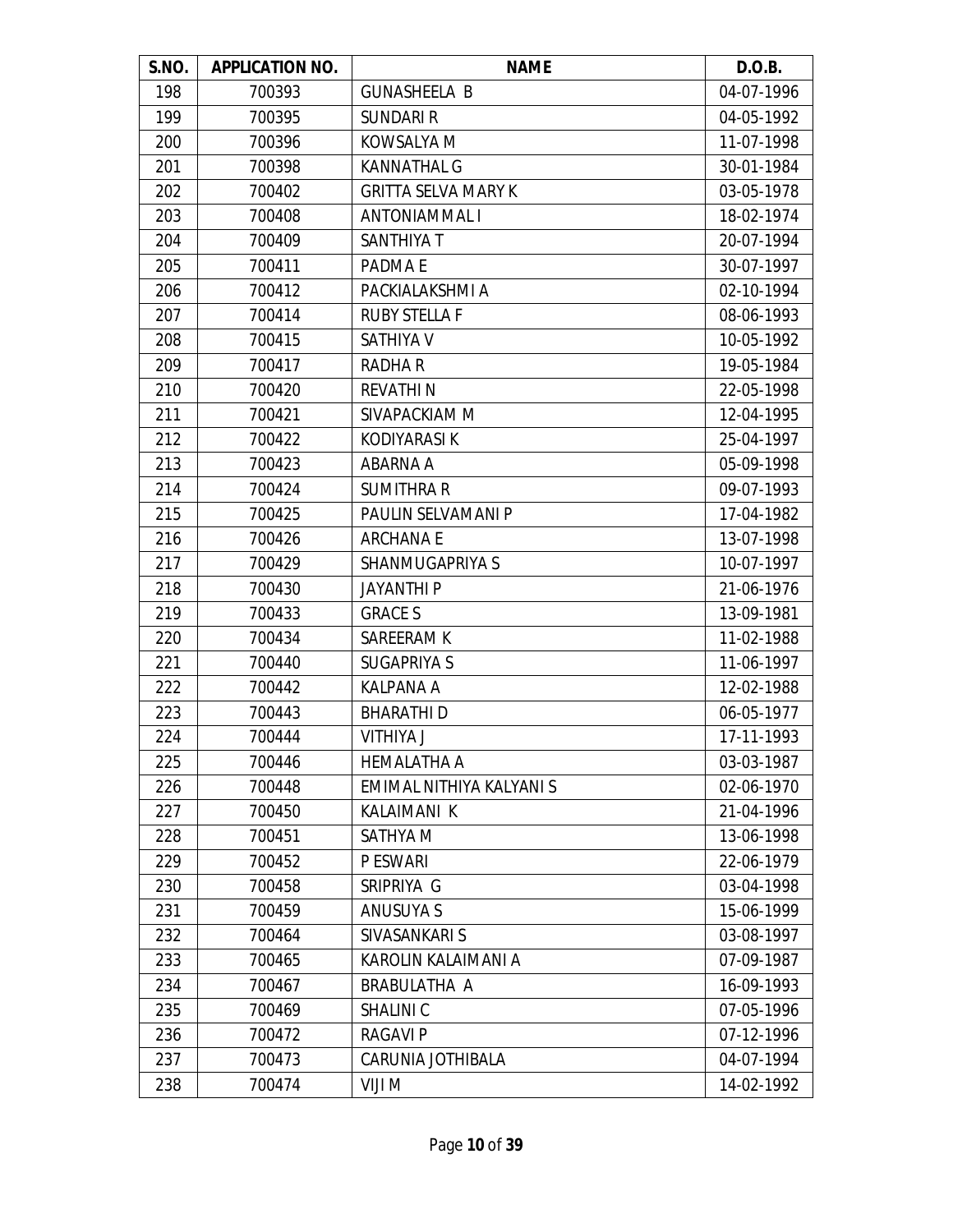| S.NO. | <b>APPLICATION NO.</b> | <b>NAME</b>            | D.O.B.     |
|-------|------------------------|------------------------|------------|
| 239   | 700475                 | <b>SHANTHIM</b>        | 10-05-1976 |
| 240   | 700476                 | <b>LAVANYA R</b>       | 31-08-1995 |
| 241   | 700477                 | VIMMI VK               | 27-09-1986 |
| 242   | 700479                 | <b>KOKILA P</b>        | 12-04-1997 |
| 243   | 700480                 | <b>THANGAMEENAS</b>    | 14-03-1998 |
| 244   | 700486                 | <b>DEVI M</b>          | 27-03-1995 |
| 245   | 700491                 | NITHIYA M              | 11-04-1987 |
| 246   | 700492                 | <b>SUBHAR</b>          | 14-12-1988 |
| 247   | 700493                 | SOUMYA S KARUN         | 18-06-1986 |
| 248   | 700494                 | SHANESH BEGUM M        | 13-12-1996 |
| 249   | 700495                 | PRALEENA D             | 17-04-1988 |
| 250   | 700496                 | <b>NALINA A</b>        | 05-06-1978 |
| 251   | 700497                 | KIRUBA E               | 05-08-1998 |
| 252   | 700499                 | <b>VALLIAMMAL S</b>    | 15-05-1973 |
| 253   | 700500                 | PAULTHANGAM N          | 15-10-1975 |
| 254   | 700504                 | <b>KANAGAVALLIS</b>    | 13-02-1993 |
| 255   | 700505                 | SANDHOSHMARY A         | 27-07-1998 |
| 256   | 700508                 | <b>RANJITHA R</b>      | 24-04-1993 |
| 257   | 700510                 | SANGEETHA M            | 27-05-1989 |
| 258   | 700511                 | <b>SHARON R</b>        | 10-12-1994 |
| 259   | 700512                 | SANGEETHA S            | 15-05-1993 |
| 260   | 700514                 | PRISKILLA M            | 02-04-1974 |
| 261   | 700516                 | <b>KAVIVANI I</b>      | 10-07-1989 |
| 262   | 700519                 | <b>NANTHINI K</b>      | 19-08-1995 |
| 263   | 700520                 | <b>VIJAYALAKSHMI R</b> | 22-12-1989 |
| 264   | 700522                 | <b>JAYACHITRA J</b>    | 03-03-1989 |
| 265   | 700527                 | <b>MAYILATHAL M</b>    | 18-03-1987 |
| 266   | 700532                 | RENUGADEVI G           | 05-05-1990 |
| 267   | 700535                 | NIRMALA M              | 13-05-1993 |
| 268   | 700539                 | RAMYA A                | 15-06-1996 |
| 269   | 700542                 | <b>VANITHA B</b>       | 01-07-1998 |
| 270   | 700544                 | RAJAKUMARI A           | 16-05-1991 |
| 271   | 700546                 | RAMYA R                | 24-04-1990 |
| 272   | 700547                 | JOYCE SELVAMARY P      | 22-05-1971 |
| 273   | 700548                 | <b>KALEESWARI T</b>    | 10-10-1992 |
| 274   | 700550                 | SOWNDARYA R            | 03-08-1995 |
| 275   | 700553                 | RAJESHWARI P           | 08-05-1998 |
| 276   | 700554                 | ANGAYARKANNI A         | 02-06-1979 |
| 277   | 700555                 | <b>NATHIYA V</b>       | 27-08-1990 |
| 278   | 700556                 | NAGOMI SOPHIYA J       | 14-01-1999 |
| 279   | 700559                 | <b>VINOTHAP</b>        | 18-02-1998 |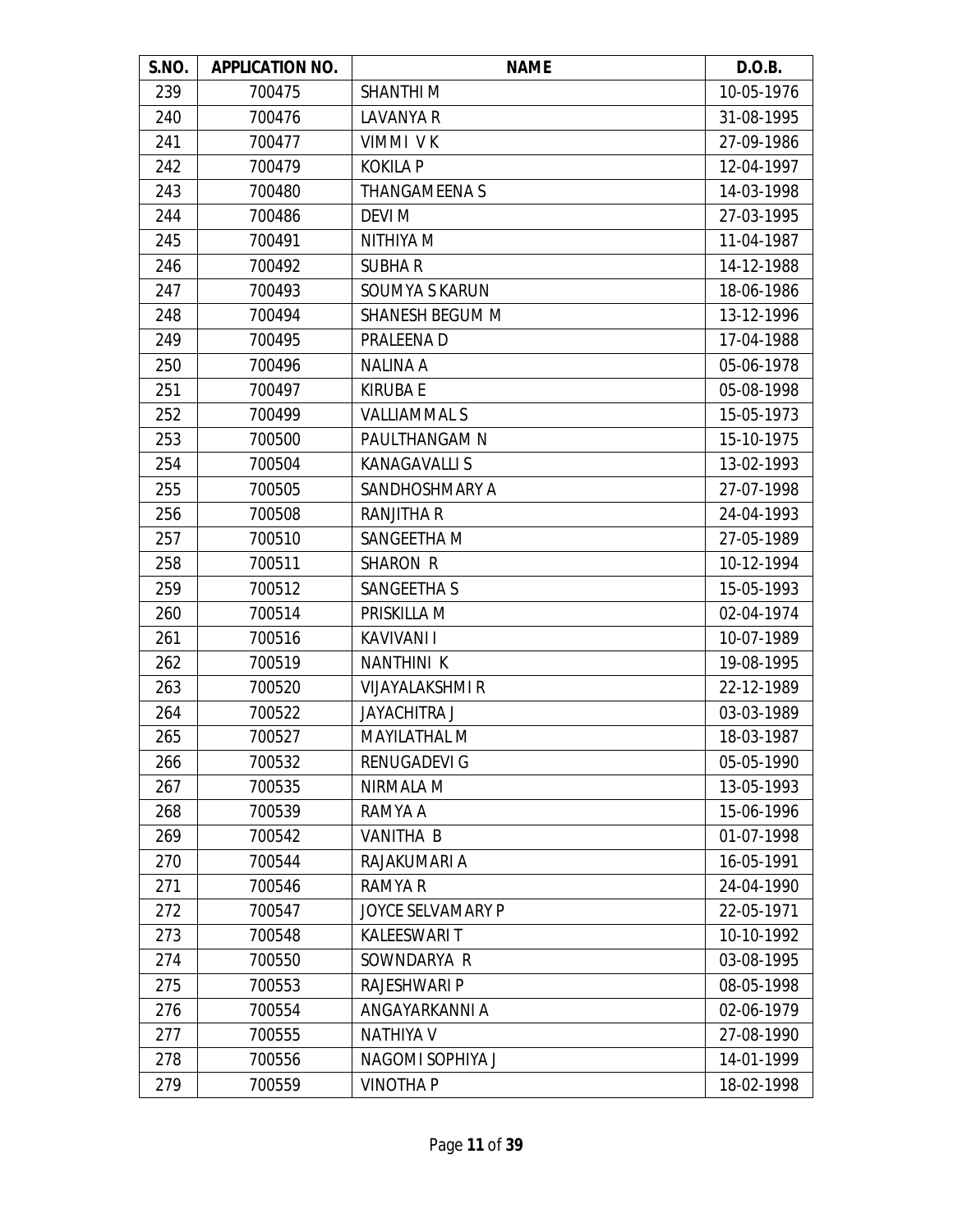| S.NO. | <b>APPLICATION NO.</b> | <b>NAME</b>             | D.O.B.     |
|-------|------------------------|-------------------------|------------|
| 280   | 700560                 | POTHAGINTI MUNILAKSHMI  | 05-03-1989 |
| 281   | 700561                 | <b>KOWSALYA K</b>       | 24-02-1998 |
| 282   | 700562                 | <b>REGINA THANGAM G</b> | 14-09-1965 |
| 283   | 700566                 | PARIMALA S              | 27-10-1976 |
| 284   | 700569                 | <b>AMBIKA P</b>         | 06-07-1999 |
| 285   | 700570                 | <b>SAROJINI S</b>       | 10-03-1997 |
| 286   | 700572                 | <b>NIVETHA S</b>        | 24-07-1998 |
| 287   | 700573                 | RUCKUMANI L             | 30-01-1998 |
| 288   | 700578                 | RATHAMANI A             | 17-03-1975 |
| 289   | 700580                 | PARVATHI R              | 15-04-1995 |
| 290   | 700585                 | SIVARANJANI V           | 17-04-1997 |
| 291   | 700588                 | <b>ABINAYA M</b>        | 01-06-1992 |
| 292   | 700591                 | SELVAKUMARI K           | 10-07-1981 |
| 293   | 700593                 | <b>SANGEETHA S</b>      | 11-04-1998 |
| 294   | 700594                 | SHEELA RANI P           | 05-12-1989 |
| 295   | 700595                 | <b>PAVITHRAS</b>        | 27-01-1991 |
| 296   | 700598                 | <b>ANBUSELVI A</b>      | 12-04-1998 |
| 297   | 700603                 | <b>DANALAKSHMIE</b>     | 10-01-1991 |
| 298   | 700604                 | KIRUBA D                | 05-05-1995 |
| 299   | 700605                 | <b>ABILA M</b>          | 10-01-1997 |
| 300   | 700608                 | ANNISHA C               | 12-04-1997 |
| 301   | 700611                 | SOWNDARI G              | 25-05-1995 |
| 302   | 700620                 | <b>BENSI PRIYA A</b>    | 01-06-1998 |
| 303   | 700621                 | MUTHULAKSHMI D          | 21-04-1988 |
| 304   | 700624                 | <b>LEEMA ROSE M</b>     | 05-05-1996 |
| 305   | 700625                 | <b>RANIM</b>            | 23-07-1997 |
| 306   | 700626                 | <b>MONISHA B</b>        | 07-03-1998 |
| 307   | 700627                 | <b>SANKAVI V</b>        | 30-04-1998 |
| 308   | 700628                 | MICHAEL ARUL JOTHI S    | 06-06-1987 |
| 309   | 700630                 | <b>MALATHIM</b>         | 11-12-1988 |
| 310   | 700633                 | SOWNDHARYA I I          | 19-07-1999 |
| 311   | 700638                 | <b>SUGANYA T</b>        | 06-07-1990 |
| 312   | 700639                 | <b>KAVITHA M</b>        | 21-09-1996 |
| 313   | 700640                 | CHITHARA M              | 27-04-1993 |
| 314   | 700647                 | <b>JERLINRENI G</b>     | 04-03-1998 |
| 315   | 700648                 | <b>VALLIC</b>           | 19-06-1990 |
| 316   | 700650                 | <b>SHARMILA S</b>       | 30-05-1997 |
| 317   | 700652                 | <b>DEVAKIRUBAI S</b>    | 09-04-1977 |
| 318   | 700654                 | <b>NADHIYA M</b>        | 10-08-1994 |
| 319   | 700656                 | <b>KEERTHIKA C</b>      | 19-06-1998 |
| 320   | 700657                 | DENNIS STEPHI GRAPH Y   | 17-06-1999 |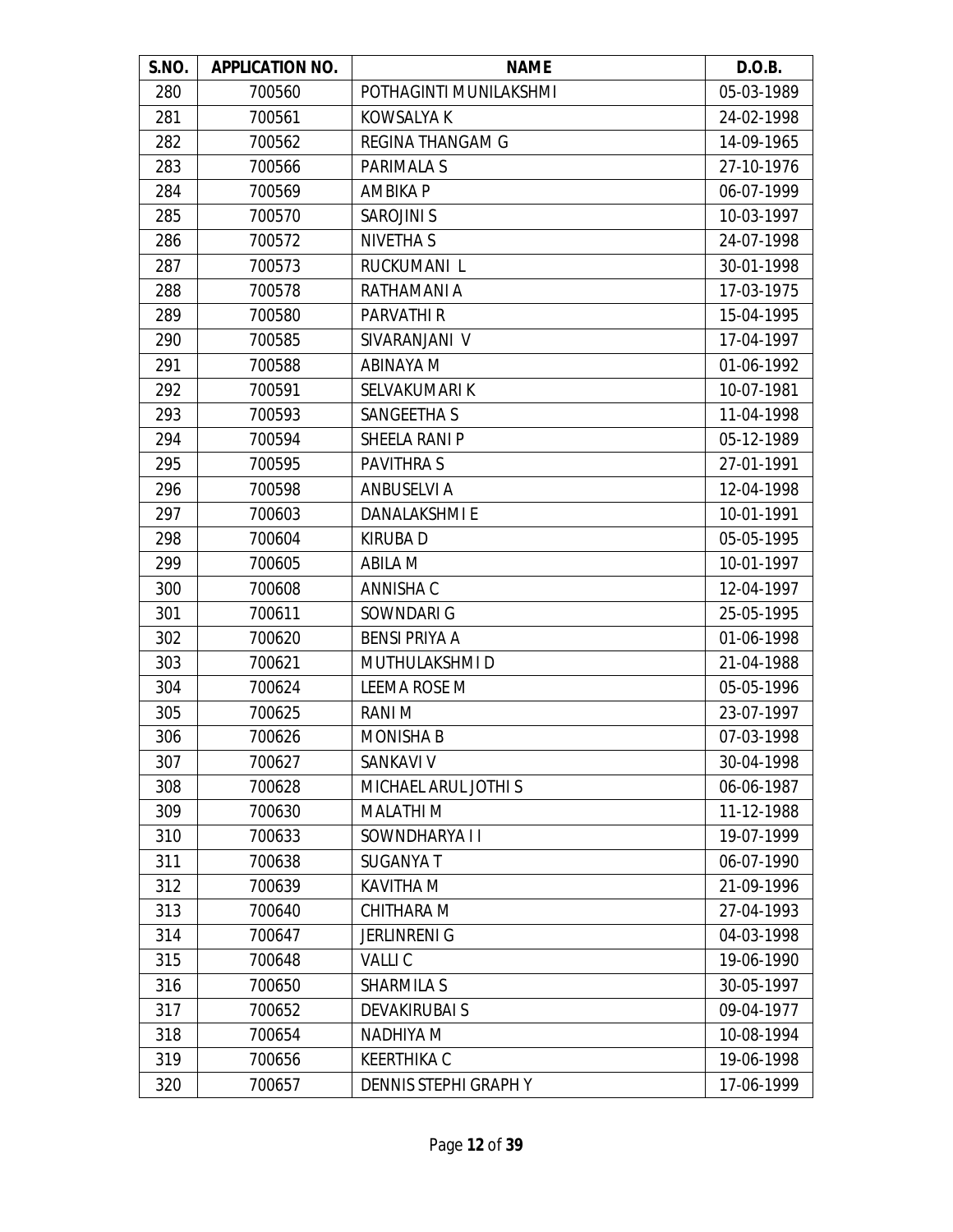| S.NO. | <b>APPLICATION NO.</b> | <b>NAME</b>          | D.O.B.     |
|-------|------------------------|----------------------|------------|
| 321   | 700661                 | <b>SARANYA S</b>     | 28-01-1993 |
| 322   | 700664                 | <b>VALLIK</b>        | 20-06-1986 |
| 323   | 700668                 | JAYAPRIYA P          | 15-06-1995 |
| 324   | 700670                 | DIVYA S              | 10-01-1994 |
| 325   | 700674                 | <b>KAMANIP</b>       | 25-08-1997 |
| 326   | 700677                 | PREMALATHA M         | 18-07-1989 |
| 327   | 700681                 | SARATHA B            | 10-05-1996 |
| 328   | 700683                 | PARKAVI A            | 22-05-1995 |
| 329   | 700684                 | <b>PRITHIKA S</b>    | 20-05-1996 |
| 330   | 700685                 | UMA L                | 01-05-1970 |
| 331   | 700686                 | PREMA K              | 27-12-1987 |
| 332   | 700687                 | <b>DIVYA B</b>       | 21-07-1997 |
| 333   | 700688                 | POORNIMA K           | 02-09-1997 |
| 334   | 700691                 | CARUNIA JEBAJEEVA    | 24-03-1993 |
| 335   | 700692                 | <b>ANBU ESTHER A</b> | 11-01-1998 |
| 336   | 700695                 | <b>REGINA MARY I</b> | 30-04-1999 |
| 337   | 700696                 | <b>GANDHIMATHY R</b> | 02-10-1991 |
| 338   | 700697                 | RIMIJA M             | 13-06-1995 |
| 339   | 700698                 | SURIYA A             | 29-01-1998 |
| 340   | 700699                 | <b>AGALYA P</b>      | 06-01-1999 |
| 341   | 700704                 | PRESANNAMARI S       | 26-04-1989 |
| 342   | 700706                 | SHANTHI JEYAMARY S   | 22-05-1980 |
| 343   | 700711                 | <b>GOWRI G</b>       | 02-04-1983 |
| 344   | 700712                 | NIRMALADEVI L        | 02-05-1981 |
| 345   | 700714                 | <b>SELVI M</b>       | 23-04-1986 |
| 346   | 700717                 | SHEELA U             | 27-06-1994 |
| 347   | 700718                 | <b>SELVAMARY T</b>   | 04-11-1994 |
| 348   | 700720                 | <b>JEYAKUMARI J</b>  | 10-06-1983 |
| 349   | 700723                 | <b>MARIAMMALE</b>    | 05-02-1986 |
| 350   | 700736                 | <b>AMSAVENI A</b>    | 10-06-1978 |
| 351   | 700738                 | KALARANI J           | 15-10-1997 |
| 352   | 700740                 | <b>SHARMILA S</b>    | 30-05-1998 |
| 353   | 700743                 | <b>ANUTHEEPAL</b>    | 20-12-1997 |
| 354   | 700744                 | PRABHA S             | 21-08-1996 |
| 355   | 700747                 | PANDEESWARI A        | 28-03-1996 |
| 356   | 700748                 | DHANABABY S          | 29-07-1996 |
| 357   | 700749                 | <b>SURYAP</b>        | 07-05-1993 |
| 358   | 700753                 | MANIMEGALAI D        | 19-03-1996 |
| 359   | 700759                 | KOLANJI J            | 17-04-1984 |
| 360   | 700760                 | <b>MONISHA B</b>     | 27-02-1998 |
| 361   | 700766                 | POONGODI S           | 08-06-1992 |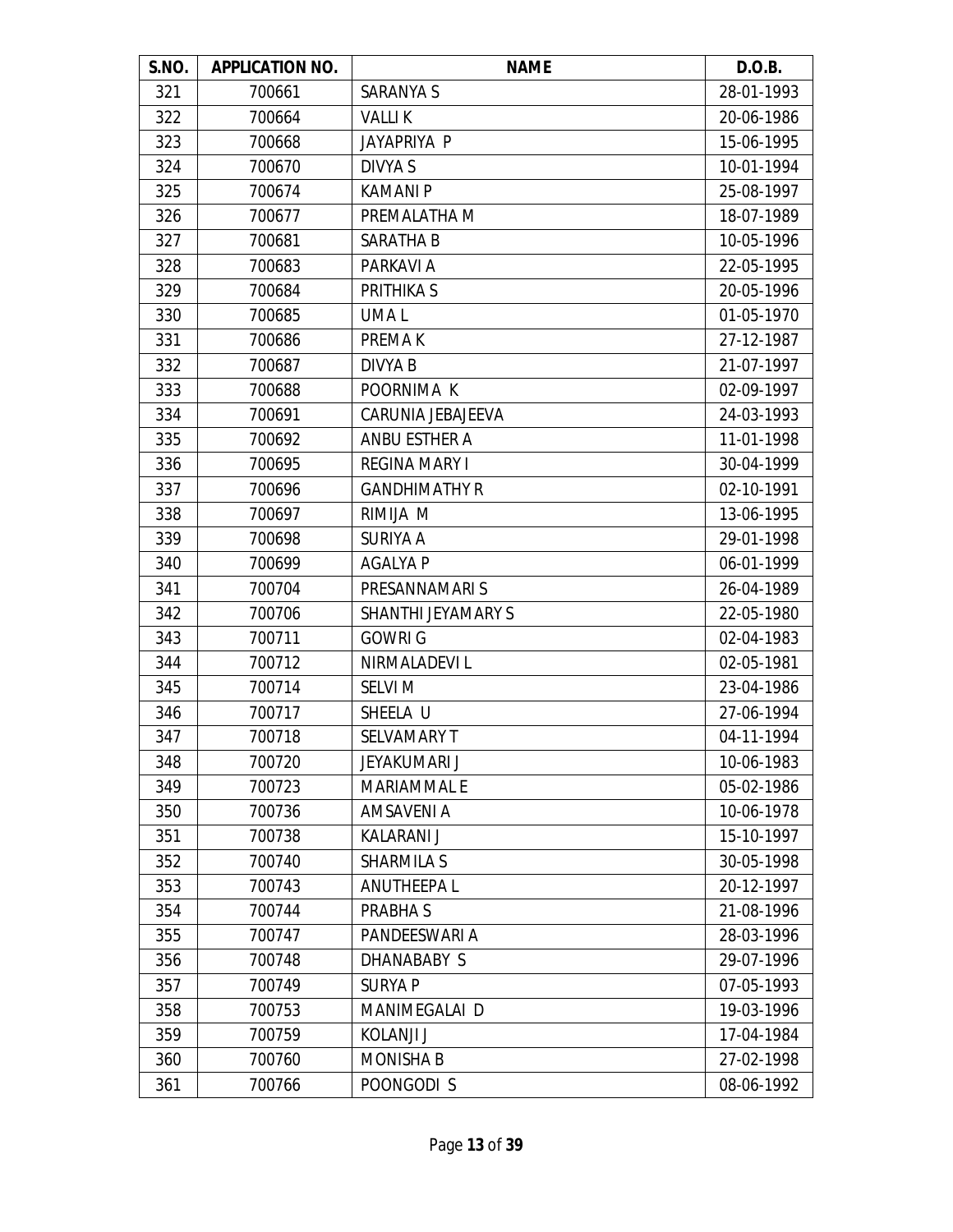| S.NO. | <b>APPLICATION NO.</b> | <b>NAME</b>                      | D.O.B.     |
|-------|------------------------|----------------------------------|------------|
| 362   | 700771                 | <b>REVATHIT</b>                  | 10-04-1981 |
| 363   | 700778                 | <b>GNANAMANIY</b>                | 21-06-1978 |
| 364   | 700784                 | <b>VELSI SOPHIA A VINCIBAI N</b> | 31-05-1979 |
| 365   | 700786                 | <b>VANITHAS</b>                  | 27-07-1981 |
| 366   | 700788                 | SANGEETHA D                      | 20-11-1996 |
| 367   | 700791                 | MANGAYARKARASI R                 | 23-11-1993 |
| 368   | 700793                 | SANGEETHA MARY T                 | 04-04-1986 |
| 369   | 700795                 | <b>JANSY GNANA SELVI J</b>       | 08-05-1990 |
| 370   | 700798                 | <b>NATHIYA T</b>                 | 21-04-1994 |
| 371   | 700800                 | <b>SUJAT</b>                     | 03-05-1988 |
| 372   | 700801                 | AABHA K                          | 31-05-1990 |
| 373   | 700802                 | <b>RAMYA V</b>                   | 02-05-1987 |
| 374   | 700803                 | <b>FLORENCE E</b>                | 20-05-1978 |
| 375   | 700806                 | <b>TAMILARASI M</b>              | 04-05-1986 |
| 376   | 700809                 | <b>STEPHY NANCY J</b>            | 19-09-1998 |
| 377   | 700810                 | RAMANICHITHRA S                  | 05-10-1976 |
| 378   | 700813                 | SHOBANA M                        | 15-04-1990 |
| 379   | 700816                 | <b>FATHIMA DEVI S</b>            | 03-07-1998 |
| 380   | 700817                 | <b>KAMALA C</b>                  | 26-02-1996 |
| 381   | 700821                 | <b>VASUGIK</b>                   | 19-10-1997 |
| 382   | 700824                 | <b>KAVITHA C</b>                 | 20-05-1972 |
| 383   | 700827                 | <b>SUGANYA S</b>                 | 15-06-1990 |
| 384   | 700829                 | <b>REVATHI R</b>                 | 25-05-1995 |
| 385   | 700830                 | SENTHAMIZH SELVI N               | 05-12-1991 |
| 386   | 700833                 | <b>SUMALATHA P</b>               | 31-05-1992 |
| 387   | 700835                 | <b>AGILA V</b>                   | 25-02-1977 |
| 388   | 700837                 | SANGEETHA V                      | 05-06-1995 |
| 389   | 700838                 | ANITHA A                         | 10-05-1993 |
| 390   | 700841                 | <b>REBEKKALS</b>                 | 04-03-1982 |
| 391   | 700842                 | <b>MAHESWARI R</b>               | 07-03-1988 |
| 392   | 700845                 | <b>KAVITHA M</b>                 | 16-05-1993 |
| 393   | 700849                 | <b>MERCY D</b>                   | 09-08-1994 |
| 394   | 700850                 | JANCY DEVAKANI J                 | 27-08-1984 |
| 395   | 700851                 | <b>JOTHIM</b>                    | 05-04-1982 |
| 396   | 700852                 | THEEBA V                         | 24-12-1990 |
| 397   | 700864                 | <b>BHUVANESWARI K</b>            | 09-06-1992 |
| 398   | 700867                 | <b>KIRUBA P</b>                  | 09-06-1987 |
| 399   | 700872                 | <b>ALAGURANI P</b>               | 10-03-1999 |
| 400   | 700873                 | <b>ANANTHID</b>                  | 06-03-1981 |
| 401   | 700874                 | <b>REVATHIS</b>                  | 08-07-1996 |
| 402   | 700876                 | <b>JASMINE PREMILA J</b>         | 17-04-1998 |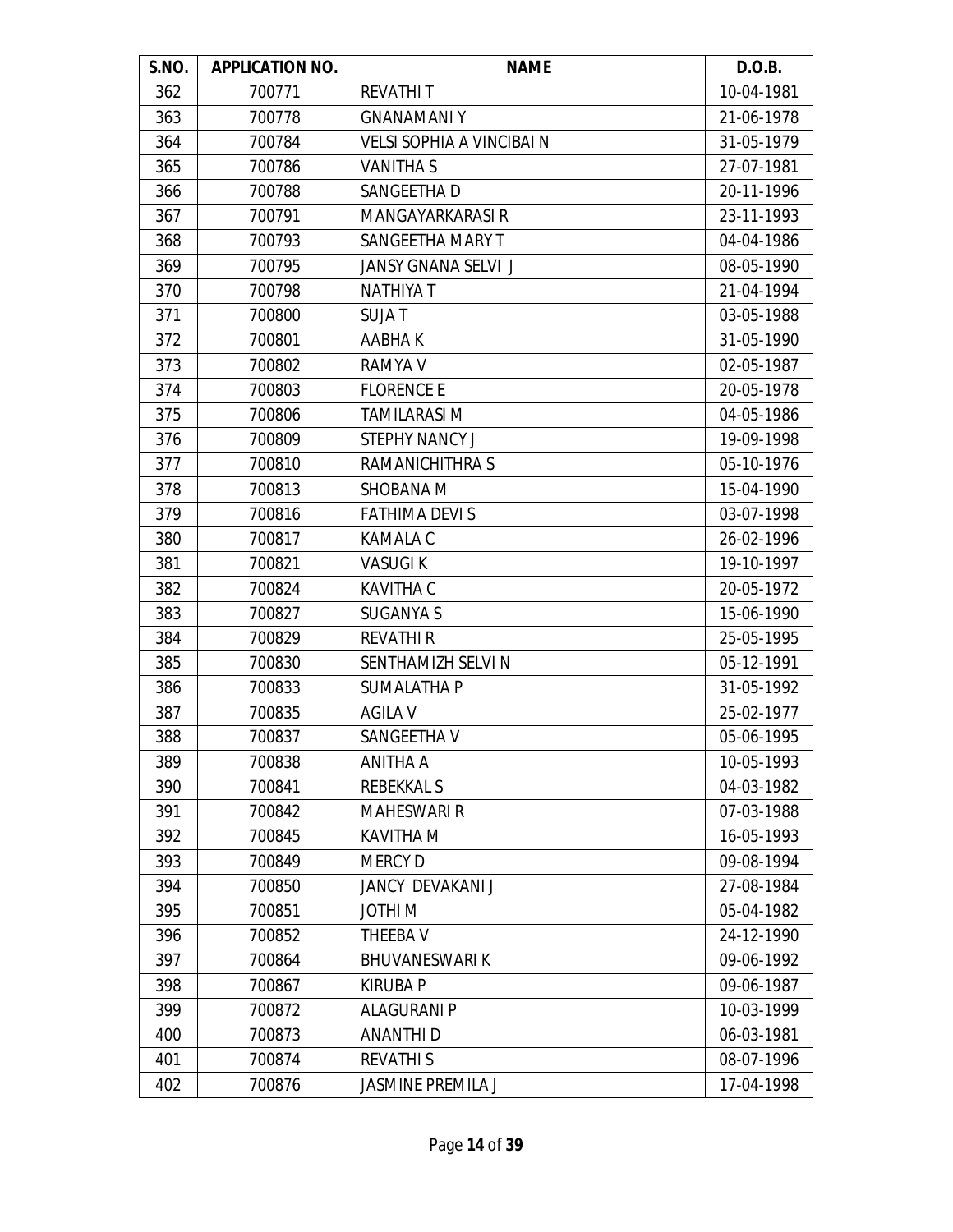| S.NO. | <b>APPLICATION NO.</b> | <b>NAME</b>                | D.O.B.     |
|-------|------------------------|----------------------------|------------|
| 403   | 700877                 | <b>VISHALINI J</b>         | 07-03-1995 |
| 404   | 700878                 | PRIYA V                    | 31-07-1999 |
| 405   | 700880                 | <b>GRACE W</b>             | 02-06-1979 |
| 406   | 700881                 | <b>SANGEETHA R</b>         | 04-03-1998 |
| 407   | 700883                 | <b>RIMPEE N</b>            | 18-08-1982 |
| 408   | 700884                 | SHEELA JEBEKUMARI E        | 09-03-1979 |
| 409   | 700885                 | <b>SATHYA V</b>            | 12-08-1995 |
| 410   | 700886                 | ANANDAVALLI N              | 07-07-1999 |
| 411   | 700888                 | SANTHIYA R                 | 08-02-1996 |
| 412   | 700889                 | <b>STELLA B</b>            | 05-06-1989 |
| 413   | 700890                 | <b>MANOHARI V</b>          | 31-12-1994 |
| 414   | 700891                 | <b>RADHIKA R</b>           | 20-07-1992 |
| 415   | 700894                 | RAJESWARI M                | 21-04-1990 |
| 416   | 700909                 | DIVYASUNITHA D             | 29-10-1986 |
| 417   | 700912                 | <b>NAGAJOTHI M</b>         | 02-02-1995 |
| 418   | 700913                 | <b>KAVIYA R</b>            | 12-04-1997 |
| 419   | 700916                 | MURUGESHWARI M             | 06-05-1980 |
| 420   | 700918                 | <b>SUMATHIE</b>            | 10-06-1976 |
| 421   | 700921                 | <b>PANDEESWARI S</b>       | 05-05-1999 |
| 422   | 700922                 | <b>ILAKKIYA S</b>          | 14-04-1997 |
| 423   | 700926                 | PRINCELA MARY M            | 10-07-1978 |
| 424   | 700927                 | RANJITHA K                 | 10-06-1995 |
| 425   | 700929                 | SINDHU B                   | 01-03-1995 |
| 426   | 700933                 | RANGEELA M                 | 05-06-1996 |
| 427   | 700935                 | <b>JAYAMERLIN R</b>        | 09-11-1978 |
| 428   | 700936                 | <b>SUHASINI G</b>          | 21-07-1988 |
| 429   | 700937                 | DIVYA R                    | 14-01-1998 |
| 430   | 700941                 | PRIMALA SELVA KUMARI A     | 23-10-1979 |
| 431   | 700946                 | SUDHANTHIRADEVI T          | 05-06-1986 |
| 432   | 700950                 | <b>ANITHA R</b>            | 13-04-1993 |
| 433   | 700951                 | <b>MARY D</b>              | 07-06-1975 |
| 434   | 700954                 | <b>VIJAYABANU B</b>        | 25-04-1986 |
| 435   | 700956                 | <b>SHALINI J</b>           | 21-03-1983 |
| 436   | 700957                 | <b>RANJITHA N</b>          | 22-04-1993 |
| 437   | 700960                 | <b>GEETHAI</b>             | 20-05-1977 |
| 438   | 700966                 | <b>MAHESWARI R</b>         | 09-03-1995 |
| 439   | 700968                 | <b>GLADYS JEBASELVAM S</b> | 11-06-1984 |
| 440   | 700969                 | M MERLIN PANITTA MARY      | 10-04-1985 |
| 441   | 700975                 | SANGEETHA M                | 10-05-1998 |
| 442   | 700976                 | DURKA D                    | 18-10-1997 |
| 443   | 700977                 | SANGIRTHA G                | 31-08-1992 |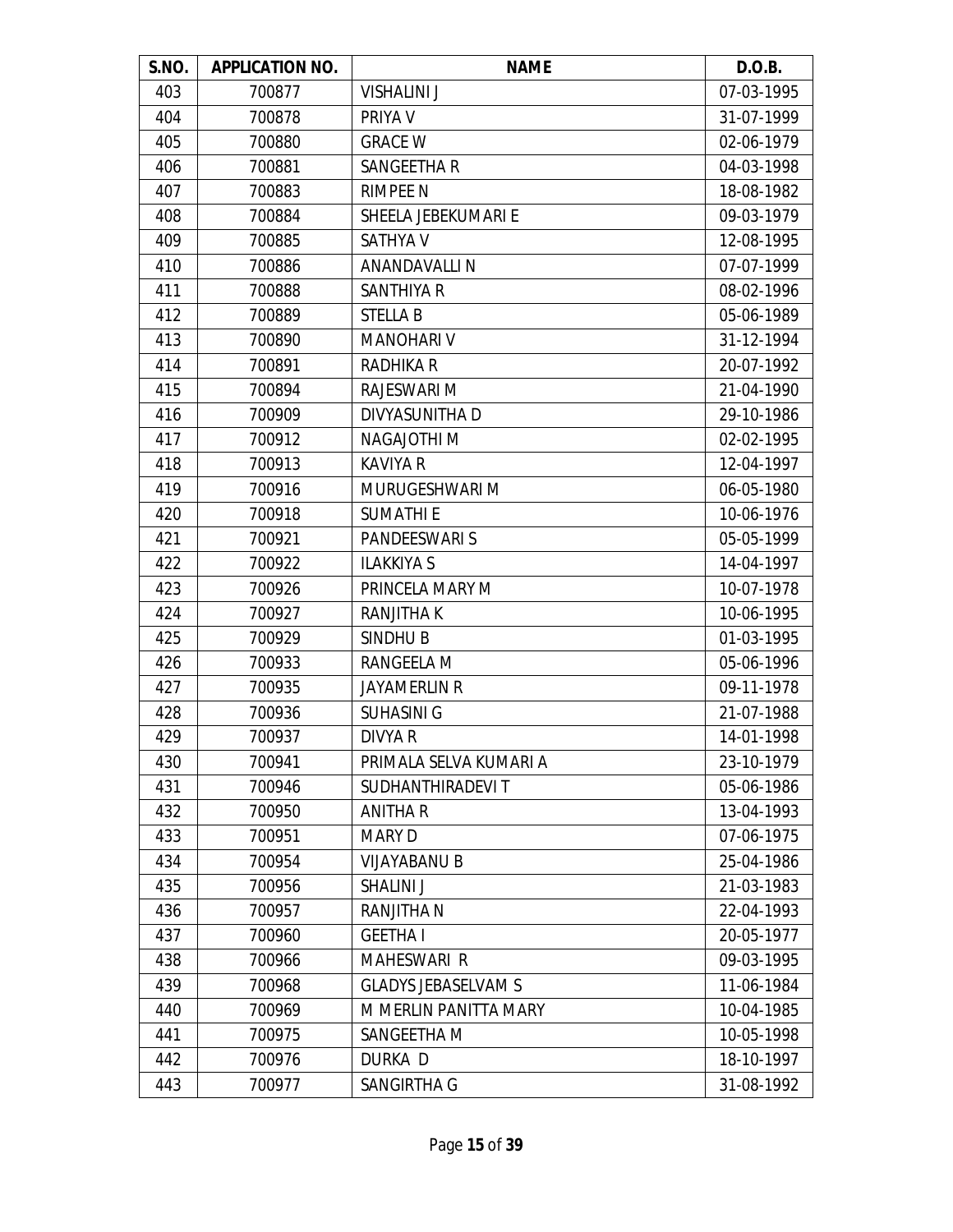| S.NO. | <b>APPLICATION NO.</b> | <b>NAME</b>            | D.O.B.     |
|-------|------------------------|------------------------|------------|
| 444   | 700981                 | <b>SUBASHINI S</b>     | 23-10-1983 |
| 445   | 700984                 | AMUDAVANI Y            | 07-02-1975 |
| 446   | 700986                 | <b>SUGANIYA R</b>      | 04-09-1992 |
| 447   | 700988                 | <b>MEERA S</b>         | 04-08-1985 |
| 448   | 700991                 | <b>SELVARANI P</b>     | 07-12-1990 |
| 449   | 700994                 | <b>AGILA G</b>         | 24-03-1981 |
| 450   | 700997                 | <b>JENCY PRETTA F</b>  | 05-03-1995 |
| 451   | 701002                 | PRAMILA A              | 27-05-1985 |
| 452   | 701004                 | SHANMUGAPRIYA C        | 04-05-1995 |
| 453   | 701006                 | ENIYAENBAKUMARI S      | 04-04-1986 |
| 454   | 701008                 | <b>ANUSIYA T</b>       | 10-06-1997 |
| 455   | 701009                 | PRIYANKA K             | 20-05-1998 |
| 456   | 701012                 | SHARMILA M             | 15-02-1991 |
| 457   | 701013                 | POOVIZHI S             | 01-10-1993 |
| 458   | 701014                 | ANANDHI M              | 15-07-1998 |
| 459   | 701015                 | AYYAMMA A              | 22-12-1974 |
| 460   | 701018                 | <b>VINOTHINI R</b>     | 03-06-1986 |
| 461   | 701019                 | <b>VIJAYALAKSHMI D</b> | 05-08-1991 |
| 462   | 701022                 | <b>KALPANA N</b>       | 28-07-1988 |
| 463   | 701023                 | PADMAPRIYA R           | 30-05-1972 |
| 464   | 701026                 | SYAMALA G              | 18-08-1994 |
| 465   | 701028                 | <b>ILAKIYA M</b>       | 26-08-1991 |
| 466   | 701033                 | <b>NANDHINI B</b>      | 30-06-1995 |
| 467   | 701036                 | <b>KAVITHA B</b>       | 09-10-1977 |
| 468   | 701037                 | <b>KANNAGID</b>        | 22-05-1983 |
| 469   | 701038                 | DHANALAKSHMI M         | 10-06-1990 |
| 470   | 701039                 | RANI R                 | 14-05-1985 |
| 471   | 701042                 | <b>JEYA M</b>          | 12-06-1999 |
| 472   | 701043                 | <b>RUBIYA R</b>        | 14-10-1994 |
| 473   | 701044                 | <b>KARTHIKAL</b>       | 01-05-1991 |
| 474   | 701045                 | <b>RASATHY N</b>       | 31-01-1984 |
| 475   | 701046                 | KAYALVIZHI M           | 13-09-1996 |
| 476   | 701048                 | <b>GOMATHY S</b>       | 07-07-1985 |
| 477   | 701050                 | NITHYA A               | 15-03-1993 |
| 478   | 701051                 | ARUL SELVI L           | 07-07-1989 |
| 479   | 701052                 | VANI SHRI A            | 04-03-1990 |
| 480   | 701053                 | SUNITHA S              | 21-05-1988 |
| 481   | 701054                 | <b>KEERTHIGAS</b>      | 26-08-1997 |
| 482   | 701055                 | <b>VENIM</b>           | 23-07-1997 |
| 483   | 701056                 | <b>DEVIKALA S</b>      | 30-04-1991 |
| 484   | 701057                 | AROCKIAPARIMALAMARY A  | 02-06-1985 |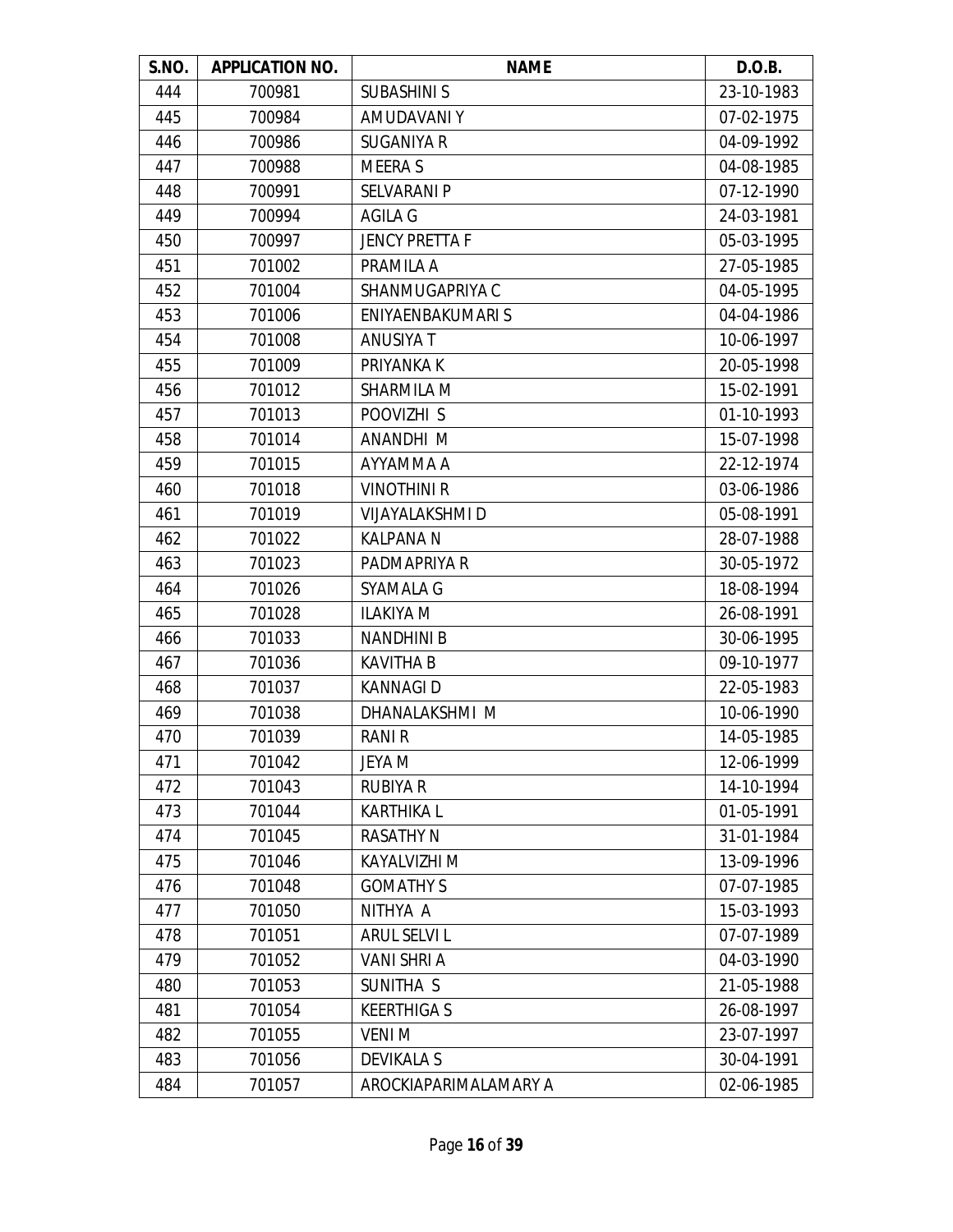| S.NO. | <b>APPLICATION NO.</b> | <b>NAME</b>            | D.O.B.     |
|-------|------------------------|------------------------|------------|
| 485   | 701059                 | <b>VIJILA RANI G</b>   | 15-08-1987 |
| 486   | 701061                 | <b>MANOGARI R</b>      | 19-04-1981 |
| 487   | 701064                 | LEETHIYAL RAJAKUMARI D | 05-06-1975 |
| 488   | 701065                 | LATHA K                | 21-05-1988 |
| 489   | 701066                 | RAJAPRIYA R            | 02-05-1985 |
| 490   | 701073                 | <b>BHAVITHRAS</b>      | 04-01-1993 |
| 491   | 701074                 | <b>GOWTHAMI N</b>      | 06-04-1994 |
| 492   | 701079                 | PRIYANKA K             | 02-01-1999 |
| 493   | 701080                 | <b>DAISY GEETHA R</b>  | 14-03-1995 |
| 494   | 701081                 | <b>SUDHA G</b>         | 23-12-1996 |
| 495   | 701084                 | <b>MADHUMITHA S</b>    | 17-03-1999 |
| 496   | 701085                 | <b>VINCY SILVIYA J</b> | 05-05-1998 |
| 497   | 701088                 | KOWSALYA V             | 18-04-1998 |
| 498   | 701089                 | SANGEETHA K            | 02-05-1990 |
| 499   | 701091                 | <b>REVATHIK</b>        | 03-05-1988 |
| 500   | 701092                 | <b>HELEN R</b>         | 22-04-1979 |
| 501   | 701096                 | NAGARANI M             | 20-05-1996 |
| 502   | 701098                 | <b>LALITHA M</b>       | 05-02-1984 |
| 503   | 701099                 | SANGEETHA V            | 10-05-1987 |
| 504   | 701101                 | LAMITHA M              | 16-11-1990 |
| 505   | 701103                 | <b>JAYAPRADHA P</b>    | 26-06-1992 |
| 506   | 701104                 | <b>BANUR</b>           | 12-11-1995 |
| 507   | 701105                 | NAGAMMAL C             | 20-05-1986 |
| 508   | 701106                 | <b>VAIDHEGIS</b>       | 20-06-1994 |
| 509   | 701107                 | RAJAKUMARI R           | 01-01-1991 |
| 510   | 701108                 | <b>AGNESMARY P</b>     | 24-10-1990 |
| 511   | 701109                 | <b>MANJUP</b>          | 18-11-1997 |
| 512   | 701110                 | SHARMILA DEVI M        | 08-03-1985 |
| 513   | 701111                 | PIRTHIKA B             | 04-10-1994 |
| 514   | 701119                 | MS RAJAKUMARI N        | 22-07-1992 |
| 515   | 701120                 | <b>MARY SHEEJA M</b>   | 15-11-1991 |
| 516   | 701122                 | <b>GNANASOUNDARY V</b> | 14-05-1985 |
| 517   | 701126                 | <b>KALAIMAHAL K</b>    | 30-09-1998 |
| 518   | 701127                 | UDAYA SITTIRA M        | 15-04-1983 |
| 519   | 701128                 | <b>SUGUNA M</b>        | 09-04-1986 |
| 520   | 701130                 | <b>BRINDHAC</b>        | 13-05-1989 |
| 521   | 701132                 | <b>SUGUNA R</b>        | 07-04-1988 |
| 522   | 701135                 | <b>ARULIOTHIS</b>      | 03-04-1983 |
| 523   | 701136                 | <b>SUVATHIS</b>        | 20-08-1996 |
| 524   | 701138                 | PAVITHRA A             | 09-06-1999 |
| 525   | 701140                 | THENMOZHI M            | 06-09-1985 |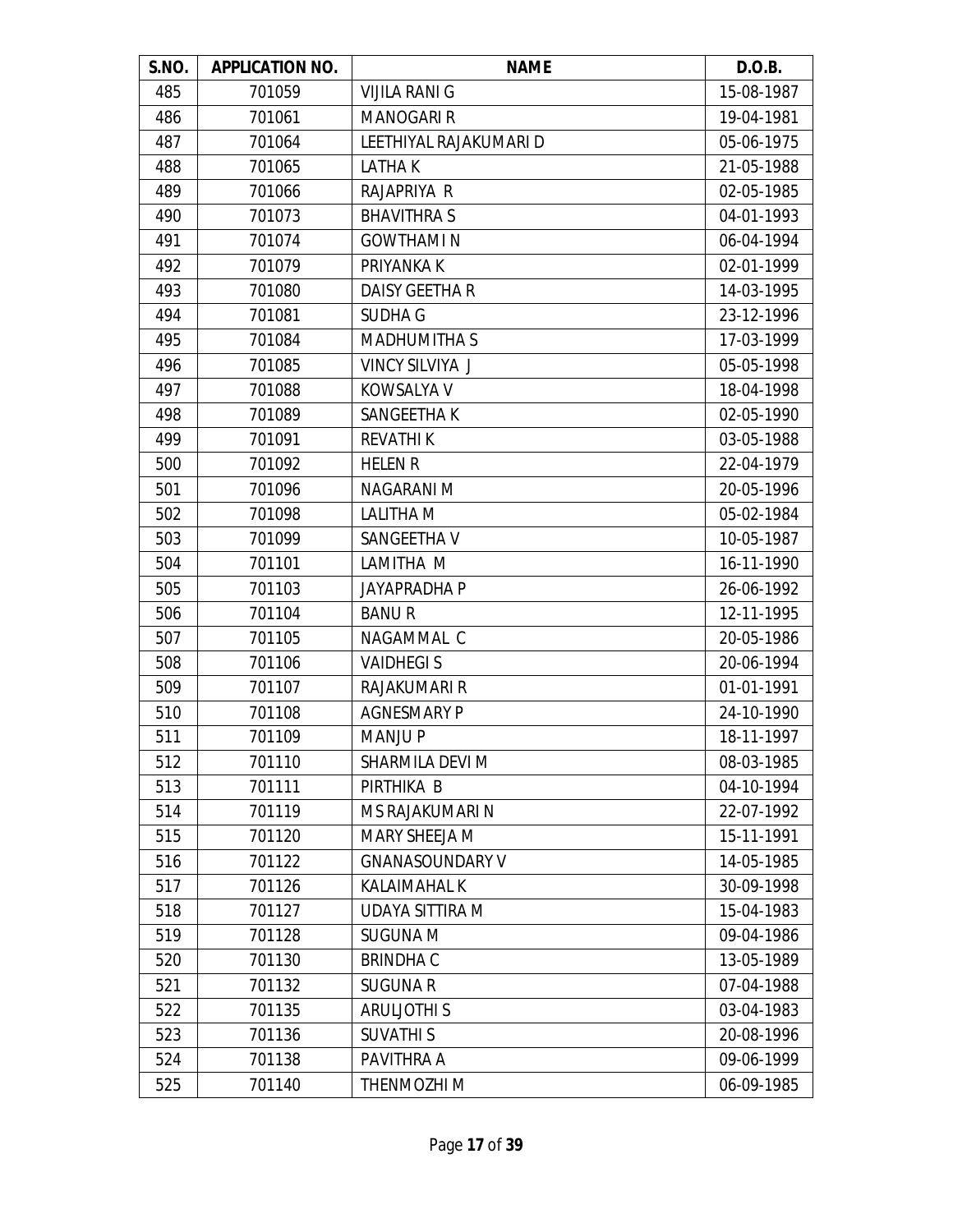| S.NO. | <b>APPLICATION NO.</b> | <b>NAME</b>             | D.O.B.     |
|-------|------------------------|-------------------------|------------|
| 526   | 701141                 | <b>NATHIYAK</b>         | 05-06-1987 |
| 527   | 701145                 | ELIZEBETH RANI J        | 17-11-1985 |
| 528   | 701150                 | <b>BHARATHIK</b>        | 20-07-1997 |
| 529   | 701151                 | KARPURAVALLI B          | 28-04-1997 |
| 530   | 701153                 | <b>JAYASUDHA J</b>      | 30-06-1993 |
| 531   | 701156                 | <b>BABY SHEELA C</b>    | 08-08-1999 |
| 532   | 701157                 | KUMUTHA M A             | 12-06-1985 |
| 533   | 701158                 | MUTHUMANI M             | 15-01-1992 |
| 534   | 701159                 | <b>RANJITHA B</b>       | 10-11-1997 |
| 535   | 701162                 | SHYAMALADEVI V          | 01-06-1995 |
| 536   | 701164                 | <b>REKHAM</b>           | 10-04-1988 |
| 537   | 701165                 | <b>INDUJAK</b>          | 22-03-1999 |
| 538   | 701167                 | SUDHA M                 | 10-03-1982 |
| 539   | 701181                 | <b>REVATHY S</b>        | 07-07-1990 |
| 540   | 701188                 | THEEBA J                | 15-05-1974 |
| 541   | 701189                 | ABISHA M ABISHA M       | 07-05-1994 |
| 542   | 701192                 | <b>VALLIE</b>           | 06-08-1987 |
| 543   | 701193                 | <b>THAMIZH R</b>        | 08-02-1999 |
| 544   | 701194                 | <b>ELIZABETH M</b>      | 02-10-1990 |
| 545   | 701197                 | <b>THEVIGA R</b>        | 21-04-1990 |
| 546   | 701201                 | PUNITHA SELVAKUMARI S   | 15-01-1980 |
| 547   | 701207                 | <b>TAMIL SELVI G</b>    | 15-01-1996 |
| 548   | 701208                 | PRASHEELA C PRASHEELA C | 10-05-1989 |
| 549   | 701217                 | <b>KEERTHIKA M</b>      | 31-10-1999 |
| 550   | 701256                 | <b>SEETHAP</b>          | 30-01-1991 |
| 551   | 701268                 | VIJAYA LAKSHMI C        | 11-02-1984 |
| 552   | 701280                 | <b>SELVI V</b>          | 22-03-1974 |
| 553   | 701284                 | <b>NEELAVATHIS</b>      | 12-02-1988 |
| 554   | 701287                 | <b>VITHYALAKSHMY J</b>  | 21-04-1990 |
| 555   | 701290                 | <b>SUGANYA S</b>        | 04-06-1998 |
| 556   | 701301                 | <b>BAKKIALAKSHMI J</b>  | 08-04-1988 |
| 557   | 701306                 | <b>NALINI B</b>         | 14-04-1989 |
| 558   | 701311                 | PRIYADHARSHINI A        | 20-01-1991 |
| 559   | 701314                 | ALPHA A                 | 19-06-1999 |
| 560   | 701315                 | DIVYA M                 | 01-01-1998 |
| 561   | 701316                 | DEEBA M                 | 31-10-1989 |
| 562   | 701317                 | <b>ROJAP</b>            | 24-11-1992 |
| 563   | 701323                 | <b>DEVIGAR</b>          | 11-02-1993 |
| 564   | 701328                 | <b>KANNAKI V</b>        | 15-05-1994 |
| 565   | 701330                 | VIJAYAKUMARI A          | 03-06-1990 |
| 566   | 701331                 | SUDHA G                 | 24-09-1992 |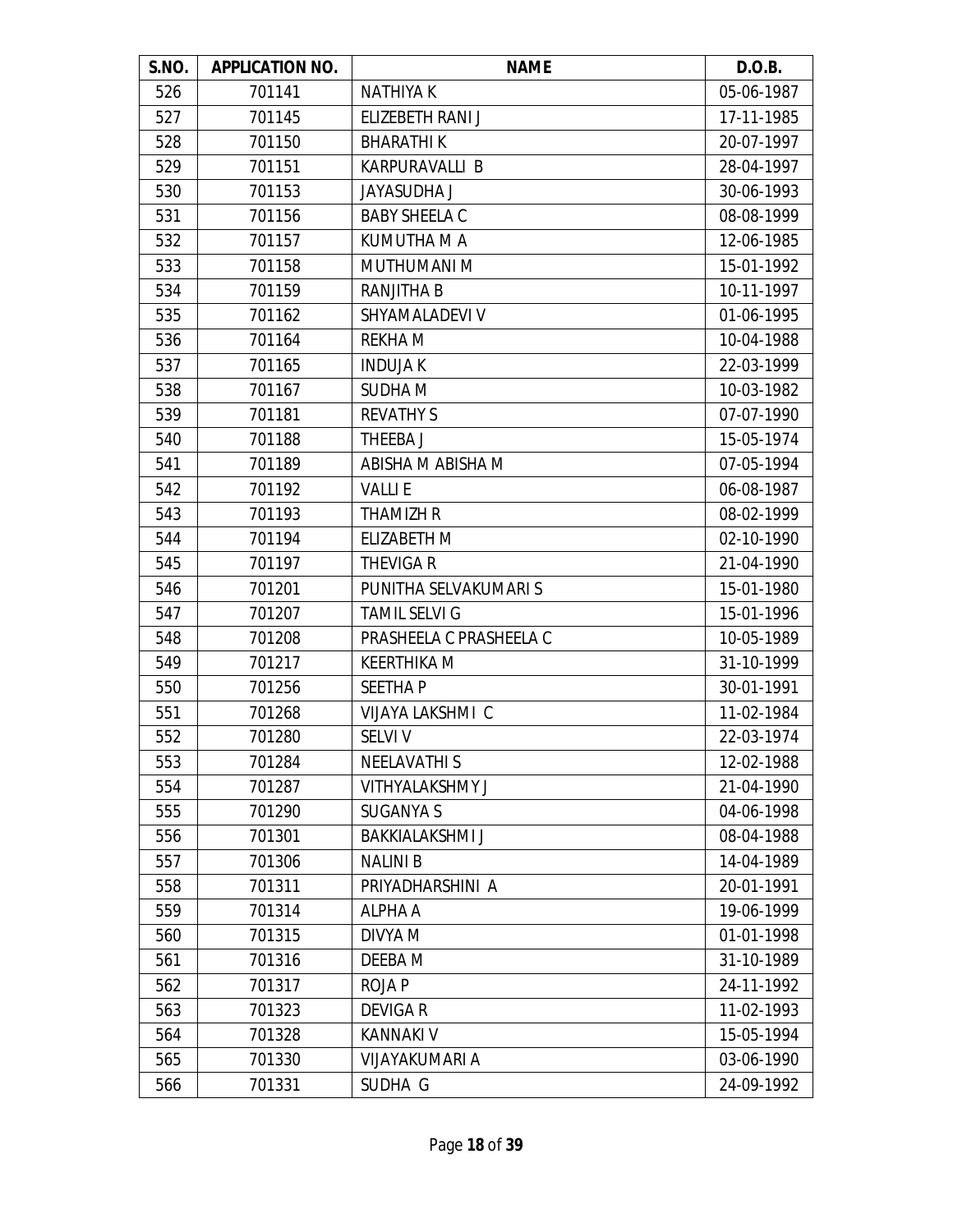| S.NO. | <b>APPLICATION NO.</b> | <b>NAME</b>             | D.O.B.     |
|-------|------------------------|-------------------------|------------|
| 567   | 701332                 | <b>VALARMATHY S</b>     | 11-01-1976 |
| 568   | 701333                 | <b>KAYALVIZHI J</b>     | 31-05-1986 |
| 569   | 701334                 | AMALA A                 | 30-05-1990 |
| 570   | 701336                 | RAMEENA G               | 07-05-1987 |
| 571   | 701337                 | <b>SOFIAK</b>           | 25-02-1989 |
| 572   | 701338                 | <b>ANANTHI B</b>        | 16-02-1993 |
| 573   | 701341                 | <b>SALOMIYA M</b>       | 20-12-1997 |
| 574   | 701343                 | ARULMANI D              | 10-07-1991 |
| 575   | 701344                 | <b>MANIMALA K</b>       | 18-04-1995 |
| 576   | 701345                 | SUTHAKANI E             | 10-07-1997 |
| 577   | 701347                 | <b>MEJALA P</b>         | 21-09-1997 |
| 578   | 701348                 | SHAKILA M               | 24-05-1998 |
| 579   | 701351                 | <b>KUGAPRIYA S</b>      | 23-05-1992 |
| 580   | 701352                 | <b>LILEES S</b>         | 04-01-1990 |
| 581   | 701353                 | MANIMEKALAI V           | 28-05-1997 |
| 582   | 701356                 | <b>THARINI P</b>        | 01-06-1998 |
| 583   | 701357                 | AROCKIAJULIYET A        | 21-11-1997 |
| 584   | 701359                 | JOSEPHIN ABIYA J        | 02-02-1987 |
| 585   | 701361                 | EZHILARASI K            | 29-04-1990 |
| 586   | 701369                 | <b>JENITA J</b>         | 01-01-1984 |
| 587   | 701371                 | <b>VARALAKSHMI V</b>    | 26-07-1990 |
| 588   | 701377                 | DHARANI D               | 03-06-1993 |
| 589   | 701378                 | PRIYA R                 | 10-06-1995 |
| 590   | 701380                 | SIVASAKTHI M            | 25-05-1993 |
| 591   | 701383                 | <b>KAVIPRIYA A</b>      | 26-08-1997 |
| 592   | 701385                 | <b>JENSIA RANI A</b>    | 16-09-1990 |
| 593   | 701386                 | <b>RESHMSAROSARIN S</b> | 03-07-1999 |
| 594   | 701389                 | RUPA A                  | 14-04-1991 |
| 595   | 701391                 | SATHIYA V               | 09-09-1987 |
| 596   | 701393                 | UMA SANKARI V           | 18-05-1977 |
| 597   | 701394                 | KALBANADEVI U           | 24-05-1992 |
| 598   | 701395                 | PRIYANGA B              | 25-05-1994 |
| 599   | 701397                 | USHAVANI S              | 22-09-1993 |
| 600   | 701398                 | SANGEETHA K             | 13-05-1988 |
| 601   | 701400                 | MANGALAKSHMI A          | 31-05-1978 |
| 602   | 701402                 | SHANTHI PRIYA N         | 09-08-1991 |
| 603   | 701403                 | SUNDARI C               | 10-07-1988 |
| 604   | 701404                 | SARANYA S               | 05-03-1995 |
| 605   | 701407                 | <b>ANANDHI A</b>        | 07-10-1994 |
| 606   | 701408                 | SUJITHAMANI D           | 16-05-1988 |
| 607   | 701410                 | <b>SUBASHINIK</b>       | 24-08-1989 |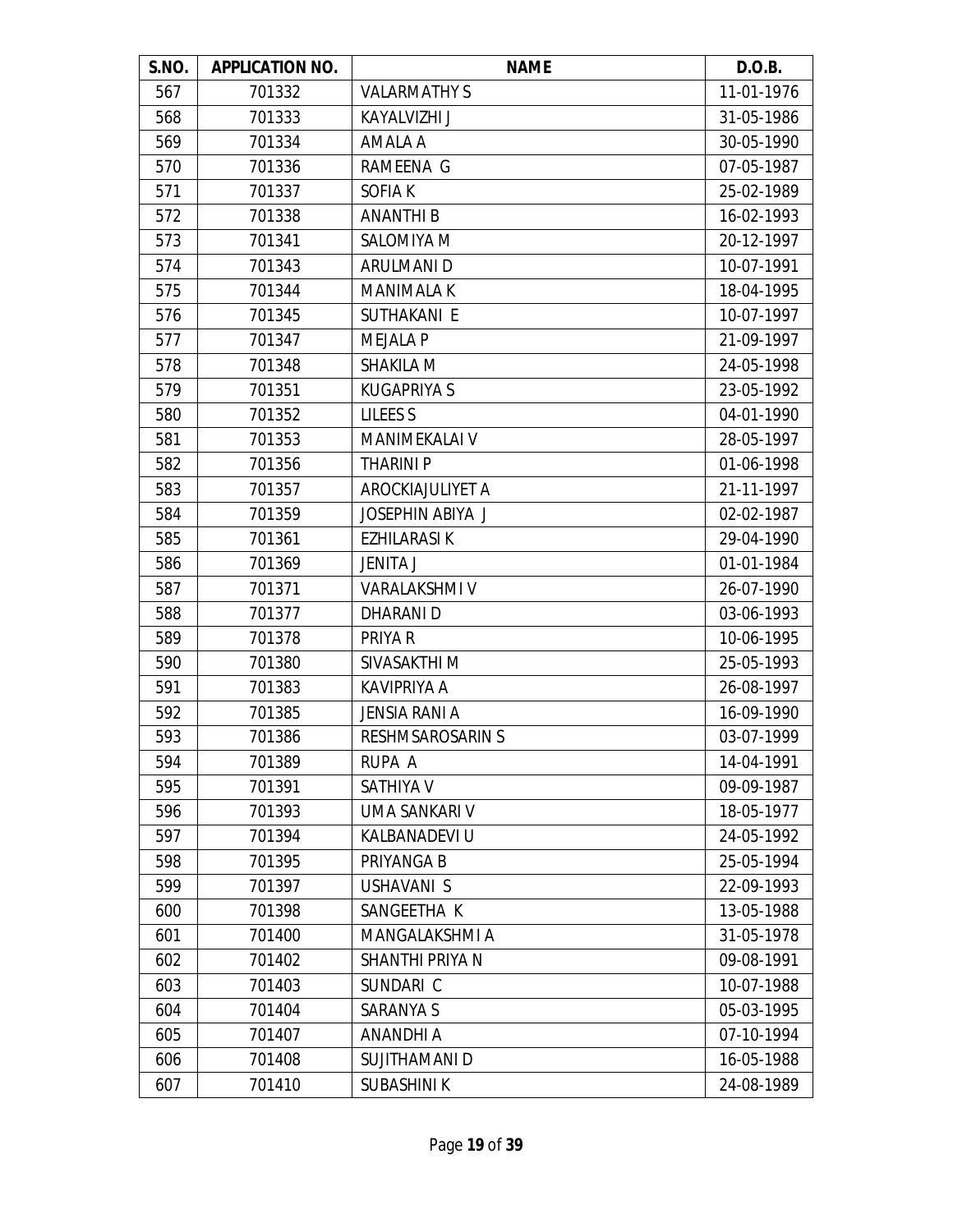| S.NO. | <b>APPLICATION NO.</b> | <b>NAME</b>            | D.O.B.     |
|-------|------------------------|------------------------|------------|
| 608   | 701412                 | THIYAGADEEPAM R B      | 01-06-1981 |
| 609   | 701413                 | <b>VIJAYA SANTHI K</b> | 27-04-1996 |
| 610   | 701414                 | <b>RAHINI A</b>        | 02-05-1980 |
| 611   | 701419                 | <b>SUNITHAP</b>        | 29-11-1990 |
| 612   | 701420                 | SARIMALA S             | 11-06-1999 |
| 613   | 701423                 | <b>SHARMILA K</b>      | 03-06-1996 |
| 614   | 701425                 | <b>MADHUPRIYA S</b>    | 31-05-1999 |
| 615   | 701428                 | PUSHPAREGINA A         | 20-05-1994 |
| 616   | 701431                 | <b>KAMATCHI A</b>      | 22-04-1980 |
| 617   | 701436                 | MADHUMIDHALAKSHMI R    | 16-04-1997 |
| 618   | 701438                 | SANGEETHA V            | 07-07-1996 |
| 619   | 701441                 | SOWMIYA R              | 25-08-1998 |
| 620   | 701442                 | VANITHA A              | 08-07-1987 |
| 621   | 701443                 | SARANYA S              | 14-04-1994 |
| 622   | 701444                 | THIVIYA E              | 10-06-1992 |
| 623   | 701446                 | DURAIAMMAL P           | 19-12-1988 |
| 624   | 701457                 | <b>RENUKA M</b>        | 15-02-1994 |
| 625   | 701460                 | SIVARANJANNI P         | 10-06-1997 |
| 626   | 701461                 | SIVAGAMI K             | 05-02-1981 |
| 627   | 701463                 | <b>RANJITHA P</b>      | 12-08-1999 |
| 628   | 701466                 | SIRUMALAR M            | 10-04-1981 |
| 629   | 701468                 | <b>GNANASOUNDARY P</b> | 25-04-1986 |
| 630   | 701470                 | RAJATHI D              | 15-06-1985 |
| 631   | 701477                 | PRABHA P               | 25-05-1983 |
| 632   | 701480                 | RAJALAKSHMI S          | 26-03-1990 |
| 633   | 701481                 | DHANAPACKIYAM S        | 22-05-1993 |
| 634   | 701482                 | <b>KAVITHA D</b>       | 03-05-1985 |
| 635   | 701484                 | SAVARIAMMAL M          | 13-05-1971 |
| 636   | 701485                 | VIJAYANNA M            | 12-12-1993 |
| 637   | 701487                 | <b>GOBIKA</b>          | 15-06-1999 |
| 638   | 701488                 | <b>KURALMOZHI K</b>    | 20-07-1993 |
| 639   | 701492                 | SANTHA KIRUBA A        | 10-06-1999 |
| 640   | 701495                 | REKA M                 | 14-01-1985 |
| 641   | 701496                 | SURYA S                | 14-08-1998 |
| 642   | 701498                 | <b>PUVANESWARIS</b>    | 20-06-1992 |
| 643   | 701507                 | <b>LOURDU CELINE R</b> | 11-03-1984 |
| 644   | 701509                 | <b>KARTHIGAK</b>       | 17-05-1994 |
| 645   | 701510                 | <b>MAHESWARI R</b>     | 29-03-1988 |
| 646   | 701514                 | <b>LALLIY</b>          | 11-09-1977 |
| 647   | 701515                 | POONGUZHALI M          | 15-04-1990 |
| 648   | 701518                 | <b>GOTHAVARY T</b>     | 09-07-1993 |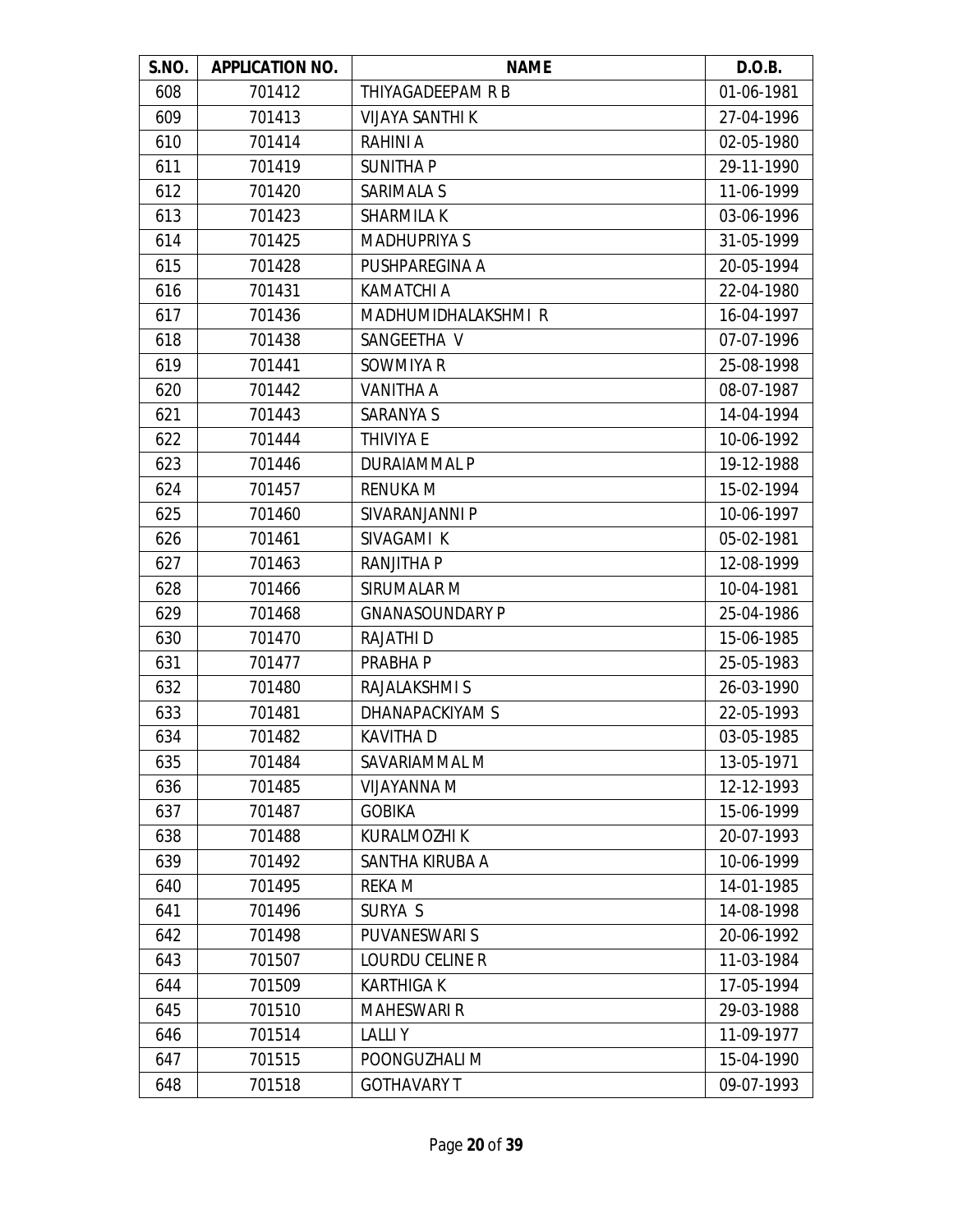| S.NO. | <b>APPLICATION NO.</b> | <b>NAME</b>               | D.O.B.     |
|-------|------------------------|---------------------------|------------|
| 649   | 701519                 | <b>JOICE CHRISTINAL S</b> | 17-07-1976 |
| 650   | 701523                 | <b>CHITRA J</b>           | 04-05-1993 |
| 651   | 701528                 | PRIYANKA B                | 20-04-1994 |
| 652   | 701533                 | ANUSUYA A                 | 07-02-1993 |
| 653   | 701534                 | SIVAMANI N                | 31-05-1978 |
| 654   | 701535                 | MISSIAMMA S               | 15-05-1969 |
| 655   | 701536                 | <b>AMBIGAK</b>            | 09-06-1990 |
| 656   | 701540                 | <b>AMALA B</b>            | 07-06-1989 |
| 657   | 701541                 | <b>VINODHINIL</b>         | 24-10-1997 |
| 658   | 701542                 | <b>VIDHYA B</b>           | 08-03-1990 |
| 659   | 701545                 | NANDHINI G                | 07-09-1993 |
| 660   | 701546                 | <b>GAYATHRI G</b>         | 27-09-1992 |
| 661   | 701548                 | <b>VANAJA M</b>           | 25-10-1995 |
| 662   | 701553                 | <b>DAISY S</b>            | 20-05-1974 |
| 663   | 701554                 | <b>GEETHAD</b>            | 20-07-1978 |
| 664   | 701557                 | <b>KASIAMMALD</b>         | 15-04-1983 |
| 665   | 701560                 | <b>SEEMA M</b>            | 10-02-1989 |
| 666   | 701562                 | <b>ANBUSELVI S</b>        | 19-05-1967 |
| 667   | 701565                 | PINO REXLINE MARY T       | 26-01-1984 |
| 668   | 701566                 | <b>KEERTHANA P</b>        | 18-02-1997 |
| 669   | 701568                 | SHIVARANGANI M            | 18-10-1992 |
| 670   | 701576                 | MONICA SELES S            | 28-11-1993 |
| 671   | 701588                 | <b>BUVANESWARI M</b>      | 28-12-1993 |
| 672   | 701589                 | <b>KODIMALARS</b>         | 02-07-1997 |
| 673   | 701592                 | LIDIYAL G                 | 06-03-1985 |
| 674   | 701597                 | PAPPIMA P                 | 18-06-1997 |
| 675   | 701599                 | SULOSHANA M               | 16-05-1990 |
| 676   | 701602                 | <b>SHALINI S</b>          | 05-10-1992 |
| 677   | 701604                 | <b>VEMBARASI M</b>        | 12-06-1989 |
| 678   | 701605                 | <b>VARALAKSHMI V</b>      | 20-07-1990 |
| 679   | 701606                 | HEPSIBHA SELVARANI R      | 10-07-1976 |
| 680   | 701608                 | SAKTHISOWMIYA K           | 13-12-1998 |
| 681   | 701612                 | <b>RUTHMALAR R</b>        | 14-06-1966 |
| 682   | 701616                 | ARUNA K                   | 20-06-1994 |
| 683   | 701620                 | <b>NEETU PREETHA S</b>    | 24-06-1984 |
| 684   | 701621                 | RAJALAKSHMI M             | 20-07-1999 |
| 685   | 701622                 | <b>VELUMANI M</b>         | 10-04-1987 |
| 686   | 701629                 | KALAIYARASI V             | 20-05-1998 |
| 687   | 701630                 | <b>VASANTHIP</b>          | 23-07-1989 |
| 688   | 701633                 | <b>BUVANESWARY R</b>      | 26-06-1990 |
| 689   | 701635                 | SUMATHI M                 | 02-06-1994 |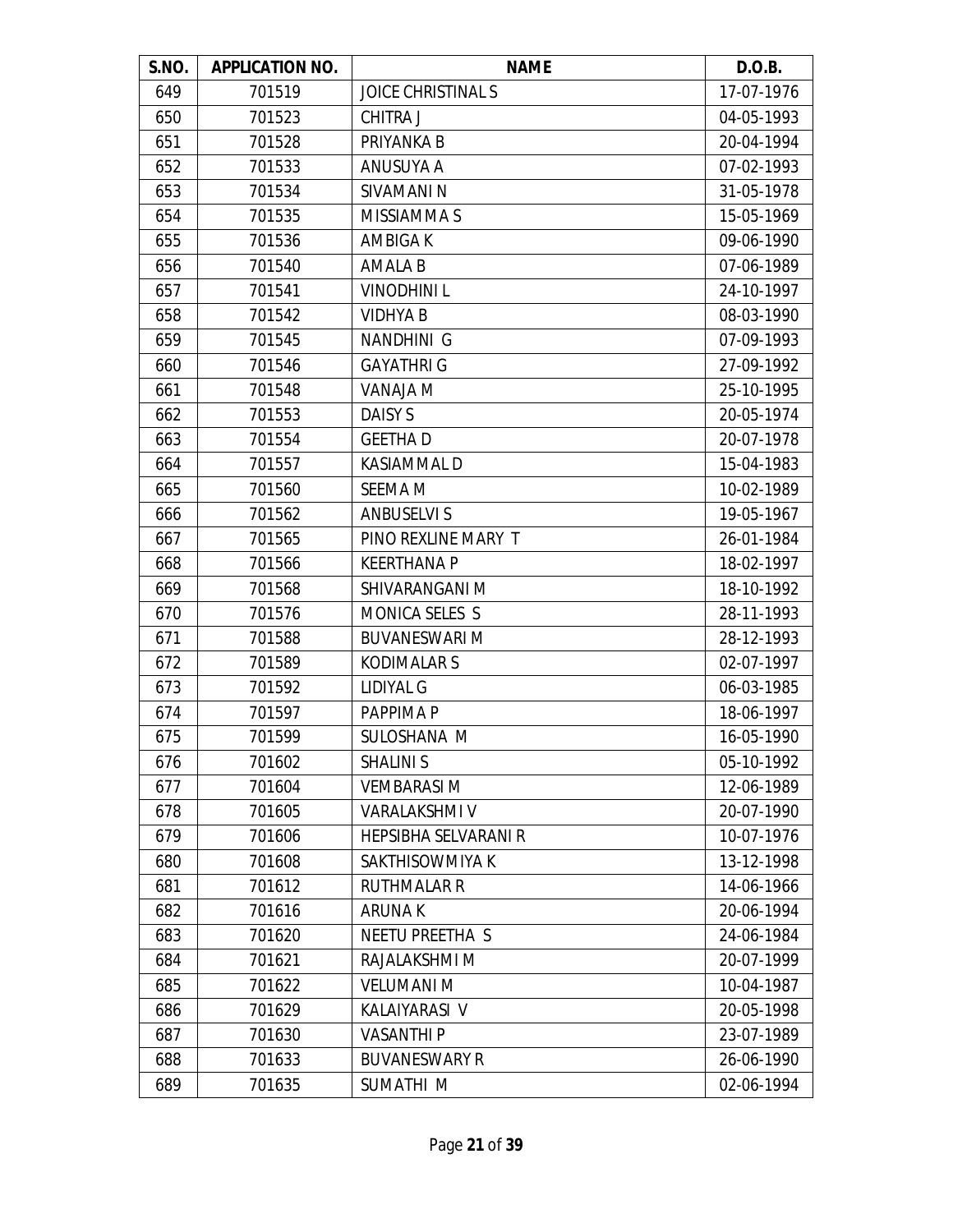| S.NO. | <b>APPLICATION NO.</b> | <b>NAME</b>              | D.O.B.     |
|-------|------------------------|--------------------------|------------|
| 690   | 701638                 | NIVEDHA N                | 05-05-1996 |
| 691   | 701639                 | SANGEETHA A              | 15-05-1997 |
| 692   | 701642                 | <b>CARUNIA KAMALA</b>    | 27-10-1986 |
| 693   | 701648                 | <b>REVATHY K</b>         | 19-02-1991 |
| 694   | 701650                 | LASANA J                 | 14-08-1975 |
| 695   | 701651                 | <b>ESUMANI J</b>         | 06-05-1975 |
| 696   | 701653                 | <b>BEAULA A</b>          | 02-06-1976 |
| 697   | 701655                 | <b>CHITRAK</b>           | 25-06-1991 |
| 698   | 701656                 | SUBALA JINI D            | 09-06-1988 |
| 699   | 701657                 | <b>TRESSA MARY A</b>     | 20-04-1984 |
| 700   | 701658                 | <b>REVATHI B</b>         | 17-03-1992 |
| 701   | 701659                 | <b>JAYASRIP</b>          | 16-05-1998 |
| 702   | 701660                 | <b>MAGESWARI K</b>       | 18-06-1995 |
| 703   | 701667                 | ARPUTHAMARY A            | 01-05-1995 |
| 704   | 701670                 | <b>VETHIYA M</b>         | 21-09-1983 |
| 705   | 701672                 | <b>DHARANIK</b>          | 05-12-1992 |
| 706   | 701676                 | <b>KARPAGAM K</b>        | 21-06-1992 |
| 707   | 701685                 | <b>PAVITHRAS</b>         | 08-08-1995 |
| 708   | 701689                 | <b>LALITHA R</b>         | 20-08-1992 |
| 709   | 701692                 | <b>JAYALAKSHMI A</b>     | 23-07-1994 |
| 710   | 701696                 | <b>JOTHY P</b>           | 05-07-1992 |
| 711   | 701700                 | PRIYANGA S               | 22-09-1993 |
| 712   | 701704                 | ARUNOTHAYAM V            | 09-05-1982 |
| 713   | 701705                 | PAVITHRA M               | 21-05-1999 |
| 714   | 701721                 | <b>DAISY MARY K</b>      | 07-05-1975 |
| 715   | 701745                 | PARAMESWARI N            | 25-07-1999 |
| 716   | 701756                 | <b>DEVACHITHRA</b>       | 25-05-1987 |
| 717   | 701757                 | <b>VEERASENTHILA N</b>   | 18-11-1986 |
| 718   | 701758                 | <b>ANITHAS</b>           | 09-06-1995 |
| 719   | 701762                 | LEEMA ROSE MARY T        | 14-03-1984 |
| 720   | 701765                 | <b>REVATHIK</b>          | 08-04-1999 |
| 721   | 701766                 | <b>INBAVALLI A</b>       | 05-06-1993 |
| 722   | 701771                 | <b>SUJITHRAK</b>         | 15-07-1989 |
| 723   | 701816                 | <b>KALAIARASY J</b>      | 20-10-1991 |
| 724   | 701826                 | <b>MALARKODIR</b>        | 20-06-1968 |
| 725   | 701860                 | JENCY FLORA A            | 23-03-1999 |
| 726   | 701871                 | <b>KUPPAMMAL C</b>       | 04-05-1979 |
| 727   | 701873                 | SUDA I                   | 27-08-1986 |
| 728   | 701876                 | YESUMANI T               | 21-05-1971 |
| 729   | 701878                 | PAVITHRA P               | 19-02-1999 |
| 730   | 701880                 | JOSEPHINE MARY SUJATHA C | 19-06-1973 |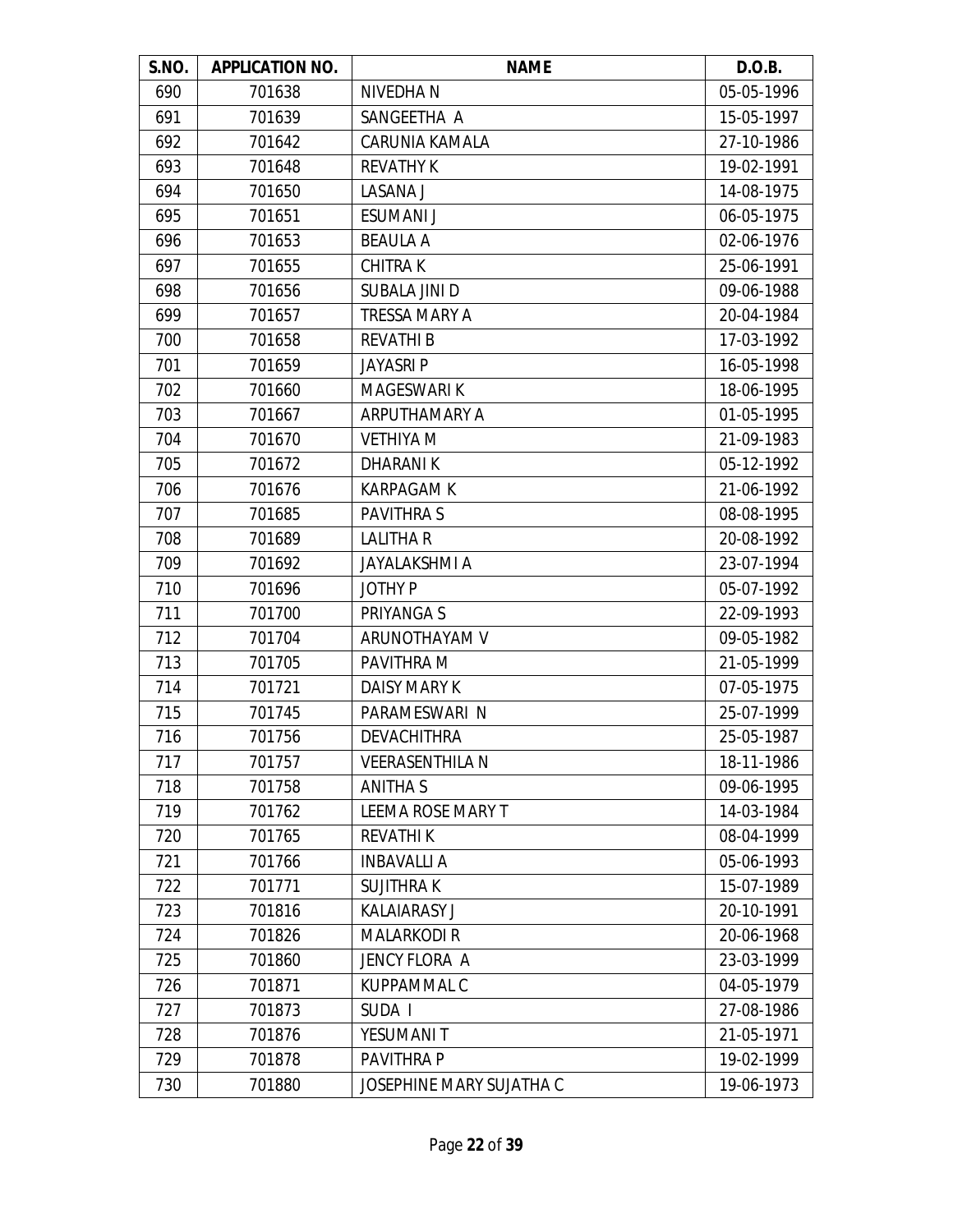| S.NO. | <b>APPLICATION NO.</b> | <b>NAME</b>               | D.O.B.     |
|-------|------------------------|---------------------------|------------|
| 731   | 701881                 | <b>RUBY P</b>             | 05-06-1983 |
| 732   | 701885                 | PRIYANKA K                | 11-04-1994 |
| 733   | 701891                 | THANGAM S                 | 26-04-1980 |
| 734   | 701894                 | KAMALA M                  | 10-05-1993 |
| 735   | 701898                 | <b>MALATHIM</b>           | 20-09-1993 |
| 736   | 701899                 | ANNAMMAL JEBAMONY M       | 21-04-1974 |
| 737   | 701909                 | <b>JOHN MARY D</b>        | 27-10-1985 |
| 738   | 701912                 | <b>CHRISTABLE MERCY J</b> | 10-06-1980 |
| 739   | 701917                 | <b>INDHUMATHIM</b>        | 23-02-1995 |
| 740   | 701919                 | <b>MUTHUMARIK</b>         | 21-11-1992 |
| 741   | 701922                 | SARANYA A                 | 01-06-1989 |
| 742   | 701923                 | <b>KOUSALYA N</b>         | 13-07-1992 |
| 743   | 701931                 | <b>THAIYANAYAGI K</b>     | 08-10-1989 |
| 744   | 701933                 | <b>MADHAVI M</b>          | 05-04-1991 |
| 745   | 701935                 | REDDEMMA P                | 03-07-1992 |
| 746   | 701941                 | <b>NADHIYA G</b>          | 03-04-1993 |
| 747   | 701946                 | <b>RATHNAVALLI P</b>      | 21-03-1985 |
| 748   | 701951                 | <b>JEYANTHI R</b>         | 06-06-1986 |
| 749   | 701952                 | <b>VICTORIARANI R</b>     | 16-02-1993 |
| 750   | 701953                 | <b>VITHYA R</b>           | 19-03-1999 |
| 751   | 701954                 | <b>ALICE P</b>            | 10-06-1970 |
| 752   | 701957                 | KANAGAMANI K              | 26-06-1986 |
| 753   | 701959                 | SILAMBARASI A             | 25-07-1986 |
| 754   | 701961                 | PARAMESHWARI A            | 04-03-1994 |
| 755   | 701963                 | <b>JINIR</b>              | 20-05-1988 |
| 756   | 701971                 | PADMAPRIYA S              | 21-04-1995 |
| 757   | 702009                 | <b>BABITHA GOBI G B</b>   | 25-05-1987 |
| 758   | 702016                 | DHIVYA PRASANNA T         | 02-10-1986 |
| 759   | 702036                 | AJANTHA MARY BAI C        | 12-05-1970 |
| 760   | 702048                 | <b>NIVEDA E</b>           | 18-02-1996 |
| 761   | 702053                 | <b>DEVIS</b>              | 05-08-1989 |
| 762   | 702055                 | PANDEESWARI D             | 22-01-1983 |
| 763   | 702063                 | SORNAMUGI A               | 05-05-1989 |
| 764   | 702068                 | POORANIAMMAL M            | 22-06-1990 |
| 765   | 702071                 | <b>TAMILSELVI L</b>       | 03-07-1990 |
| 766   | 702074                 | VIJAYALAKSHMI A           | 25-08-1987 |
| 767   | 702075                 | ROSE MARY KETSIYAL C      | 20-06-1973 |
| 768   | 702079                 | <b>VIJAYASANTHY J</b>     | 27-03-1997 |
| 769   | 702080                 | LAVANYA M                 | 08-07-1999 |
| 770   | 702088                 | SHABANA A                 | 24-01-1986 |
| 771   | 702089                 | RANJINI CHITHRA W         | 16-06-1990 |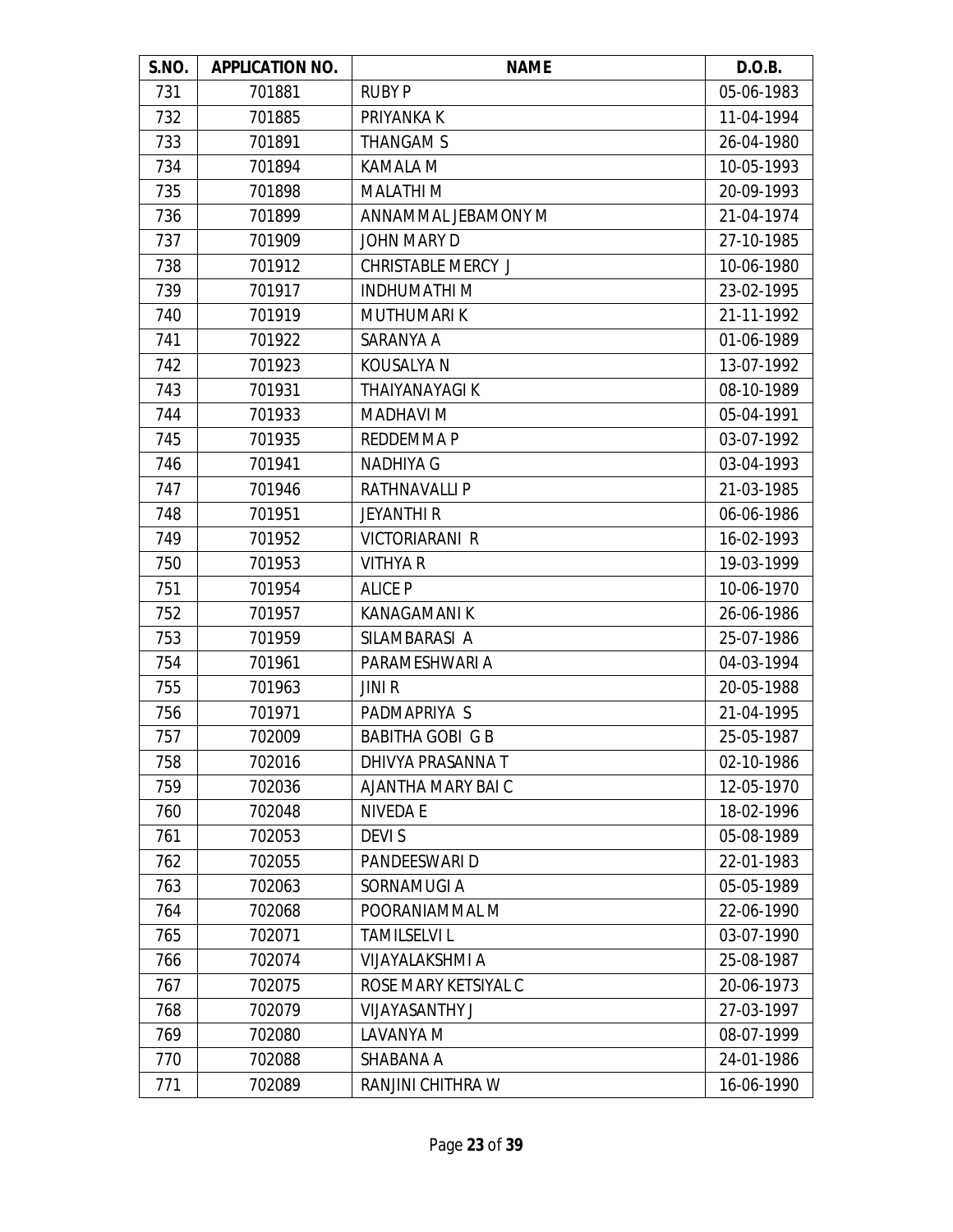| S.NO. | <b>APPLICATION NO.</b> | <b>NAME</b>            | D.O.B.     |
|-------|------------------------|------------------------|------------|
| 772   | 702092                 | <b>AGILANDESWARY M</b> | 20-08-1994 |
| 773   | 702095                 | SIVAGAMI H             | 19-07-1985 |
| 774   | 702098                 | KALEESWARI M           | 19-05-1993 |
| 775   | 702109                 | MEENAKUMARI S          | 13-10-1981 |
| 776   | 702113                 | <b>SARASWATHY S</b>    | 10-03-1992 |
| 777   | 702115                 | <b>DIVYAK</b>          | 29-11-1996 |
| 778   | 702118                 | <b>GOWSALYA S</b>      | 06-01-1984 |
| 779   | 702120                 | PAVITHRA C             | 05-07-1991 |
| 780   | 702123                 | PADMAVATHI S           | 03-05-1982 |
| 781   | 702125                 | <b>JOTHI PRIYA A</b>   | 25-01-1981 |
| 782   | 702139                 | <b>JASMINE J</b>       | 18-04-1980 |
| 783   | 702160                 | <b>MOUNICA S</b>       | 31-12-1991 |
| 784   | 702203                 | SAVITHA C              | 15-04-1999 |
| 785   | 702210                 | <b>THARADEVIR</b>      | 23-01-1987 |
| 786   | 702213                 | <b>MARYESTHER R</b>    | 07-01-1985 |
| 787   | 702224                 | <b>GOMATHID</b>        | 15-01-1983 |
| 788   | 702230                 | RAMYA K                | 08-10-1991 |
| 789   | 702234                 | <b>GEETHA S</b>        | 18-03-1990 |
| 790   | 702235                 | DAVABHARNI M           | 21-05-1995 |
| 791   | 702243                 | CHRISTIAL GUNASEELI D  | 25-12-1984 |
| 792   | 702250                 | ANANDHI J              | 05-09-1979 |
| 793   | 702256                 | <b>MAGI RENITA M</b>   | 04-06-1988 |
| 794   | 702261                 | UMAMAHESWARI M         | 13-07-1990 |
| 795   | 702262                 | <b>KUMARY P</b>        | 05-10-1995 |
| 796   | 702271                 | THAHASINBANU T         | 07-02-1988 |
| 797   | 702274                 | PRAMILA A              | 02-09-1976 |
| 798   | 702277                 | DHANALAKSHMI A         | 06-04-1985 |
| 799   | 702278                 | <b>SARASUT</b>         | 01-02-1998 |
| 800   | 702289                 | AMUL S                 | 05-02-1991 |
| 801   | 702300                 | <b>JERSIYARUBINI J</b> | 02-06-1988 |
| 802   | 702313                 | <b>AKALYA S</b>        | 15-07-1998 |
| 803   | 702315                 | JAMUNA A               | 02-10-1995 |
| 804   | 702316                 | SELVARANI M            | 03-09-1981 |
| 805   | 702325                 | <b>MANIMEKALAI R</b>   | 13-05-1987 |
| 806   | 702332                 | <b>MANORANI M</b>      | 19-02-1982 |
| 807   | 702333                 | CHITHIRAIMATHI S       | 25-02-1987 |
| 808   | 702339                 | YOGESHWARI V           | 10-05-1999 |
| 809   | 702340                 | <b>INDHUMATHI D</b>    | 03-07-1998 |
| 810   | 702346                 | <b>LILLY GLADIS J</b>  | 04-02-1987 |
| 811   | 702350                 | <b>KALIAMMAK</b>       | 11-12-1996 |
| 812   | 702352                 | <b>LUSIBAI J</b>       | 04-01-1982 |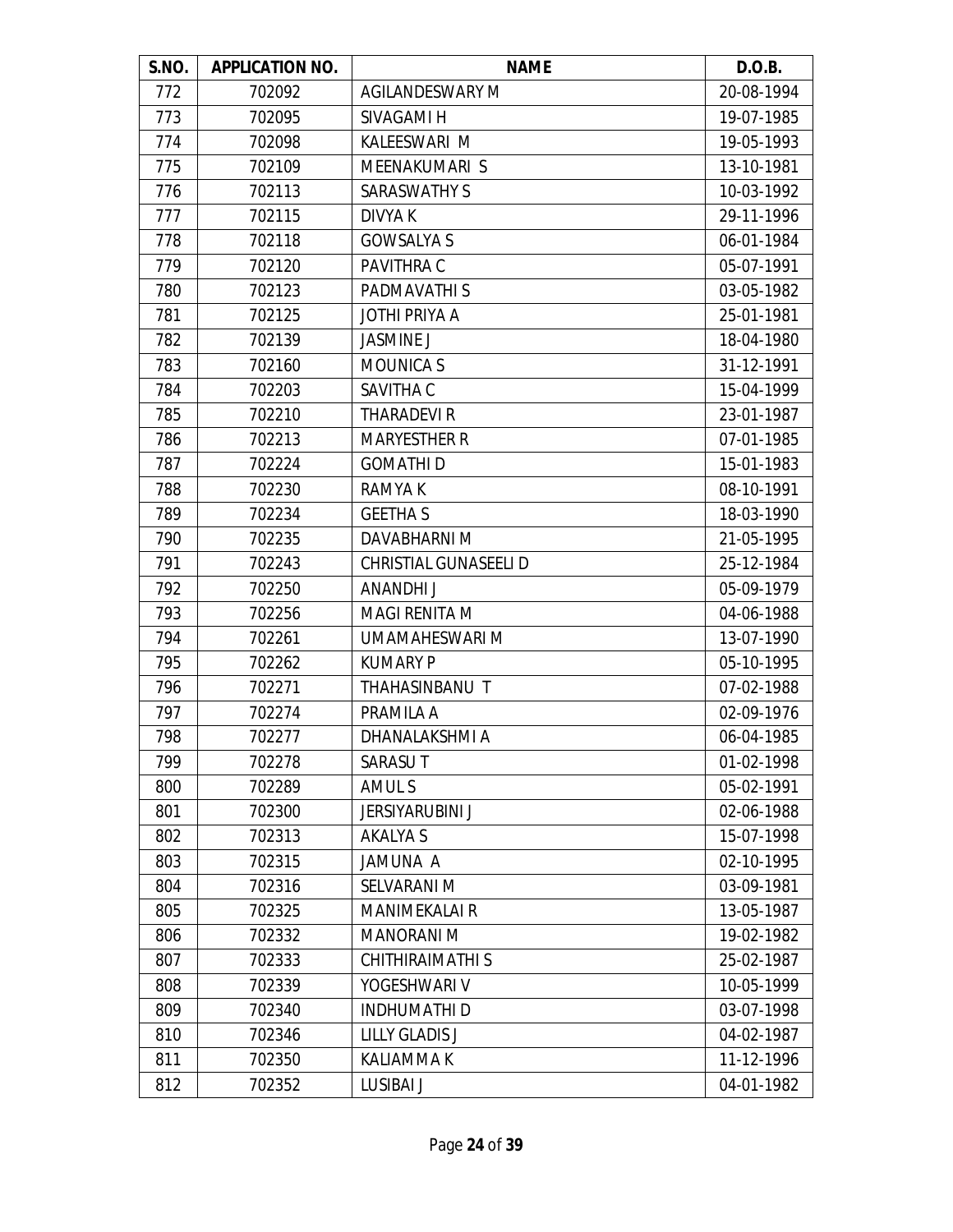| S.NO. | <b>APPLICATION NO.</b> | <b>NAME</b>                 | D.O.B.     |
|-------|------------------------|-----------------------------|------------|
| 813   | 702360                 | <b>SUGAPRIYA S</b>          | 07-10-1995 |
| 814   | 702366                 | PRIYANGA L                  | 01-04-1992 |
| 815   | 702367                 | <b>SHALINI K</b>            | 01-06-1994 |
| 816   | 702375                 | <b>SUGANTHIS</b>            | 03-05-1995 |
| 817   | 702379                 | <b>SARALT</b>               | 16-11-1982 |
| 818   | 702380                 | SATHIYAPRIYA S              | 21-11-1997 |
| 819   | 702384                 | <b>NISHA E</b>              | 06-06-1995 |
| 820   | 702389                 | PAVUNKODI K                 | 04-04-1977 |
| 821   | 702391                 | <b>GEETHAP</b>              | 20-05-1982 |
| 822   | 702395                 | <b>NANDHINI V</b>           | 17-03-1999 |
| 823   | 702399                 | UTHARIAMMAL S               | 22-11-1980 |
| 824   | 702400                 | <b>LOGESWARI R</b>          | 02-12-1998 |
| 825   | 702401                 | <b>MANIMEKALAI K</b>        | 15-06-1967 |
| 826   | 702405                 | NARMADHA DHANABAL           | 23-04-1981 |
| 827   | 702411                 | PAVITHRA V                  | 15-10-1998 |
| 828   | 702413                 | DEVIKAMATCHI P              | 09-05-1994 |
| 829   | 702432                 | KALIYAMMAL V                | 05-01-1998 |
| 830   | 702441                 | KALADURACHI M               | 04-05-1986 |
| 831   | 702452                 | <b>VAIDEHIK</b>             | 14-04-1986 |
| 832   | 702454                 | RANI A                      | 15-07-1982 |
| 833   | 702456                 | PUVVALA MARY KUMARI PUVVALA | 13-01-1995 |
| 834   | 702462                 | <b>KARTHIGA A</b>           | 22-11-1989 |
| 835   | 702467                 | DEVI B                      | 05-10-1992 |
| 836   | 702477                 | AROKIALAKSHMI C             | 03-05-1981 |
| 837   | 702487                 | PRINCY R                    | 20-01-1999 |
| 838   | 702493                 | SHEEJA C                    | 25-08-1989 |
| 839   | 702507                 | <b>MUTHUMANI A</b>          | 16-06-1997 |
| 840   | 702509                 | <b>VASANTHI V</b>           | 13-06-1987 |
| 841   | 702511                 | <b>KAVITHA J</b>            | 24-05-1978 |
| 842   | 702514                 | <b>MAGESWARI K</b>          | 15-07-1972 |
| 843   | 702516                 | <b>VIJAYASANTHI R</b>       | 19-07-1992 |
| 844   | 702521                 | <b>RAGAVEE V</b>            | 02-08-1996 |
| 845   | 702525                 | JACQULINE JANCY RANI K      | 12-10-1978 |
| 846   | 702531                 | <b>AMALARASI A</b>          | 25-05-1982 |
| 847   | 702551                 | SATHYA SEELA BAI D          | 06-06-1975 |
| 848   | 702552                 | SHEELA JEBARANI P           | 10-07-1978 |
| 849   | 702560                 | DURGADEVI V G               | 13-01-1989 |
| 850   | 702566                 | RAJALAKSHIMI N              | 04-04-1989 |
| 851   | 702569                 | <b>BEAULA JOSPHINE P</b>    | 11-02-1991 |
| 852   | 702573                 | NAGALEKSHMI R               | 30-04-1990 |
| 853   | 702576                 | <b>GAYATHRIB</b>            | 10-03-1994 |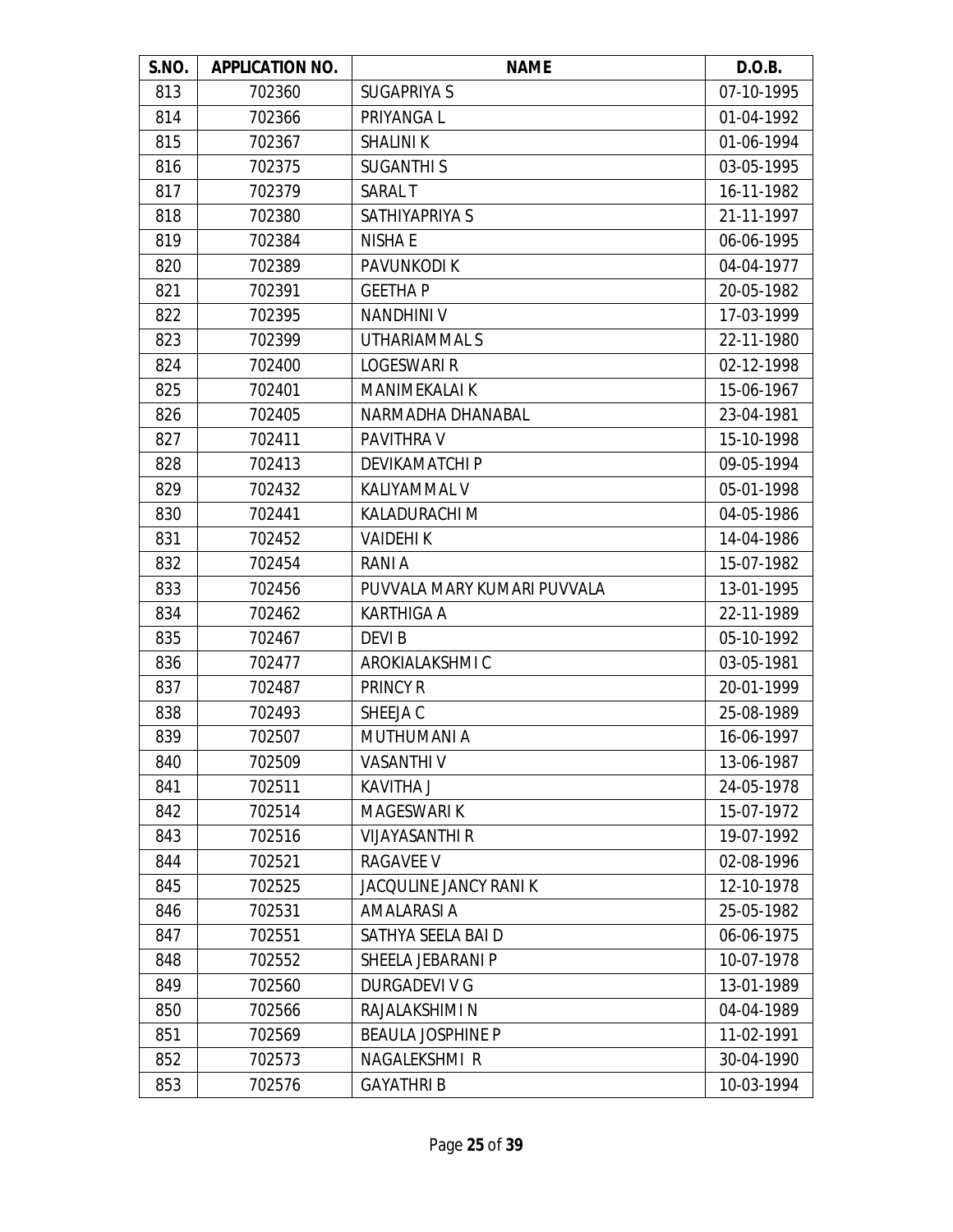| S.NO. | <b>APPLICATION NO.</b> | <b>NAME</b>               | D.O.B.     |
|-------|------------------------|---------------------------|------------|
| 854   | 702594                 | NIRMAL M                  | 02-09-1991 |
| 855   | 702595                 | <b>GANDHIMATHI K</b>      | 15-08-1994 |
| 856   | 702601                 | <b>ISWARIYA A</b>         | 02-06-1998 |
| 857   | 702610                 | SAHAYA PERIANAYAGAMMAL M  | 24-05-1980 |
| 858   | 702620                 | <b>BHUVANESWARI B</b>     | 20-10-1989 |
| 859   | 702625                 | SELVI S                   | 18-04-1990 |
| 860   | 702626                 | <b>KUMUTHAVALLI R</b>     | 03-04-1986 |
| 861   | 702639                 | <b>GERSI KAMALA BAI S</b> | 27-11-1979 |
| 862   | 702642                 | <b>SELVARANI R</b>        | 03-06-1964 |
| 863   | 702653                 | MARY JOYCE T              | 05-05-1980 |
| 864   | 702660                 | MAGESWARI V               | 13-06-1986 |
| 865   | 702687                 | <b>KAYALVIZHI K</b>       | 11-09-1992 |
| 866   | 702709                 | <b>VINOTHINIS</b>         | 20-12-1991 |
| 867   | 702727                 | YAZHINI R                 | 22-08-1999 |
| 868   | 702728                 | SWATHI LAKSHMI T          | 01-08-1999 |
| 869   | 702749                 | VIJAYALAKSHMI R           | 20-06-1983 |
| 870   | 702794                 | <b>SHENBAGAM K</b>        | 08-09-1989 |
| 871   | 702800                 | <b>ALICE SHARMI A</b>     | 05-06-1998 |
| 872   | 702813                 | <b>KALAISELVI M</b>       | 13-06-1986 |
| 873   | 702825                 | SARASWATHI V              | 07-06-1993 |
| 874   | 702842                 | <b>BHUVANA M</b>          | 09-01-1999 |
| 875   | 702846                 | UMAMAHESWARI K            | 13-05-1977 |
| 876   | 702848                 | N PRIYALEKSHMI N          | 06-12-1977 |
| 877   | 702862                 | RUPAVATHI A               | 15-10-1986 |
| 878   | 702875                 | <b>GOWSALYA D</b>         | 19-02-1998 |
| 879   | 702888                 | <b>HENCY RUBA B</b>       | 18-05-1999 |
| 880   | 702916                 | ANBAI CHELLATHAI D        | 22-10-1994 |
| 881   | 702925                 | <b>LAMANI RENUKA S</b>    | 18-05-1973 |
| 882   | 702931                 | ANBU P                    | 01-05-1985 |
| 883   | 702937                 | <b>ISRUTHI M</b>          | 16-03-1999 |
| 884   | 702939                 | MALARVIZHI M              | 10-07-1994 |
| 885   | 702941                 | <b>BACKIYAVATHI R</b>     | 25-04-1972 |
| 886   | 702959                 | <b>FLORINA A</b>          | 25-01-1999 |
| 887   | 702993                 | <b>GRIJA M</b>            | 01-08-1987 |
| 888   | 702999                 | JENIFER S                 | 19-09-1999 |
| 889   | 703008                 | PERIYARSELVI R            | 01-06-1987 |
| 890   | 703013                 | UMA MAHESHWARI M          | 18-04-1999 |
| 891   | 703016                 | <b>BHAVANIE</b>           | 28-12-1997 |
| 892   | 703030                 | KAVITHA M                 | 05-06-1979 |
| 893   | 703048                 | SUGANYA S                 | 25-12-1993 |
| 894   | 703052                 | <b>CHITRA S</b>           | 24-04-1996 |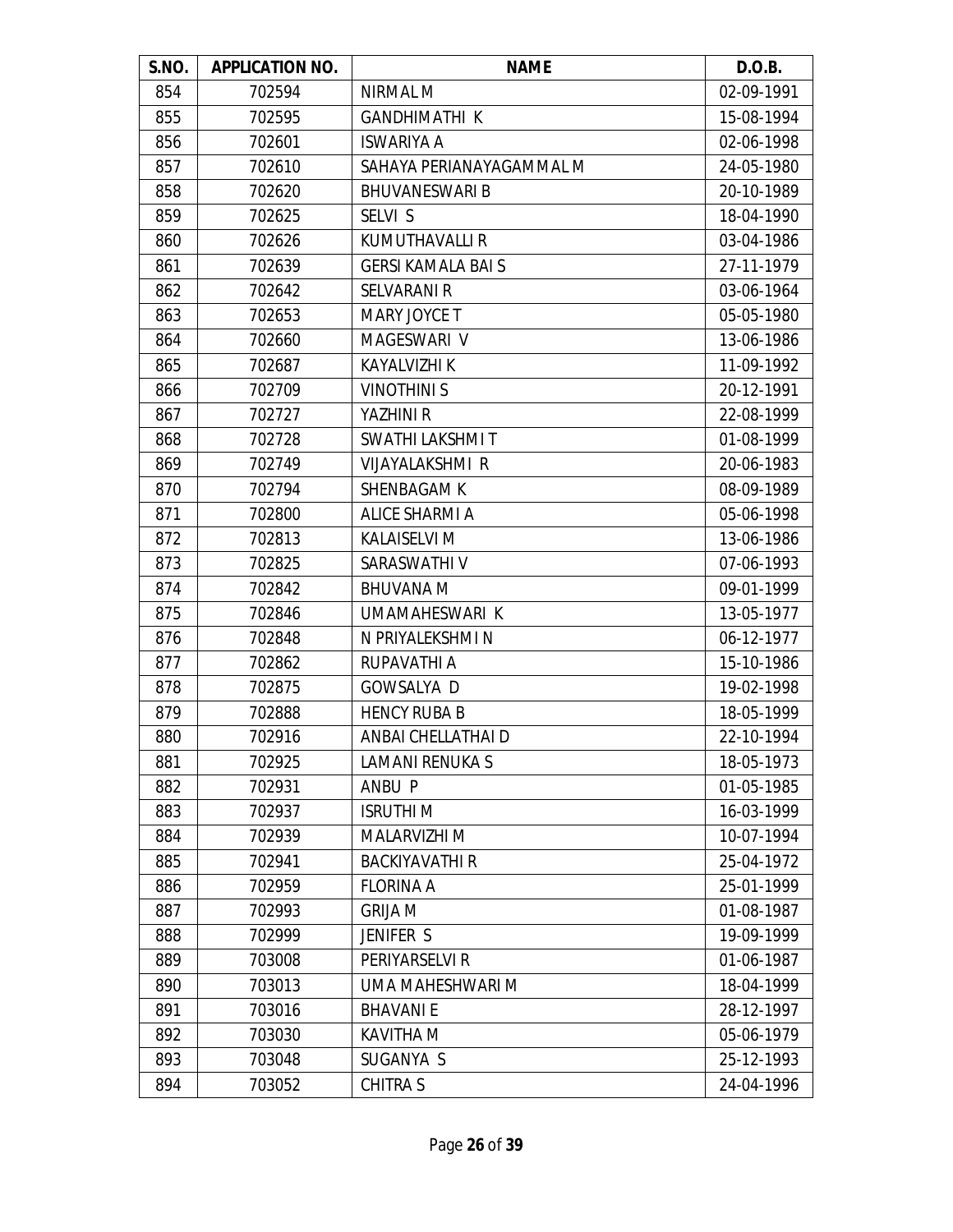| S.NO. | <b>APPLICATION NO.</b> | <b>NAME</b>             | D.O.B.     |
|-------|------------------------|-------------------------|------------|
| 895   | 703060                 | <b>KEERTHANA J</b>      | 18-06-1996 |
| 896   | 703062                 | SONIYA S                | 25-07-1994 |
| 897   | 703066                 | <b>ABARNA P</b>         | 08-06-1997 |
| 898   | 703067                 | SATHIYA P               | 24-01-1988 |
| 899   | 703068                 | PAVITHRA D              | 19-12-1998 |
| 900   | 703079                 | ANTHONIAMMAL U          | 01-12-1981 |
| 901   | 703094                 | <b>VEMBUR</b>           | 28-08-1994 |
| 902   | 703100                 | DEEPA J                 | 22-10-1984 |
| 903   | 703102                 | <b>ARUNADEVIR</b>       | 26-06-1997 |
| 904   | 703110                 | <b>VIJAYA P</b>         | 25-12-1992 |
| 905   | 703111                 | <b>PAVITHRAK</b>        | 19-07-1997 |
| 906   | 703114                 | JOTHI M                 | 06-11-1993 |
| 907   | 703118                 | <b>SUVITHA G</b>        | 30-08-1985 |
| 908   | 703122                 | <b>MEENAKSHIS</b>       | 07-06-1993 |
| 909   | 703123                 | <b>ARCHANA R</b>        | 25-06-1999 |
| 910   | 703127                 | <b>RATHINA P</b>        | 07-05-1977 |
| 911   | 703129                 | PREMA E                 | 14-07-1997 |
| 912   | 703133                 | SENBAGAPRIYA A          | 11-06-1999 |
| 913   | 703135                 | <b>VINITHAD</b>         | 22-01-1999 |
| 914   | 703145                 | <b>MADHANA R</b>        | 01-10-1990 |
| 915   | 703146                 | <b>THAMIZHARASI B</b>   | 07-02-1999 |
| 916   | 703150                 | ANANDI A                | 08-06-1998 |
| 917   | 703153                 | LAKSHMIPRIYA M          | 28-09-1999 |
| 918   | 703159                 | ANITHA RANI J           | 23-02-1981 |
| 919   | 703160                 | MANIBHARATHI A          | 13-11-1998 |
| 920   | 703170                 | DEBORAL DEVAMAGIMAI J   | 04-04-1982 |
| 921   | 703171                 | <b>GAYATHRY K</b>       | 03-09-1993 |
| 922   | 703172                 | <b>VISITHRAP</b>        | 14-05-1992 |
| 923   | 703176                 | ANTONIAMMAL A           | 12-02-1999 |
| 924   | 703179                 | <b>VIDYA PRABA G</b>    | 25-03-1996 |
| 925   | 703186                 | PRABA R                 | 12-05-1989 |
| 926   | 703190                 | ANUSUYA M               | 26-06-1999 |
| 927   | 703200                 | <b>GNANASOUNDHARI R</b> | 23-01-1999 |
| 928   | 703211                 | <b>ARULMOZHI R</b>      | 09-11-1988 |
| 929   | 703217                 | <b>SUJITHA S</b>        | 07-06-1998 |
| 930   | 703242                 | <b>JAYASUDHA I</b>      | 28-03-1988 |
| 931   | 703261                 | SANTHI <sub>M</sub>     | 15-05-1977 |
| 932   | 703297                 | <b>ESAIMOZHI A</b>      | 12-04-1991 |
| 933   | 703299                 | <b>BAVANIC</b>          | 07-04-1970 |
| 934   | 703309                 | RADHA K                 | 30-05-1989 |
| 935   | 703315                 | <b>VIVEKA K</b>         | 26-03-1994 |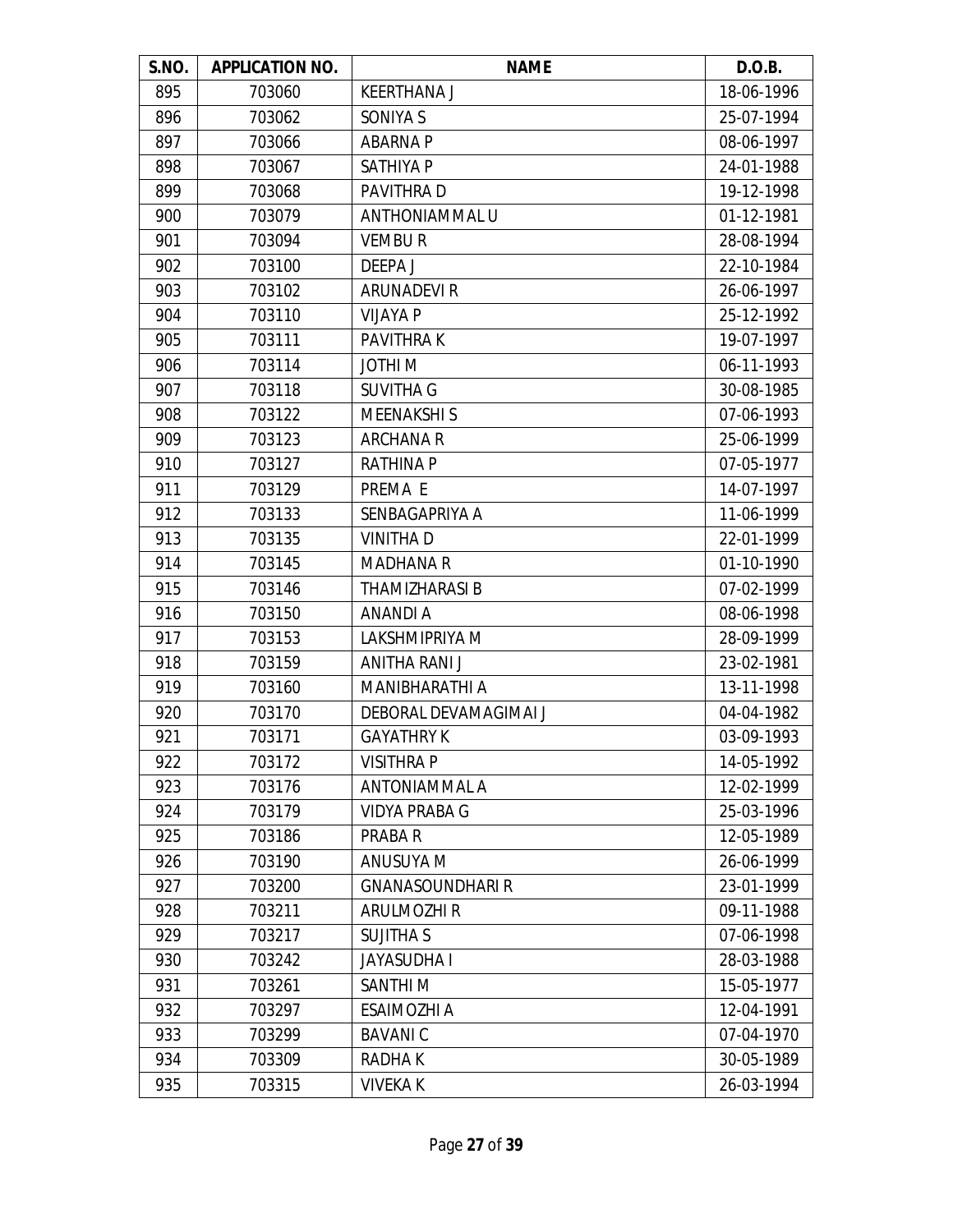| S.NO. | <b>APPLICATION NO.</b> | <b>NAME</b>                            | D.O.B.     |
|-------|------------------------|----------------------------------------|------------|
| 936   | 703317                 | <b>LAVANYA R</b>                       | 20-06-1988 |
| 937   | 703320                 | <b>BHAVANIS</b>                        | 03-03-1992 |
| 938   | 703327                 | SUGANYA NK                             | 26-05-1993 |
| 939   | 703338                 | SANTHANABHARATHY K                     | 11-07-1993 |
| 940   | 703351                 | <b>JENORANI S</b>                      | 02-03-1988 |
| 941   | 703354                 | <b>BUVANESWARI S</b>                   | 08-05-1991 |
| 942   | 703355                 | SAMUNDEESWARI M                        | 08-10-1988 |
| 943   | 703357                 | <b>GREETA A</b>                        | 09-12-1972 |
| 944   | 703362                 | <b>SEETHA E</b>                        | 10-02-1992 |
| 945   | 703367                 | VALLIAMMAI V                           | 07-10-1983 |
| 946   | 703369                 | SATHIYA M                              | 17-02-1981 |
| 947   | 703382                 | GNANASOUNDARI G                        | 22-06-1996 |
| 948   | 703392                 | ANU A                                  | 04-03-1992 |
| 949   | 703396                 | ANANTHAVALLY A                         | 08-10-1987 |
| 950   | 703405                 | <b>NAGALAKSHMIR</b>                    | 16-02-1991 |
| 951   | 703417                 | <b>KALAIARASI R</b>                    | 21-03-1991 |
| 952   | 703424                 | JEENATHUL FIRTHOUSE JEENATHULFIRTHOUSE | 13-07-1987 |
| 953   | 703436                 | PAGADALA GEETHA N                      | 12-02-1980 |
| 954   | 703437                 | PUSPA R                                | 28-08-1991 |
| 955   | 703439                 | SHANMUGAPRIYA P                        | 21-02-1978 |
| 956   | 703447                 | SANMUGI M                              | 23-03-1999 |
| 957   | 703450                 | PORKILAI N                             | 26-06-1987 |
| 958   | 703452                 | <b>USHARANI V</b>                      | 21-06-1978 |
| 959   | 703462                 | <b>CHANDRADEVIR</b>                    | 24-07-1991 |
| 960   | 703472                 | <b>ANITHA S</b>                        | 09-05-1979 |
| 961   | 703474                 | <b>VICTORIA I</b>                      | 22-10-1998 |
| 962   | 703477                 | <b>SUNITHA MARY F</b>                  | 16-06-1980 |
| 963   | 703479                 | J ANITTA VIOLET J                      | 04-12-1980 |
| 964   | 703486                 | <b>VIJAYALAKSHMI V</b>                 | 12-01-1981 |
| 965   | 703506                 | <b>MEENAR</b>                          | 18-04-1984 |
| 966   | 703513                 | RAMYA R                                | 03-07-1998 |
| 967   | 703514                 | KAZALAKSHMI B                          | 09-12-1983 |
| 968   | 703535                 | <b>SURUTHIS</b>                        | 20-02-1998 |
| 969   | 703537                 | <b>SELVIP</b>                          | 09-02-1969 |
| 970   | 703539                 | NIVETHA G                              | 01-06-1996 |
| 971   | 703541                 | <b>ISHWARYA A</b>                      | 22-06-1999 |
| 972   | 703547                 | MARIAMMAL S                            | 11-03-1985 |
| 973   | 703550                 | VIJI A                                 | 25-05-1982 |
| 974   | 703564                 | <b>LAKSHMIK</b>                        | 28-01-1993 |
| 975   | 703568                 | <b>ASHAN</b>                           | 07-01-1994 |
| 976   | 703571                 | SANTHAKUMARI R                         | 09-03-1984 |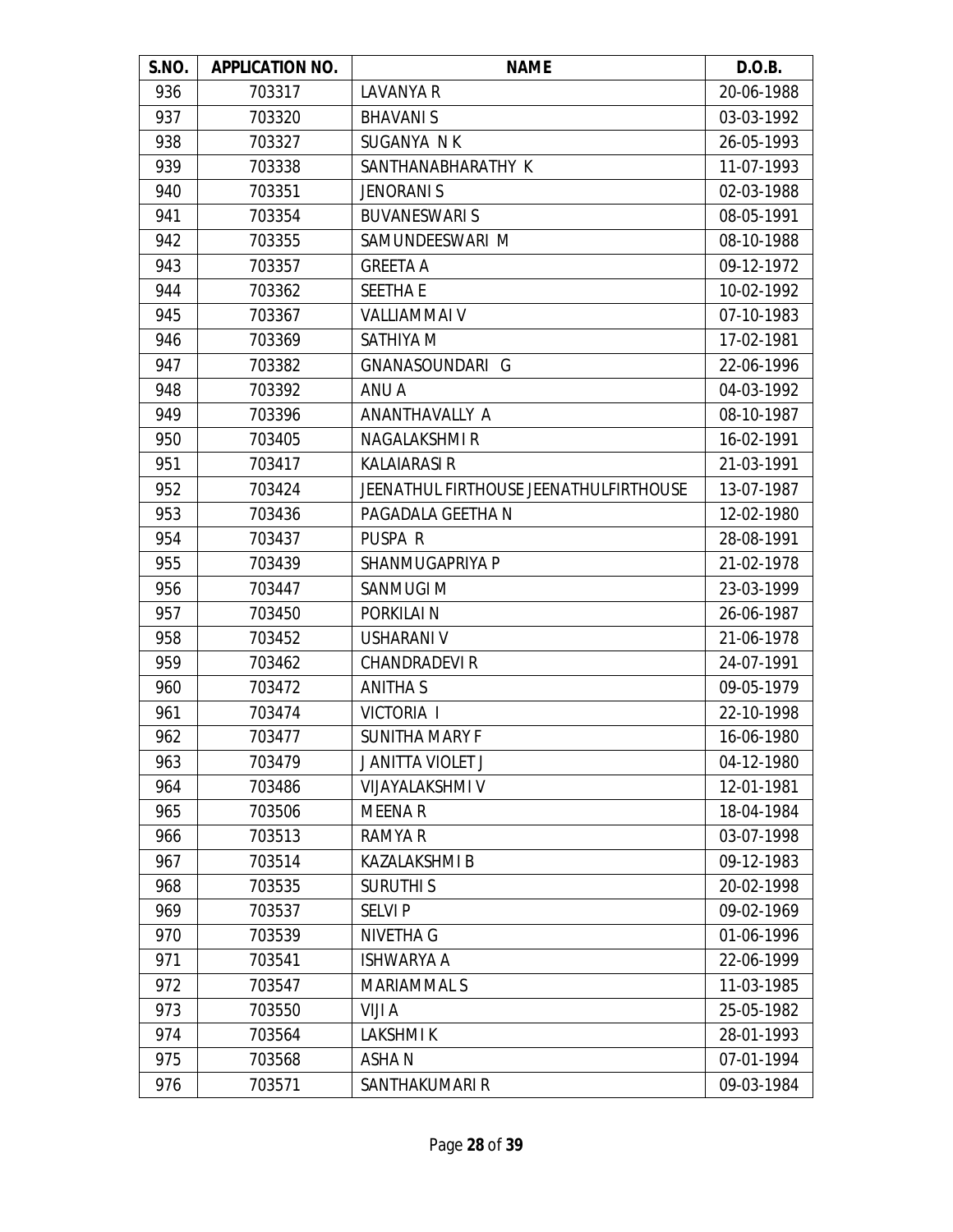| S.NO. | <b>APPLICATION NO.</b> | <b>NAME</b>              | D.O.B.     |
|-------|------------------------|--------------------------|------------|
| 977   | 703575                 | <b>SHALINI R</b>         | 15-06-1983 |
| 978   | 703576                 | <b>BUVANESWARI G</b>     | 18-08-1990 |
| 979   | 703587                 | <b>MANJULA P</b>         | 26-07-1979 |
| 980   | 703590                 | <b>KUGAPRIYAI M</b>      | 05-01-1990 |
| 981   | 703618                 | <b>KALAIMATHI K</b>      | 14-03-1998 |
| 982   | 703621                 | <b>NIRMALA V</b>         | 07-04-1998 |
| 983   | 703624                 | <b>SHOPY A</b>           | 10-11-1999 |
| 984   | 703650                 | <b>ANANDHY A</b>         | 31-03-1999 |
| 985   | 703651                 | MARIA SHIBI A            | 09-04-1987 |
| 986   | 703670                 | <b>DEVIB</b>             | 09-06-1984 |
| 987   | 703673                 | KALAIVANI U              | 22-06-1998 |
| 988   | 703687                 | NAVAROJA V               | 26-06-1980 |
| 989   | 703689                 | <b>SARIGA P</b>          | 14-04-1995 |
| 990   | 703692                 | KOWSALYA M               | 05-06-1993 |
| 991   | 703712                 | <b>ASHA MARIA F</b>      | 03-02-1993 |
| 992   | 703727                 | <b>VENDA MP</b>          | 15-06-1988 |
| 993   | 703759                 | SHANMUGAVADIVU K         | 17-06-1983 |
| 994   | 703764                 | VANAJA G                 | 14-04-1986 |
| 995   | 703785                 | PANDEESWARI P            | 22-01-1980 |
| 996   | 703806                 | <b>GEETHA K M</b>        | 22-05-1984 |
| 997   | 703825                 | <b>PUSHPA G</b>          | 19-02-1991 |
| 998   | 703834                 | PRIYA SANTHI A           | 22-06-1995 |
| 999   | 703866                 | <b>NANDHINI N</b>        | 18-11-1994 |
| 1000  | 703878                 | <b>JENIFER A</b>         | 17-07-1989 |
| 1001  | 703890                 | <b>NITHYAP</b>           | 20-05-1989 |
| 1002  | 703894                 | <b>NANDHINI N</b>        | 18-09-1990 |
| 1003  | 703908                 | RENGALAKSHMI C           | 20-06-1985 |
| 1004  | 703910                 | <b>J SWATHI</b>          | 15-06-1972 |
| 1005  | 703920                 | <b>ARCHANAS</b>          | 31-05-1996 |
| 1006  | 703925                 | MANIMOZHI M              | 15-06-1991 |
| 1007  | 703932                 | KARTHANA MARY A          | 18-04-1994 |
| 1008  | 703944                 | RAJESWARI M              | 04-06-1989 |
| 1009  | 703945                 | <b>TAMILSELVI G</b>      | 02-07-1987 |
| 1010  | 703956                 | <b>REVATHIC</b>          | 17-04-1992 |
| 1011  | 703989                 | <b>KALAMANIS</b>         | 18-07-1985 |
| 1012  | 704028                 | ABARNA C                 | 05-05-1991 |
| 1013  | 704045                 | <b>KAVITHA S</b>         | 01-08-1985 |
| 1014  | 704055                 | <b>VENNILA S</b>         | 19-05-1997 |
| 1015  | 704070                 | CHRISTINAL MANIMEGALAI P | 14-07-1968 |
| 1016  | 704088                 | DHANALAKSHMIS            | 15-04-1999 |
| 1017  | 704097                 | PREMA M                  | 20-09-1991 |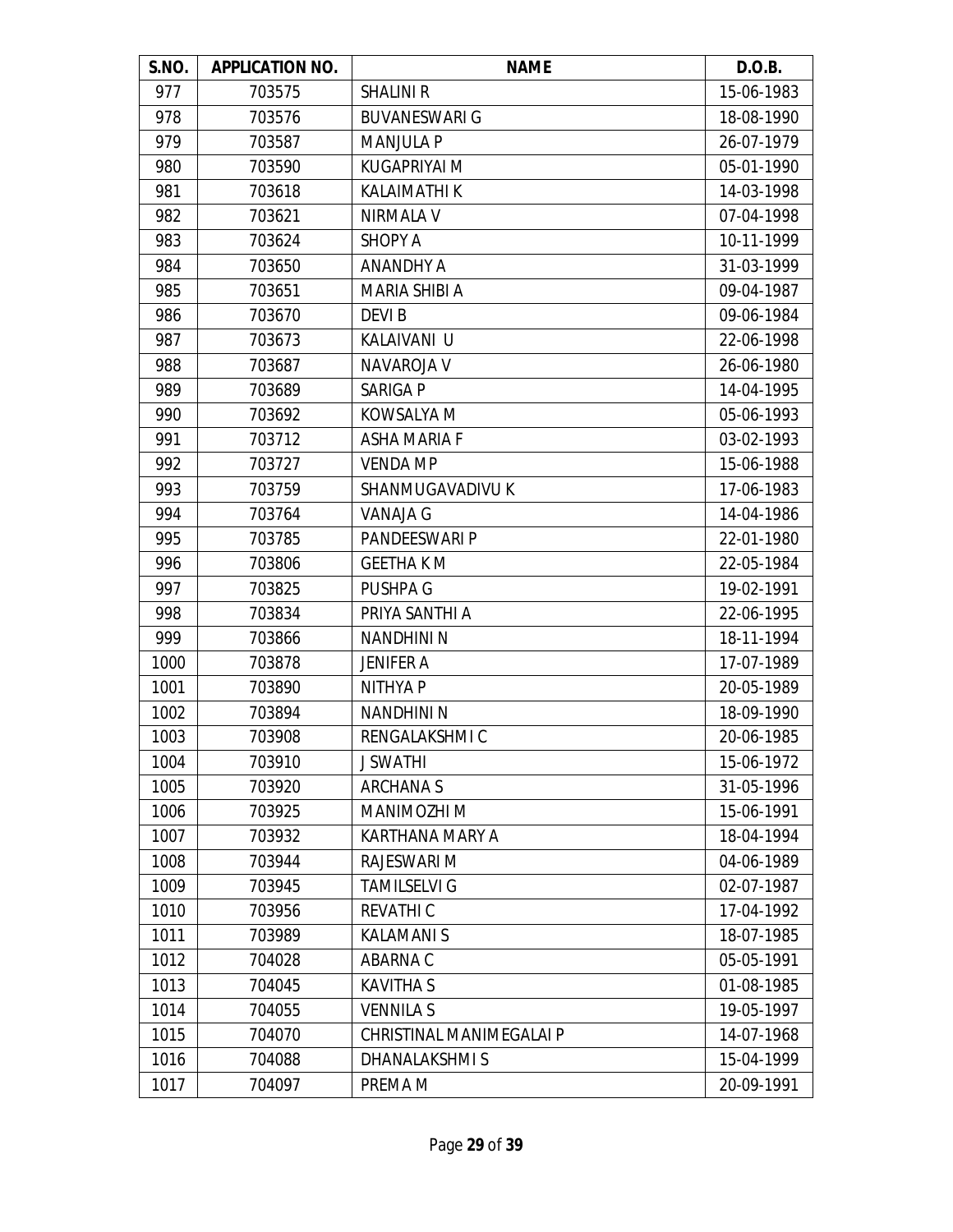| S.NO. | <b>APPLICATION NO.</b> | <b>NAME</b>               | D.O.B.     |
|-------|------------------------|---------------------------|------------|
| 1018  | 704101                 | <b>MAHESWARI S</b>        | 28-05-1986 |
| 1019  | 704166                 | <b>GOWRI A</b>            | 29-03-1986 |
| 1020  | 704189                 | NAVEENA JANSI B           | 22-07-1977 |
| 1021  | 704201                 | <b>ARUNAK</b>             | 26-12-1990 |
| 1022  | 704223                 | SARANYA M                 | 23-12-1993 |
| 1023  | 704226                 | KAVITHARANI V             | 21-08-1998 |
| 1024  | 704310                 | <b>KALPANA K</b>          | 05-01-1989 |
| 1025  | 704330                 | <b>SATHYA V</b>           | 20-05-1997 |
| 1026  | 704353                 | <b>JEBAMANI SELVI D</b>   | 03-05-1968 |
| 1027  | 704374                 | PRIYANGA M                | 09-02-1993 |
| 1028  | 704375                 | <b>KARPAGAVALLI P</b>     | 20-06-1996 |
| 1029  | 704380                 | <b>BHUVANESWARIS</b>      | 25-01-1986 |
| 1030  | 704396                 | ANDUVIN INDUMATHI S       | 20-09-1997 |
| 1031  | 704423                 | SHARMILA D                | 15-01-1998 |
| 1032  | 704427                 | <b>MALARVIZHI P</b>       | 22-06-1991 |
| 1033  | 704429                 | <b>KANCHANAS</b>          | 10-04-1991 |
| 1034  | 704431                 | <b>SULOCHANA S</b>        | 21-03-1994 |
| 1035  | 704455                 | <b>MANJUMALA S</b>        | 30-06-1987 |
| 1036  | 704471                 | AGALVIZHI G               | 23-10-1999 |
| 1037  | 704493                 | ANITHA A                  | 06-11-1997 |
| 1038  | 704496                 | <b>JAYANTHI P</b>         | 22-04-1981 |
| 1039  | 704497                 | AMBIKAPATHI A             | 16-05-1983 |
| 1040  | 704507                 | <b>SATHIYA S</b>          | 30-05-1993 |
| 1041  | 704517                 | SUJISHA VALAPPIL          | 19-03-1988 |
| 1042  | 704556                 | <b>SUBHAM</b>             | 06-04-1980 |
| 1043  | 704565                 | SANTHIYA G                | 20-04-1999 |
| 1044  | 704592                 | KAYALVIZHI M              | 27-05-1998 |
| 1045  | 704628                 | JEYAKUMARI J              | 10-06-1983 |
| 1046  | 704632                 | <b>ESTHER JEBA RANI P</b> | 08-05-1987 |
| 1047  | 704637                 | <b>REVATHIS</b>           | 29-05-1985 |
| 1048  | 704645                 | <b>HEMALATHA C</b>        | 18-04-1986 |
| 1049  | 704680                 | SHEEBHAT                  | 10-05-1987 |
| 1050  | 704686                 | <b>SHENBAGAVALLI E</b>    | 06-05-1993 |
| 1051  | 704706                 | MANIMOZHI D               | 24-07-1997 |
| 1052  | 704727                 | MOHANASUNDARI N           | 07-12-1994 |
| 1053  | 704729                 | PAVITHRA M                | 23-12-1992 |
| 1054  | 704746                 | <b>MEENATCHIR</b>         | 05-07-1985 |
| 1055  | 704752                 | <b>SWATHIGAK</b>          | 26-10-1992 |
| 1056  | 704763                 | <b>REEPADASS A</b>        | 26-05-1997 |
| 1057  | 704773                 | A REGINA                  | 07-04-1983 |
| 1058  | 704856                 | <b>JANSI RANI J</b>       | 10-06-1982 |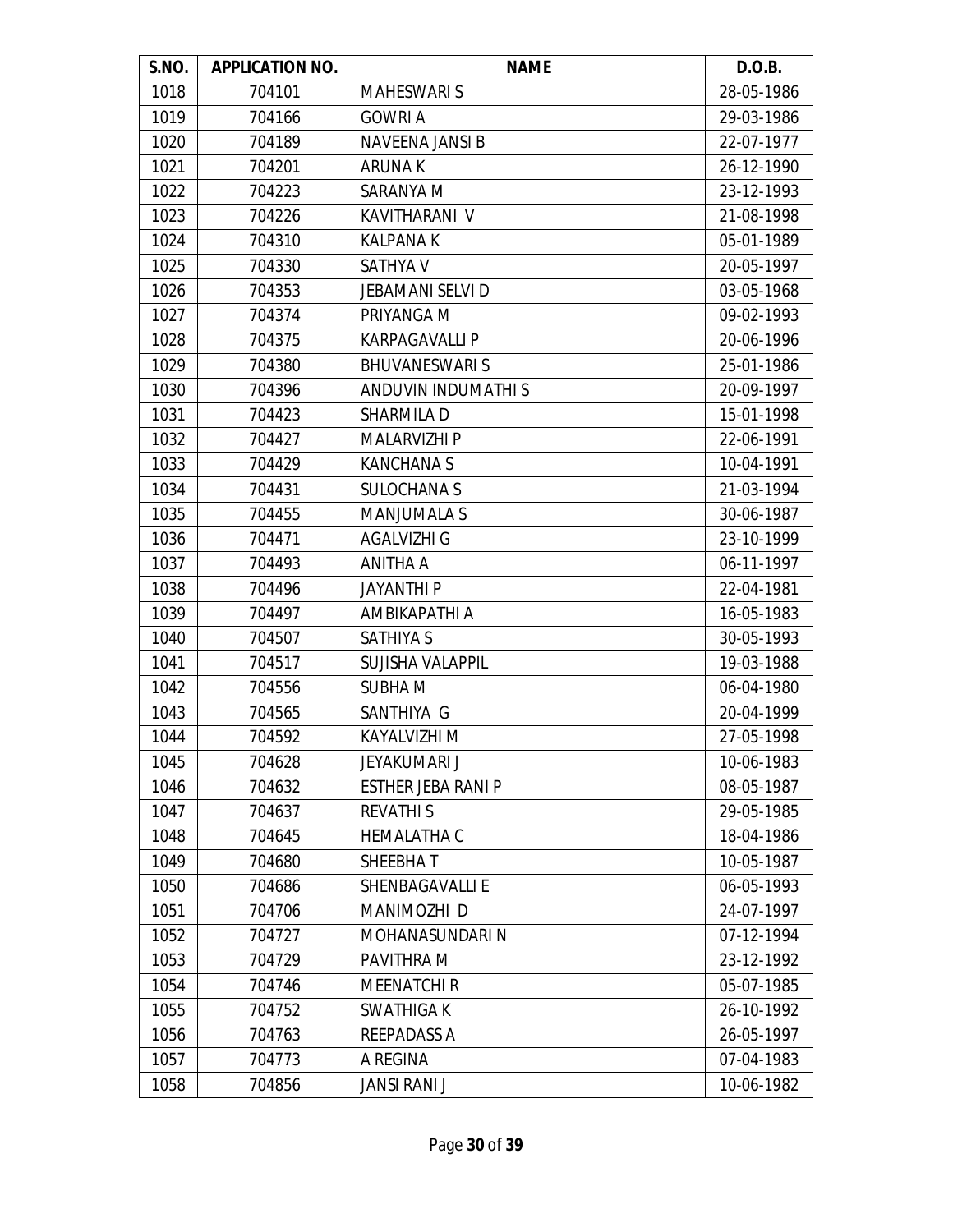| S.NO. | <b>APPLICATION NO.</b> | <b>NAME</b>             | D.O.B.     |
|-------|------------------------|-------------------------|------------|
| 1059  | 704865                 | <b>BHARATHIR</b>        | 02-03-1976 |
| 1060  | 704893                 | ELAKIYA V               | 31-10-1991 |
| 1061  | 704922                 | NIRMALA C               | 22-06-1992 |
| 1062  | 704932                 | KALAIMANI               | 05-06-1986 |
| 1063  | 704938                 | PUNITHA KIRUBAVATHANI A | 28-06-1982 |
| 1064  | 704960                 | <b>SRIMATHIP</b>        | 07-02-1982 |
| 1065  | 705026                 | <b>JANINE J</b>         | 31-10-1984 |
| 1066  | 705057                 | <b>JEYARAKKINI C</b>    | 02-02-1974 |
| 1067  | 705177                 | <b>SUDHAS</b>           | 19-02-1991 |
| 1068  | 705215                 | <b>KALAIVANI D</b>      | 07-09-1984 |
| 1069  | 705230                 | <b>RENUKAS</b>          | 08-06-1990 |
| 1070  | 705235                 | <b>SELVIE</b>           | 25-07-1983 |
| 1071  | 705265                 | SURIYAPRABHA B          | 19-09-1997 |
| 1072  | 705275                 | <b>LILY GRACY A</b>     | 30-07-1984 |
| 1073  | 705279                 | PRADEEPA S              | 09-06-1993 |
| 1074  | 705306                 | <b>MARY ROSALIND S</b>  | 02-05-1963 |
| 1075  | 705346                 | <b>SANGEETHA R</b>      | 18-02-1988 |
| 1076  | 705356                 | <b>SURYAI</b>           | 25-05-1989 |
| 1077  | 705368                 | <b>JEYARANI B</b>       | 15-06-1984 |
| 1078  | 705370                 | <b>EPSIBA BEULAH S</b>  | 17-07-1987 |
| 1079  | 705380                 | <b>VENNILA L</b>        | 20-07-1993 |
| 1080  | 705413                 | AMUTHA V                | 12-01-1984 |
| 1081  | 705494                 | <b>CHITHRAK</b>         | 14-04-1988 |
| 1082  | 705505                 | RAJALAKSHMI I           | 07-02-1998 |
| 1083  | 705566                 | MOHANA K                | 12-04-1984 |
| 1084  | 705585                 | <b>VINOTHINI V</b>      | 23-05-1994 |
| 1085  | 705605                 | <b>KARTHIGA R</b>       | 11-11-1998 |
| 1086  | 705628                 | <b>BREMALADEVY D</b>    | 10-01-1982 |
| 1087  | 705672                 | <b>VASANTHIP</b>        | 25-06-1989 |
| 1088  | 705677                 | RAMYADEVI M             | 30-03-1992 |
| 1089  | 705696                 | <b>NITHYAB</b>          | 06-05-1985 |
| 1090  | 705706                 | <b>GAYATHRI G</b>       | 24-12-1994 |
| 1091  | 705707                 | <b>SUSIR</b>            | 28-02-1991 |
| 1092  | 705724                 | <b>JEYANTHI A</b>       | 17-04-1998 |
| 1093  | 705731                 | SRIDEVI M               | 07-12-1989 |
| 1094  | 705754                 | PADMAJA G               | 24-09-1990 |
| 1095  | 705759                 | PONNUTHAI M             | 27-05-1979 |
| 1096  | 705783                 | <b>ANITHA E</b>         | 20-01-1984 |
| 1097  | 705791                 | THEBARAL M              | 15-06-1999 |
| 1098  | 705809                 | <b>JENIVALA D</b>       | 20-08-1986 |
| 1099  | 705824                 | <b>TAMIZH MOZHI R</b>   | 07-03-1987 |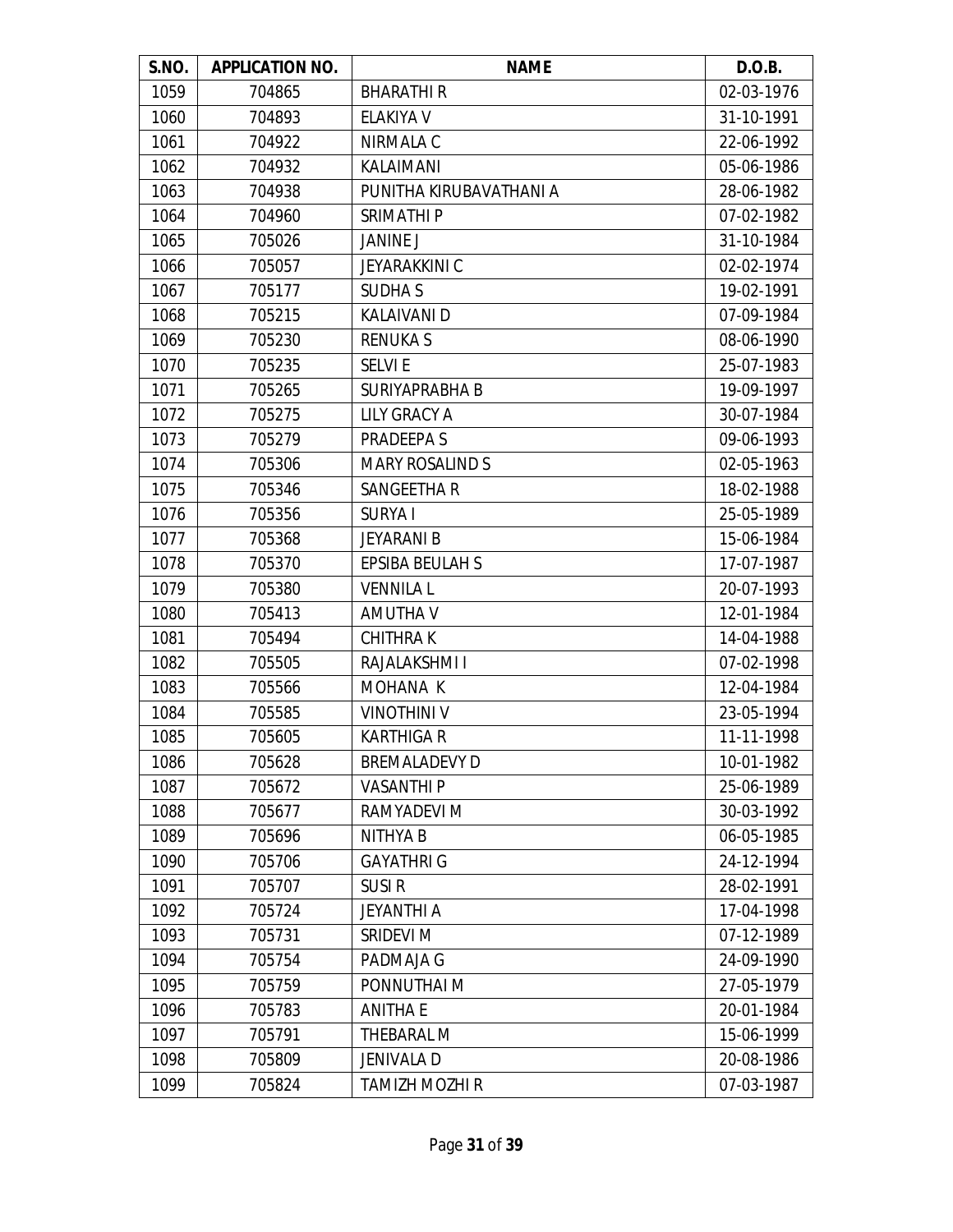| S.NO. | <b>APPLICATION NO.</b> | <b>NAME</b>              | D.O.B.     |
|-------|------------------------|--------------------------|------------|
| 1100  | 705829                 | ASWINI M                 | 20-03-1997 |
| 1101  | 705844                 | <b>RAMYAS</b>            | 27-04-1995 |
| 1102  | 705857                 | <b>VAITHEESWARI S</b>    | 27-04-1993 |
| 1103  | 705881                 | PRITHA R                 | 10-04-1986 |
| 1104  | 705889                 | <b>RESHMIG</b>           | 12-05-1985 |
| 1105  | 705893                 | SIVARANJINI R            | 17-11-1994 |
| 1106  | 705930                 | LEELAVATHAMMA M S        | 01-06-1969 |
| 1107  | 705937                 | PREETHI ELIZABETH J      | 15-07-2000 |
| 1108  | 705945                 | <b>MATHARASI J</b>       | 16-01-2000 |
| 1109  | 705959                 | <b>BEULA THANKALET D</b> | 20-06-1969 |
| 1110  | 705966                 | <b>PAVITHRA E</b>        | 14-01-1997 |
| 1111  | 705988                 | <b>ASHAB</b>             | 26-02-2000 |
| 1112  | 705998                 | <b>ANUSUYAK</b>          | 06-08-2000 |
| 1113  | 706089                 | <b>VIJITHA P</b>         | 22-02-1992 |
| 1114  | 706109                 | <b>RAJESWARI C</b>       | 06-05-1980 |
| 1115  | 706118                 | <b>SYAMALA R</b>         | 07-07-1981 |
| 1116  | 706125                 | NAGAPRIYA R              | 01-05-1996 |
| 1117  | 706143                 | <b>BAVADHARANI M</b>     | 01-11-1999 |
| 1118  | 706162                 | <b>PAVITHRAK</b>         | 26-03-1997 |
| 1119  | 706204                 | <b>KARTHIKA R</b>        | 19-06-2000 |
| 1120  | 706259                 | <b>ARULSELVIT</b>        | 03-07-1995 |
| 1121  | 706263                 | <b>VANATHIK</b>          | 26-10-1991 |
| 1122  | 706301                 | <b>CHANDRIKA G</b>       | 07-08-1996 |
| 1123  | 706303                 | SIVASANKARI S            | 08-01-1995 |
| 1124  | 706325                 | <b>KAVITHA M</b>         | 14-04-1990 |
| 1125  | 706338                 | DHIVYA A                 | 16-06-1990 |
| 1126  | 706383                 | <b>ANBUSELVI P</b>       | 07-12-1984 |
| 1127  | 706395                 | <b>JANCY RANI A</b>      | 02-02-1985 |
| 1128  | 706411                 | JANAKI S                 | 09-11-1979 |
| 1129  | 706448                 | SARANYA L                | 25-04-1995 |
| 1130  | 706452                 | <b>SUMEELA MARY A</b>    | 04-01-1986 |
| 1131  | 706453                 | MAHALAKSHMI N            | 10-05-1988 |
| 1132  | 706509                 | <b>MEKALA S</b>          | 15-04-1985 |
| 1133  | 706514                 | ELAKKIYA V               | 30-03-1991 |
| 1134  | 706531                 | <b>KAMALAVENI N</b>      | 04-06-1975 |
| 1135  | 706540                 | <b>ASWINI V</b>          | 16-11-1998 |
| 1136  | 706553                 | <b>JANSIRANI J</b>       | 10-09-1998 |
| 1137  | 706562                 | SANGEETHA V              | 12-11-1995 |
| 1138  | 706627                 | <b>TAMIL SELVI P</b>     | 19-07-1976 |
| 1139  | 706636                 | RADHA M                  | 01-05-1986 |
| 1140  | 706649                 | <b>MONISHA M</b>         | 22-03-1997 |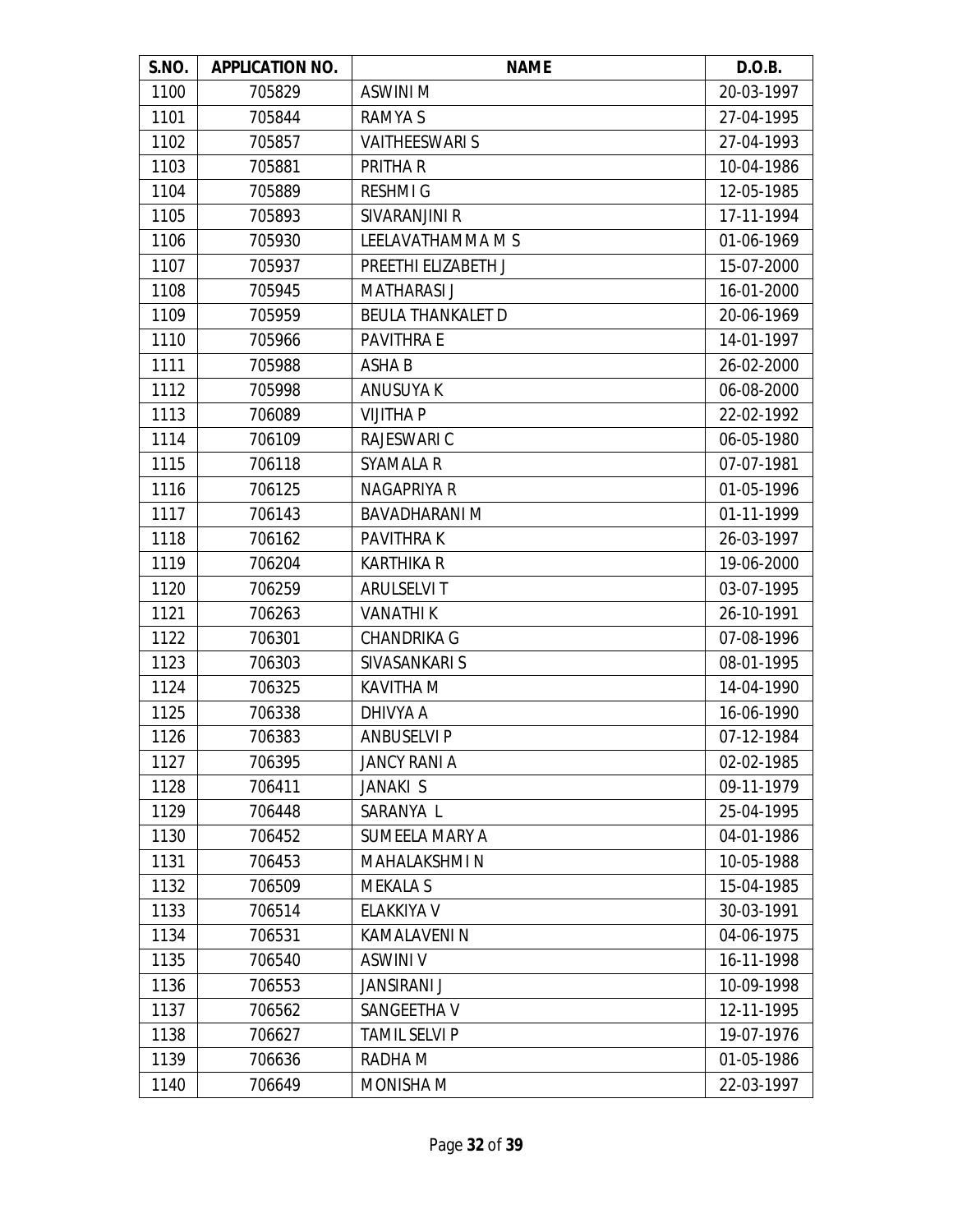| S.NO. | <b>APPLICATION NO.</b> | <b>NAME</b>                                  | D.O.B.     |
|-------|------------------------|----------------------------------------------|------------|
| 1141  | 706678                 | <b>JEBA CHRISTY J</b>                        | 31-05-1984 |
| 1142  | 706733                 | <b>DHAVASELVI E</b>                          | 05-11-1975 |
| 1143  | 706759                 | MANCY ROSHAN ALIAS LISA FLORENCE GELUBA<br>P | 18-05-1978 |
| 1144  | 706822                 | <b>CHITRA S</b>                              | 21-05-1984 |
| 1145  | 706859                 | <b>JOTHI A</b>                               | 28-09-1982 |
| 1146  | 706882                 | <b>GIRIJA T</b>                              | 28-01-1990 |
| 1147  | 706895                 | A PREMA KUMARI PREMAKUMARI SIVANESAN         | 22-05-1979 |
| 1148  | 706912                 | <b>KASIMARI K</b>                            | 02-06-1986 |
| 1149  | 706919                 | <b>SUGANYA K</b>                             | 17-02-1993 |
| 1150  | 706969                 | SARASWATHI P                                 | 04-03-1982 |
| 1151  | 707021                 | BRINDAVATHI G                                | 10-03-1995 |
| 1152  | 707029                 | <b>KALEESWARI K</b>                          | 24-06-1999 |
| 1153  | 707038                 | <b>KEERTHIKA K</b>                           | 14-11-1993 |
| 1154  | 707040                 | <b>JONITHA G</b>                             | 19-12-1981 |
| 1155  | 707055                 | <b>MARY SONIYA S</b>                         | 18-05-1990 |
| 1156  | 707085                 | <b>CYNTHIA C</b>                             | 14-03-1969 |
| 1157  | 707213                 | <b>SAILAJA G</b>                             | 05-11-1988 |
| 1158  | 707244                 | <b>JISHA V</b>                               | 20-10-1985 |
| 1159  | 707255                 | <b>JEYASEELI J</b>                           | 18-10-1987 |
| 1160  | 707313                 | SATHYA M                                     | 03-05-1994 |
| 1161  | 707504                 | PADMAVATHY R                                 | 26-01-1986 |
| 1162  | 707512                 | <b>USHARANICP</b>                            | 17-12-1983 |
| 1163  | 707632                 | PRIYANKA P                                   | 11-01-1996 |
| 1164  | 707680                 | <b>SALINY S</b>                              | 03-01-1988 |
| 1165  | 707700                 | <b>RUBIYA P</b>                              | 27-12-1993 |
| 1166  | 707721                 | <b>SAVITHRI R</b>                            | 05-06-1979 |
| 1167  | 707724                 | THANGARANI S                                 | 24-01-1976 |
| 1168  | 707774                 | <b>DEEPIKAS</b>                              | 04-08-1995 |
| 1169  | 707820                 | <b>JEGATHAP</b>                              | 27-05-1976 |
| 1170  | 707846                 | <b>MALARVIZHI G</b>                          | 17-03-1969 |
| 1171  | 707884                 | MARIKULANDAI C                               | 08-04-1967 |
| 1172  | 707914                 | <b>LAKSHMI PM</b>                            | 03-06-1976 |
| 1173  | 707936                 | PRISCILLA R                                  | 28-07-1979 |
| 1174  | 707981                 | <b>CHRISTY A</b>                             | 12-06-1988 |
| 1175  | 707993                 | <b>VIJAYARANI M</b>                          | 09-03-1990 |
| 1176  | 708025                 | <b>SELVID</b>                                | 20-08-1985 |
| 1177  | 708037                 | JEEVA RATHINAM S                             | 08-05-1986 |
| 1178  | 708128                 | <b>TAMILSELVI S</b>                          | 30-06-1997 |
| 1179  | 708131                 | <b>JENSIV</b>                                | 21-07-1998 |
| 1180  | 708136                 | RUTHRAJANANI R                               | 07-04-1995 |
| 1181  | 708138                 | AISHWARIYA J                                 | 21-05-1997 |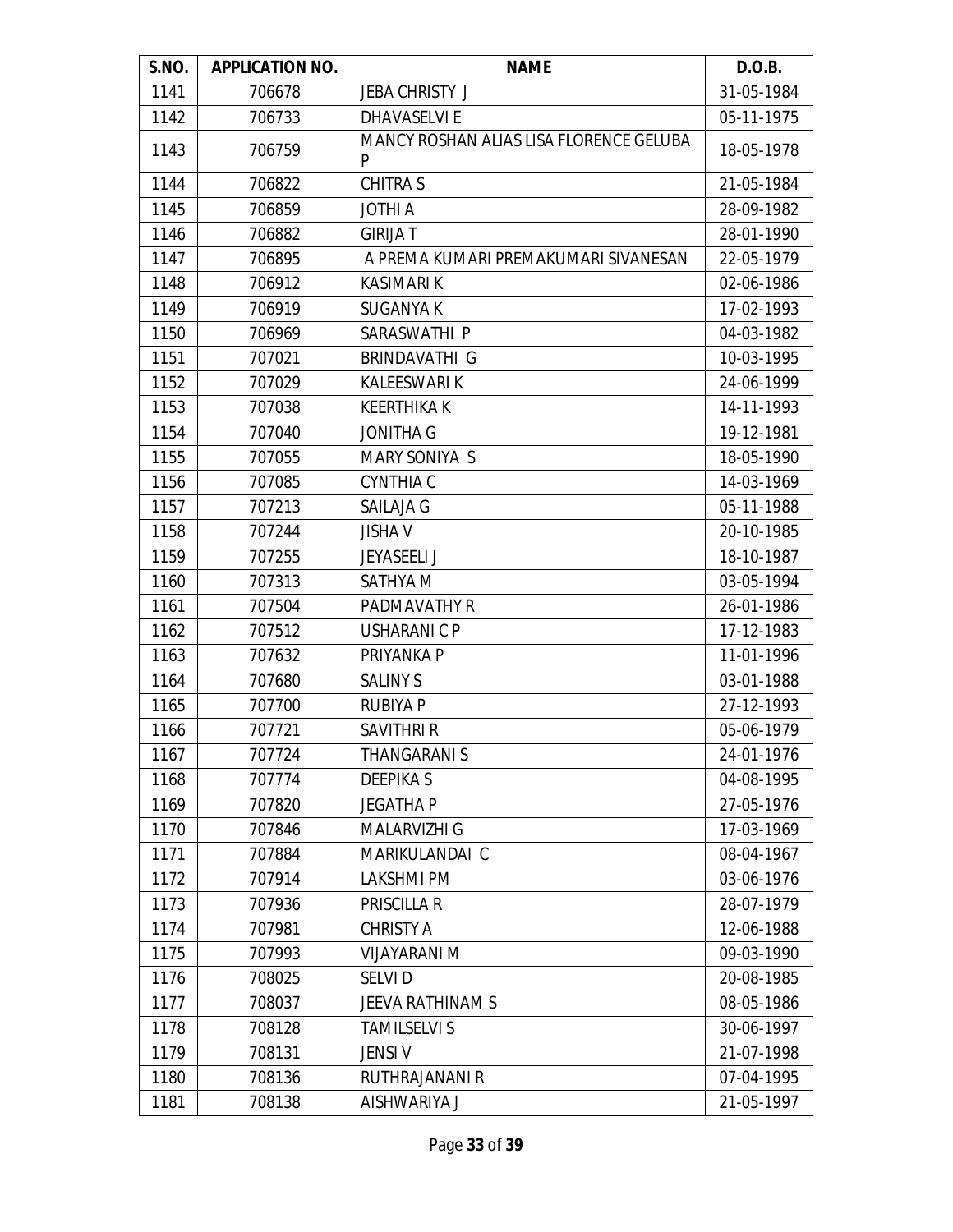| S.NO. | <b>APPLICATION NO.</b> | <b>NAME</b>                  | D.O.B.     |
|-------|------------------------|------------------------------|------------|
| 1182  | 708159                 | SIVASELVI S                  | 14-05-1998 |
| 1183  | 708192                 | KOWSALYA C                   | 20-06-1997 |
| 1184  | 708235                 | <b>SUNITHAT</b>              | 04-06-1981 |
| 1185  | 708260                 | <b>VENKATESWARI J</b>        | 01-08-1995 |
| 1186  | 708275                 | <b>CELINE M</b>              | 17-06-1987 |
| 1187  | 708287                 | AMSA A                       | 01-08-1990 |
| 1188  | 708364                 | <b>ANITHAL</b>               | 15-05-1975 |
| 1189  | 708417                 | SAKTHI DEVI S                | 06-12-1991 |
| 1190  | 708429                 | JEYACHITRA M                 | 18-04-1987 |
| 1191  | 708456                 | POONGODI C                   | 16-12-1972 |
| 1192  | 708471                 | PANIMALAR J                  | 23-02-1989 |
| 1193  | 708548                 | <b>ISHWARIYA D</b>           | 13-06-1998 |
| 1194  | 708559                 | <b>MANJAMMA DEVI S</b>       | 05-05-1985 |
| 1195  | 708569                 | <b>SUMATHIS</b>              | 13-10-1983 |
| 1196  | 708648                 | MRS RABEKA S                 | 20-05-1984 |
| 1197  | 708690                 | <b>VINDHIYA R</b>            | 30-09-1999 |
| 1198  | 708736                 | NAGAMANI GUTHULA             | 12-07-1991 |
| 1199  | 708750                 | PRISCILLA J                  | 06-03-1983 |
| 1200  | 708798                 | SATHIYA PRIYA M              | 26-08-1998 |
| 1201  | 708861                 | SARASUVATHI P                | 14-03-1988 |
| 1202  | 708965                 | ATHIYAMMAL B                 | 14-05-1998 |
| 1203  | 709038                 | <b>JANSIRANI E</b>           | 12-12-1987 |
| 1204  | 709055                 | <b>VIKNESWARI B</b>          | 19-09-1990 |
| 1205  | 709189                 | LISYAKORATTIYA Y             | 10-07-1993 |
| 1206  | 709232                 | <b>SELVAM R</b>              | 20-10-1982 |
| 1207  | 709277                 | <b>DANALAXMIK</b>            | 31-01-1994 |
| 1208  | 709305                 | RAJESWARI D                  | 07-02-1985 |
| 1209  | 709316                 | <b>HEMALATHA R</b>           | 10-05-1970 |
| 1210  | 709324                 | RADHIKA M                    | 07-05-1995 |
| 1211  | 709329                 | JAYA B                       | 09-06-1978 |
| 1212  | 709453                 | PRISCILLA NAGOMY D           | 01-05-1976 |
| 1213  | 709458                 | M THANGAVEL<br><b>KIRUPA</b> | 05-01-1993 |
| 1214  | 709475                 | AROCKIAMARY A                | 20-01-1970 |
| 1215  | 709521                 | <b>KANCHANAL</b>             | 05-08-1971 |
| 1216  | 709641                 | <b>BHARATHIJ</b>             | 02-07-1980 |
| 1217  | 709712                 | <b>INDHUMATHIT</b>           | 15-09-1991 |
| 1218  | 709794                 | <b>DHEVIP</b>                | 03-05-1993 |
| 1219  | 709809                 | <b>SUGANYA S</b>             | 12-08-1987 |
| 1220  | 709837                 | <b>VASANTHI G</b>            | 10-04-1968 |
| 1221  | 709871                 | <b>SELVAM K</b>              | 16-03-1971 |
| 1222  | 709914                 | <b>ESTHAR PRABHAY</b>        | 31-03-1981 |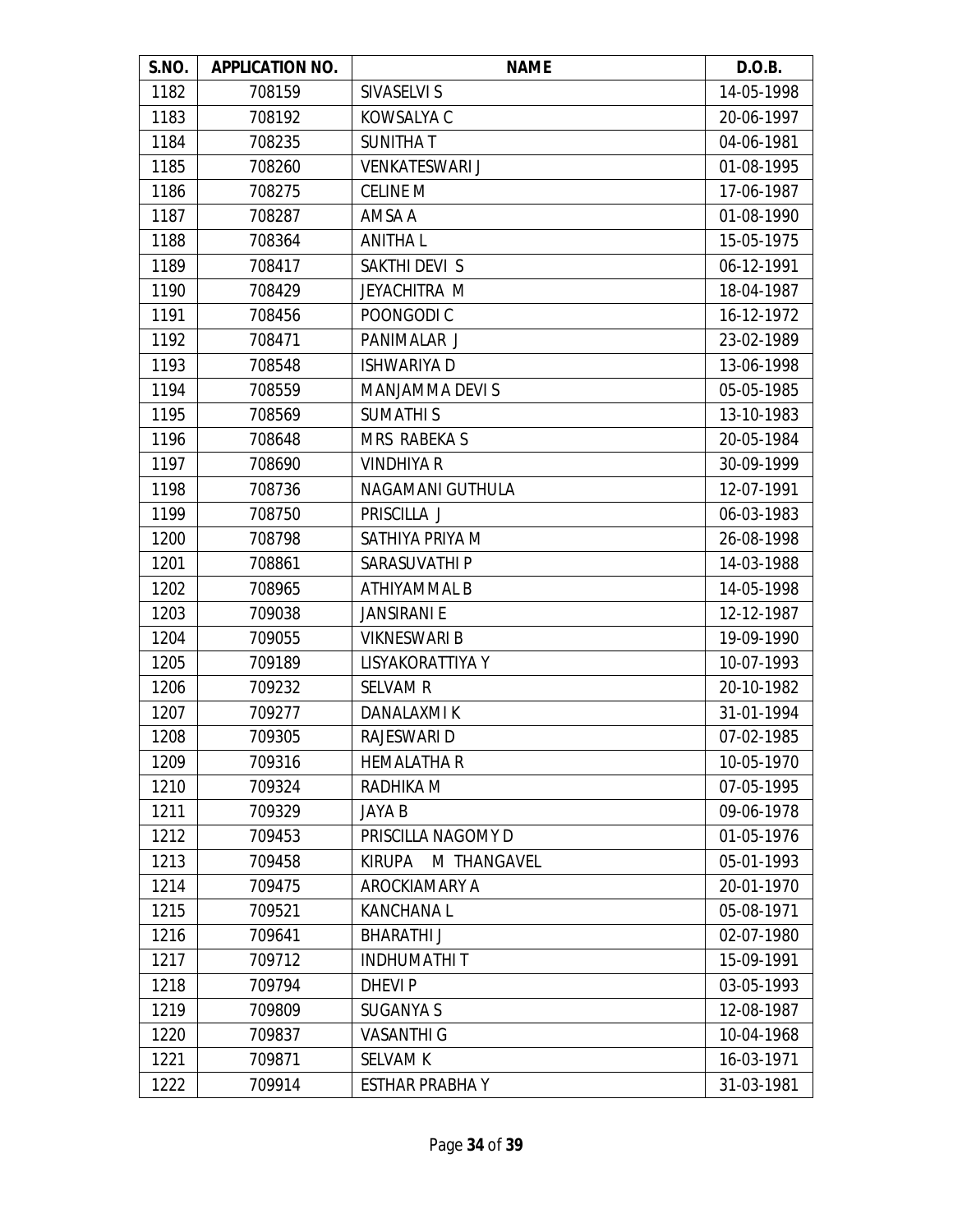| S.NO. | <b>APPLICATION NO.</b> | <b>NAME</b>                    | D.O.B.     |
|-------|------------------------|--------------------------------|------------|
| 1223  | 709965                 | <b>MANOHARI A</b>              | 09-04-1993 |
| 1224  | 709979                 | NITHYA NIRMALA M               | 13-07-1986 |
| 1225  | 710040                 | <b>SUJITHA RANIS</b>           | 25-05-1974 |
| 1226  | 710053                 | <b>CHAMUNDEESWARI R</b>        | 22-06-1976 |
| 1227  | 710079                 | <b>HENA PRINCY J</b>           | 02-05-1999 |
| 1228  | 710137                 | <b>GEETHA C</b>                | 21-09-1992 |
| 1229  | 710182                 | AMMU G                         | 01-06-1983 |
| 1230  | 710210                 | <b>VIJAYA S</b>                | 13-08-1978 |
| 1231  | 710283                 | <b>MANOHARI R</b>              | 27-06-1983 |
| 1232  | 710284                 | ANBUKKARASI V                  | 06-04-1978 |
| 1233  | 710285                 | SAHAYAMARY P                   | 03-12-1986 |
| 1234  | 710344                 | POORANI A                      | 14-12-1991 |
| 1235  | 710378                 | ROSALIN ANITHA S               | 07-06-1979 |
| 1236  | 710419                 | <b>JEYAKODI G</b>              | 15-03-1970 |
| 1237  | 710423                 | DEEPA C                        | 05-05-1994 |
| 1238  | 710430                 | <b>RULAR</b>                   | 06-05-1990 |
| 1239  | 710440                 | <b>FORNIHEPSIBA A</b>          | 16-03-1988 |
| 1240  | 710464                 | <b>GAYATHRIK</b>               | 09-12-1996 |
| 1241  | 710542                 | <b>BABY SHALINI G</b>          | 08-07-1988 |
| 1242  | 710643                 | <b>RAKHINA T</b>               | 16-01-1988 |
| 1243  | 710724                 | <b>KALAISELVI E</b>            | 08-06-1982 |
| 1244  | 710734                 | <b>KAVITHA K</b>               | 22-08-1981 |
| 1245  | 710805                 | <b>KALAIVANI S</b>             | 08-02-1998 |
| 1246  | 710809                 | <b>REGINA M</b>                | 10-07-1989 |
| 1247  | 710882                 | <b>MAHALAKSHMI P</b>           | 03-06-1985 |
| 1248  | 710886                 | PHILOSAHAYA MARY T             | 13-05-1993 |
| 1249  | 710910                 | SRIDEVI C                      | 10-06-1985 |
| 1250  | 710935                 | <b>GOWRY S</b>                 | 23-02-1985 |
| 1251  | 710960                 | KOMALAVALLI D                  | 19-03-1985 |
| 1252  | 710967                 | SIVAPRIYA L                    | 10-05-1991 |
| 1253  | 710995                 | <b>SASIKALA R</b>              | 04-05-1989 |
| 1254  | 711054                 | <b>VANEESWARI A</b>            | 15-07-1993 |
| 1255  | 711110                 | <b>BANUMATHY P</b>             | 29-06-1981 |
| 1256  | 711144                 | <b>NEELAVATHI G</b>            | 10-02-1990 |
| 1257  | 711181                 | <b>CHITHRAS</b>                | 01-06-1977 |
| 1258  | 711187                 | <b>BEULAH THANGA PACKIAM K</b> | 15-04-1974 |
| 1259  | 711210                 | SARANYA NAGAPRIYA V            | 15-10-1987 |
| 1260  | 711285                 | <b>MANJULA S</b>               | 17-07-1989 |
| 1261  | 711294                 | <b>JENIFAR M</b>               | 13-08-1993 |
| 1262  | 711321                 | ELIZABETH RANI G               | 28-06-1980 |
| 1263  | 711345                 | <b>VALLIAMMAL S</b>            | 26-01-1988 |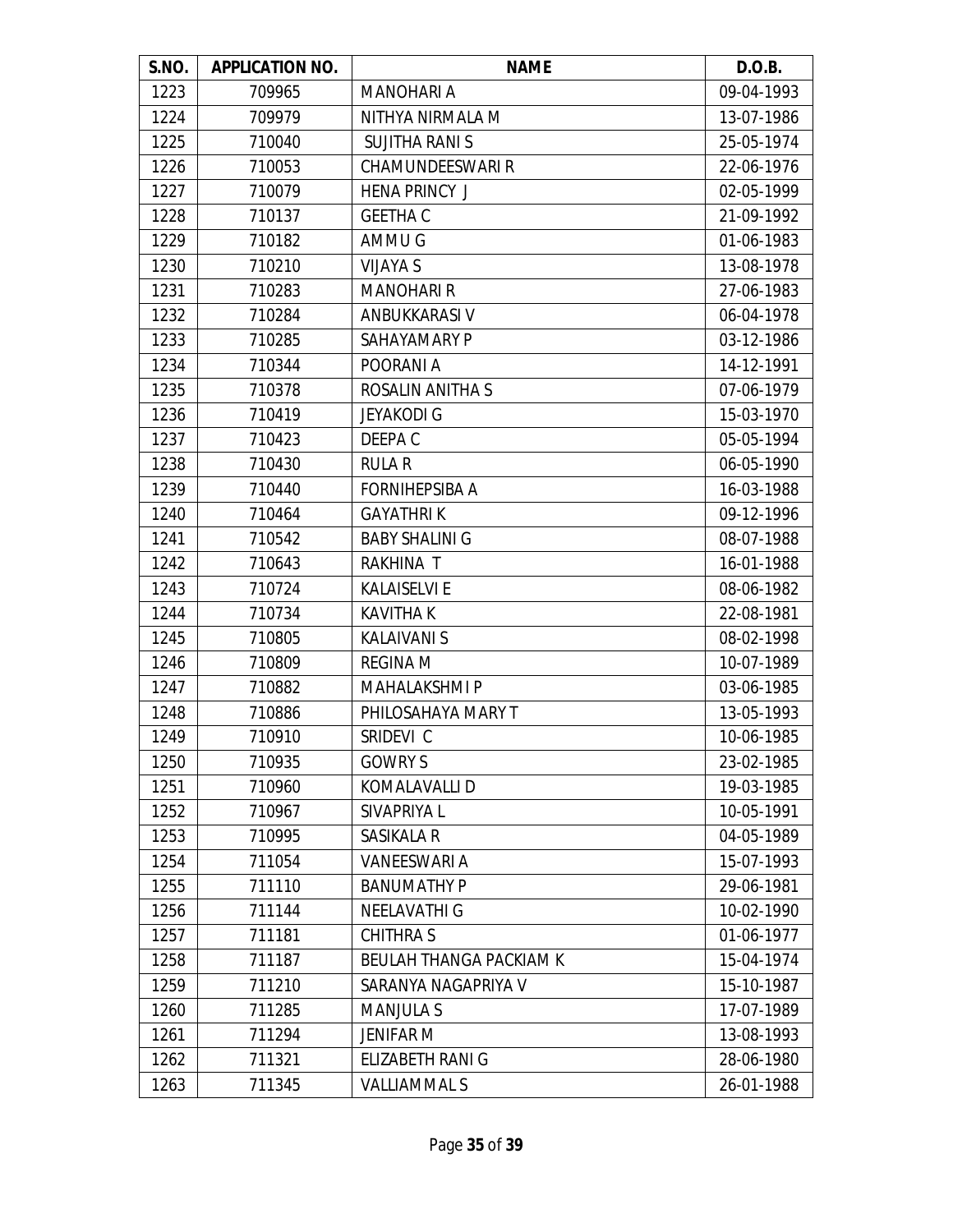| S.NO. | <b>APPLICATION NO.</b> | <b>NAME</b>                | D.O.B.     |
|-------|------------------------|----------------------------|------------|
| 1264  | 711404                 | RAMABAI M                  | 25-07-1989 |
| 1265  | 711468                 | <b>JULIE BERNADIT I</b>    | 23-01-1980 |
| 1266  | 711482                 | <b>MAALACS</b>             | 28-07-1979 |
| 1267  | 711749                 | <b>SUGANTHIK</b>           | 20-07-1989 |
| 1268  | 711906                 | <b>JAYAPRIYA R</b>         | 27-09-1988 |
| 1269  | 711911                 | <b>ANITHAK</b>             | 30-12-1984 |
| 1270  | 711926                 | KAVITHA K                  | 23-10-1991 |
| 1271  | 711942                 | <b>CATHRIN GADLIYA C</b>   | 13-11-1994 |
| 1272  | 711966                 | DHANALAKSHMI V             | 10-10-1984 |
| 1273  | 712007                 | <b>REVATHI K</b>           | 13-05-1971 |
| 1274  | 712110                 | <b>JEBAKANI CHRISTY R</b>  | 15-04-1970 |
| 1275  | 712159                 | PODUM PONNUK               | 15-06-1984 |
| 1276  | 712226                 | <b>RAJESWARI R</b>         | 20-11-1998 |
| 1277  | 712249                 | RAJALAKSHMI N              | 01-07-1983 |
| 1278  | 712251                 | <b>ESWARI M</b>            | 27-05-1975 |
| 1279  | 712389                 | <b>MALINIS</b>             | 29-05-1998 |
| 1280  | 712400                 | <b>KAVITHA R</b>           | 14-04-1976 |
| 1281  | 712453                 | <b>GEETHA RANI A</b>       | 15-04-1973 |
| 1282  | 712492                 | <b>UMAMAHESWARI R</b>      | 17-04-1987 |
| 1283  | 712510                 | <b>JAYA SUBHA J</b>        | 07-04-1983 |
| 1284  | 712581                 | <b>KALAIARASI K</b>        | 11-01-1990 |
| 1285  | 712697                 | ANNA SAROJINI K            | 01-05-1975 |
| 1286  | 712721                 | <b>GOWRIK</b>              | 02-03-1968 |
| 1287  | 712725                 | <b>HEMAVATHY GETRUTE A</b> | 05-06-1973 |
| 1288  | 712831                 | ELIZABETH S                | 05-07-1980 |
| 1289  | 713212                 | PRIYA S                    | 26-07-1995 |
| 1290  | 713363                 | <b>NATHIYA A</b>           | 02-05-1987 |
| 1291  | 713368                 | <b>SUSILA S</b>            | 07-12-1994 |
| 1292  | 713382                 | <b>MADIOLY A</b>           | 27-08-1980 |
| 1293  | 713390                 | ARCHANA M                  | 03-05-1994 |
| 1294  | 713524                 | NOORNISHA A                | 25-08-1992 |
| 1295  | 713528                 | UMAMAHESWARI R             | 10-04-1987 |
| 1296  | 713556                 | SIVAPRIYA K                | 04-03-1995 |
| 1297  | 713760                 | PARIMALA M                 | 15-05-1986 |
| 1298  | 713804                 | <b>SARASWATHI S</b>        | 26-06-1984 |
| 1299  | 713810                 | <b>VIJAYALAKSHMI I</b>     | 10-05-2000 |
| 1300  | 713940                 | <b>KAVITHA S</b>           | 27-05-1983 |
| 1301  | 714205                 | <b>JANSI SHARMILA J</b>    | 29-05-1987 |
| 1302  | 714241                 | <b>KALAIVANI E</b>         | 07-05-1999 |
| 1303  | 714322                 | <b>KALAISELVIT</b>         | 01-04-1969 |
| 1304  | 714477                 | KOMATHI M                  | 19-05-1998 |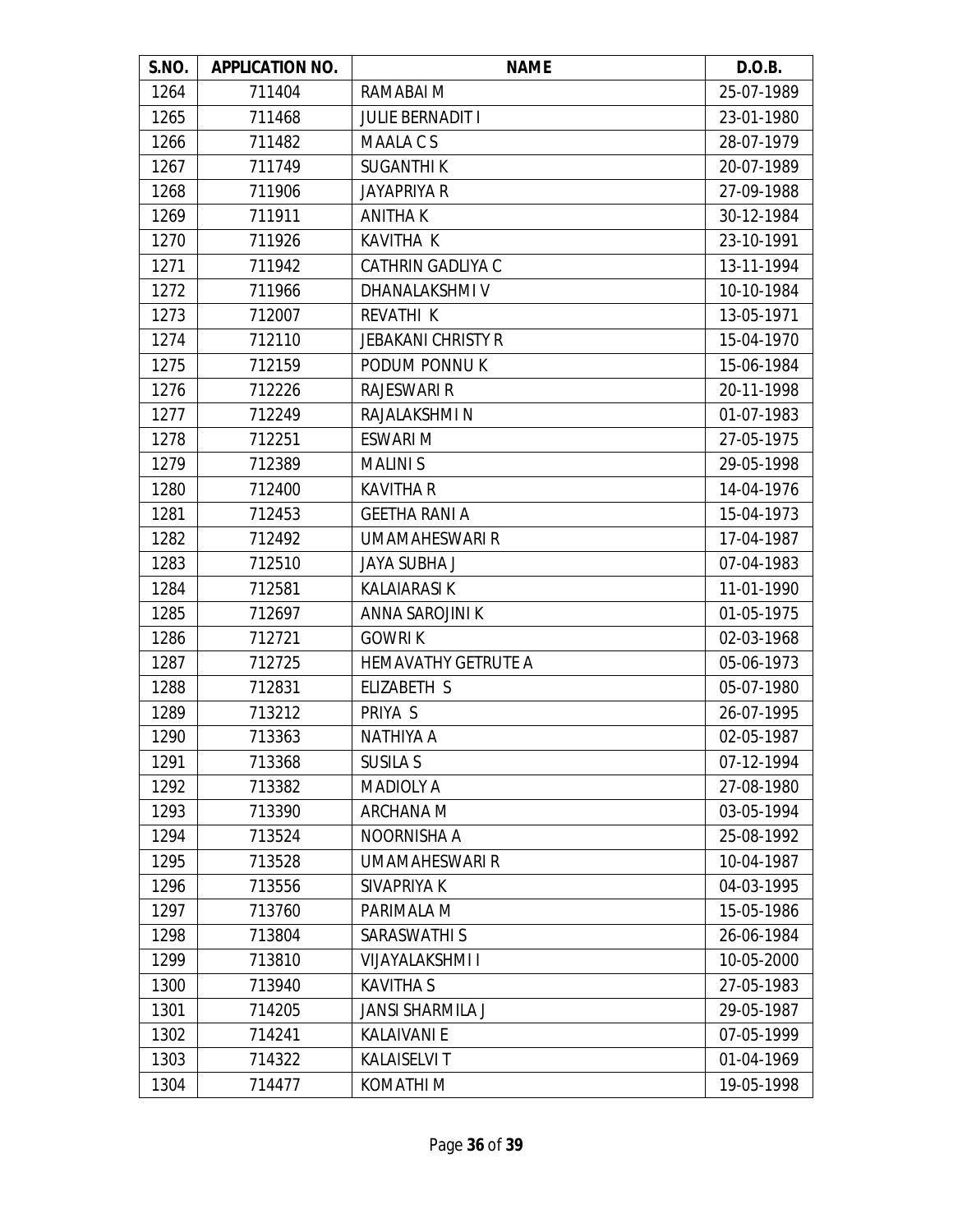| S.NO. | <b>APPLICATION NO.</b> | <b>NAME</b>                | D.O.B.     |
|-------|------------------------|----------------------------|------------|
| 1305  | 714485                 | <b>ANJALIS</b>             | 16-03-1983 |
| 1306  | 714498                 | <b>DEISI SHANTHI A</b>     | 22-02-1966 |
| 1307  | 714521                 | <b>SUGIRTHAS</b>           | 17-06-1999 |
| 1308  | 714568                 | <b>GEETHA J</b>            | 23-11-1984 |
| 1309  | 714628                 | KARUNYA ELIZABETH J        | 22-07-1989 |
| 1310  | 714947                 | <b>GAYATRI P</b>           | 24-12-1986 |
| 1311  | 715018                 | <b>CHITRA V</b>            | 06-07-1987 |
| 1312  | 715075                 | <b>THEIVANAI P</b>         | 24-12-1993 |
| 1313  | 715160                 | SUNDARAMBAL L              | 28-12-1987 |
| 1314  | 715175                 | PAULINE MARY A             | 06-08-1999 |
| 1315  | 715299                 | <b>HEMAVATHIP</b>          | 21-11-1994 |
| 1316  | 715336                 | SAHAYAMARY A               | 14-05-1973 |
| 1317  | 715337                 | <b>SUJATHA R</b>           | 13-03-1984 |
| 1318  | 715358                 | SRIPRIYA S                 | 02-06-1998 |
| 1319  | 715364                 | <b>KAVITHA S</b>           | 20-04-1987 |
| 1320  | 715381                 | <b>GEETHAK</b>             | 15-04-1986 |
| 1321  | 715399                 | <b>KALAISELVI K</b>        | 15-05-1986 |
| 1322  | 715451                 | PUSHPA M                   | 15-07-1997 |
| 1323  | 715734                 | RAJALAKSHMI M              | 07-01-1979 |
| 1324  | 715835                 | DHIVYA J                   | 24-08-1993 |
| 1325  | 715899                 | <b>ILAIYA KANNIAMMAL R</b> | 04-04-1987 |
| 1326  | 715986                 | DHARANI C                  | 11-07-1998 |
| 1327  | 715992                 | DHANALAKSHMI K             | 24-05-1980 |
| 1328  | 715997                 | <b>BALAPRIYANGA S</b>      | 14-11-1990 |
| 1329  | 716086                 | <b>SUGATHIK</b>            | 08-07-1996 |
| 1330  | 716140                 | <b>VENNILA V</b>           | 03-03-1985 |
| 1331  | 716225                 | <b>KALYANI M</b>           | 07-08-1984 |
| 1332  | 716325                 | <b>KARTHEESWARI K</b>      | 11-09-1998 |
| 1333  | 716328                 | REBECCA SAM                | 13-05-1987 |
| 1334  | 716356                 | <b>ESTHER MARIE D</b>      | 19-12-1978 |
| 1335  | 716554                 | <b>VYSALI B</b>            | 10-12-1998 |
| 1336  | 716558                 | <b>BALAMAHESWARI M</b>     | 31-05-1989 |
| 1337  | 716657                 | <b>ABINAYA M</b>           | 19-11-1998 |
| 1338  | 716663                 | SWATHI M                   | 15-08-1999 |
| 1339  | 716789                 | <b>ASHAP</b>               | 06-06-1988 |
| 1340  | 716793                 | <b>TAMIZHARASI E</b>       | 13-02-1991 |
| 1341  | 716797                 | SHEELA PRABAVATHI T        | 01-11-1981 |
| 1342  | 716847                 | <b>ANUSUYA D</b>           | 19-12-1996 |
| 1343  | 716975                 | NANDINI ALAMELUMANGAI P    | 28-06-1988 |
| 1344  | 716983                 | <b>KALAIYARASI P</b>       | 13-07-1999 |
| 1345  | 716989                 | <b>NANDHINI V</b>          | 13-10-1999 |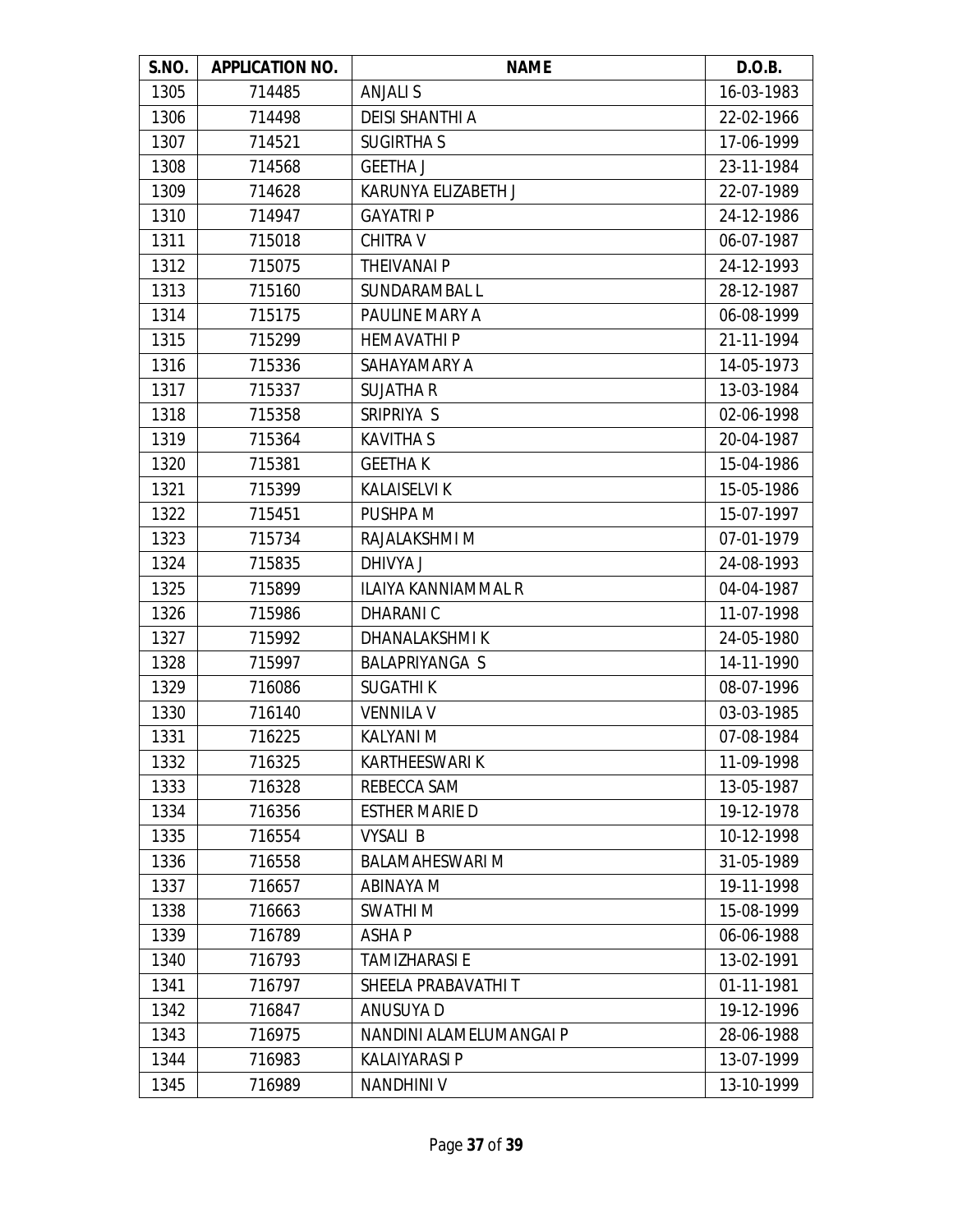| S.NO. | <b>APPLICATION NO.</b> | <b>NAME</b>              | D.O.B.     |
|-------|------------------------|--------------------------|------------|
| 1346  | 717065                 | <b>LATHAV</b>            | 03-04-1965 |
| 1347  | 717098                 | <b>RUBY MERCY S</b>      | 26-05-1979 |
| 1348  | 717167                 | JOICEDORATHY D           | 09-05-1966 |
| 1349  | 717175                 | <b>BHUVANESHWARI R</b>   | 09-06-1986 |
| 1350  | 717180                 | <b>SHALINIC</b>          | 21-10-1999 |
| 1351  | 717183                 | <b>STELLA MARY I</b>     | 29-03-1998 |
| 1352  | 717330                 | SELVARANI V              | 03-01-1991 |
| 1353  | 717371                 | <b>MARGRET ROSELIN D</b> | 02-01-1967 |
| 1354  | 717396                 | <b>ANANDHI A</b>         | 23-07-1999 |
| 1355  | 717415                 | <b>KAMATCHI P</b>        | 20-02-1999 |
| 1356  | 717421                 | <b>SARANYA S</b>         | 21-07-1999 |
| 1357  | 717430                 | MUTHAMMA S               | 25-09-1981 |
| 1358  | 717552                 | <b>DEEPIKAR</b>          | 27-07-1999 |
| 1359  | 717586                 | <b>KALAVATHIT</b>        | 29-12-1995 |
| 1360  | 717641                 | <b>GAYATHRIB</b>         | 14-06-1999 |
| 1361  | 717648                 | SHANTHI K                | 27-05-1967 |
| 1362  | 717749                 | <b>MEENA R</b>           | 26-11-1993 |
| 1363  | 717759                 | <b>VINOLIA CROUVY P</b>  | 01-07-1989 |
| 1364  | 717780                 | SARADHA M                | 30-05-1970 |
| 1365  | 717795                 | <b>JAYALALITHA V</b>     | 15-06-1988 |
| 1366  | 717834                 | <b>GANTHIMATHY S</b>     | 19-12-1983 |
| 1367  | 717891                 | PRABHAVATHY I            | 19-03-1986 |
| 1368  | 718058                 | PONNY S                  | 12-09-1989 |
| 1369  | 718319                 | <b>NADHIA G</b>          | 10-05-1985 |
| 1370  | 718522                 | <b>REVATHY S</b>         | 14-06-1993 |
| 1371  | 718541                 | <b>GANGAVANI P</b>       | 01-06-1981 |
| 1372  | 718542                 | <b>BHUVANESWARI M</b>    | 12-04-1983 |
| 1373  | 718601                 | KOKILA DEVI D            | 25-10-1982 |
| 1374  | 718644                 | <b>MALAVIKA S</b>        | 19-07-2000 |
| 1375  | 718650                 | <b>SUGASINI G</b>        | 27-11-1999 |
| 1376  | 718659                 | <b>VIJAYALAKSHMI G</b>   | 22-05-1991 |
| 1377  | 718666                 | <b>MAHALAKSHMIR</b>      | 04-06-1981 |
| 1378  | 718670                 | <b>RAGAVI R</b>          | 13-04-1993 |
| 1379  | 718672                 | NIRMALA K                | 22-03-1995 |
| 1380  | 718766                 | <b>KAVITHA S</b>         | 12-04-2000 |
| 1381  | 718926                 | <b>NANDHINI V</b>        | 26-03-1999 |
| 1382  | 719062                 | ELIZABETH RANI D         | 22-05-1979 |
| 1383  | 719162                 | MENAGAPRIYA M            | 18-11-1995 |
| 1384  | 719198                 | <b>ASWANY A</b>          | 23-06-1984 |
| 1385  | 719268                 | <b>ANBARASIS</b>         | 29-05-1984 |
| 1386  | 719388                 | SARALNAVARANI P          | 18-02-1988 |